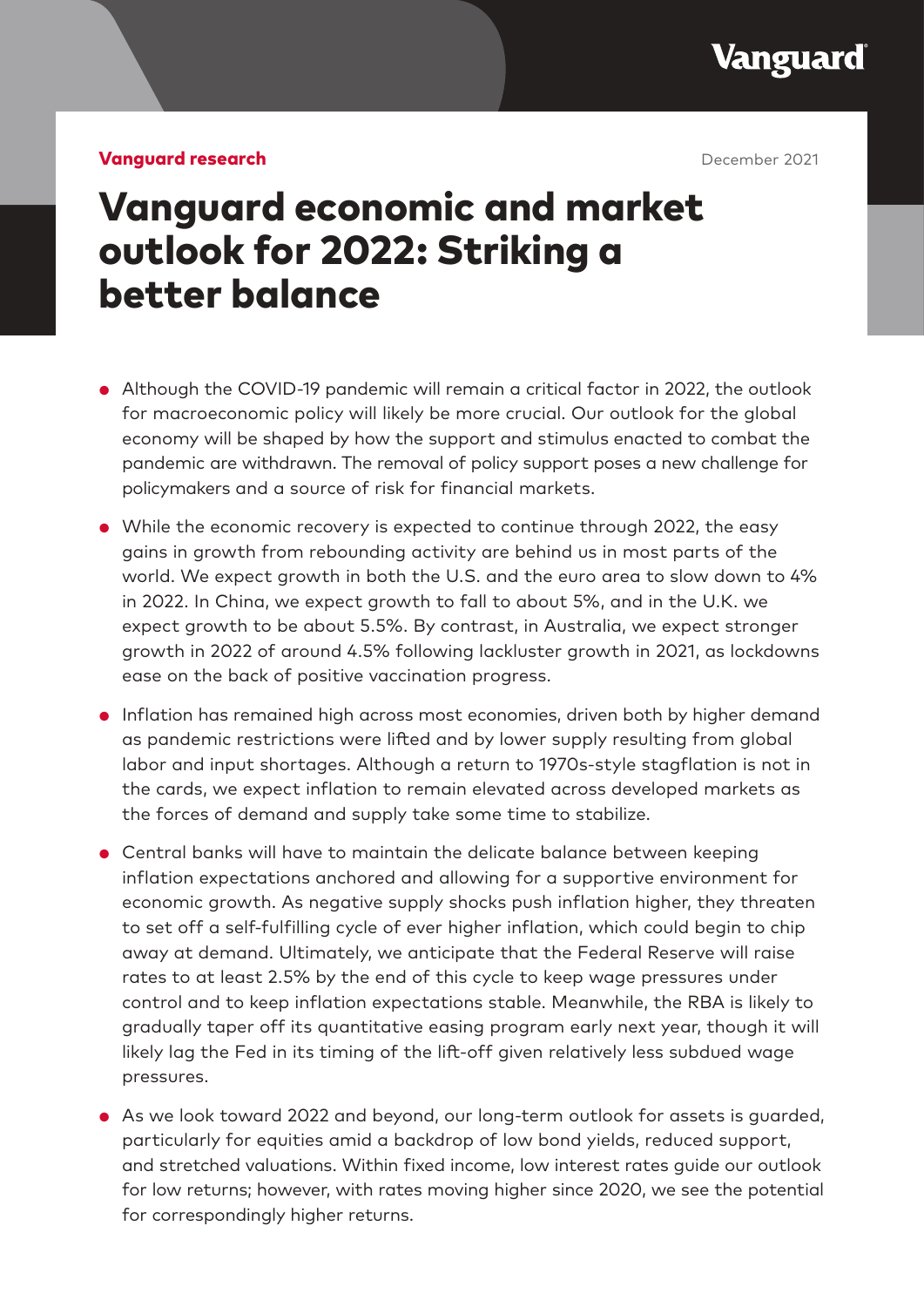#### **Lead authors**



Joseph Davis, Ph.D.



Roger A Aliaga-Díaz, Ph.D.



Peter Westaway, Ph.D.



Qian Wang, Ph.D.



Andrew J. Patterson, CFA



Kevin DiCiurcio, CFA



Alexis Gray, M.Sc.



Asawari Sathe, M.Sc.



Joshua M. Hirt, **CFA** 

# Vanguard Investment Strategy Group

#### **Global Economics Team**

Joseph Davis, Ph.D., Global Chief Economist

#### **Americas**

Roger A. Aliaga-Díaz, Ph.D., Americas Chief Economist Joshua M. Hirt, CFA, Senior Economist Andrew J. Patterson, CFA, Senior Economist Asawari Sathe, M.Sc., Senior Economist Adam J. Schickling, CFA Maximilian Wieland David Diwik, M.Sc. Amina Enkhbold, Ph.D.

### **Asia-Pacific**

Qian Wang, Ph.D., Asia-Pacific Chief Economist Alexis Gray, M.Sc., Senior Economist Beatrice Yeo, CFA

#### **Europe**

Peter Westaway, Ph.D., Europe Chief Economist Shaan Raithatha, CFA Roxane Spitznagel, M.Sc. Griffin Tory, M.Phil.

#### **Capital Markets Model Research Team**

Qian Wang, Ph.D., Global Head of VCMM Kevin DiCiurcio, CFA, Senior Investment Strategist Boyu (Daniel) Wu, Ph.D. Ian Kresnak, CFA Vytautas Maciulis, CFA Olga Lepigina, MBA Akeel Marley, MBA Edoardo Cilla, M.Sc. Lukas Brandl-Cheng, M.Sc. Alex Qu

*Editorial note:* This publication is an update of Vanguard's annual economic and market outlook for key economies around the globe. Aided by Vanguard Capital Markets Model® simulations and other research, we also forecast future performance for a broad array of fixed income and equity asset classes.

*Acknowledgments:* We thank Brand Design, Corporate Communications, Strategic Communications, and the Global Economics and Capital Markets Outlook teams for their significant contributions to this piece. Further, we would like to acknowledge the work of Vanguard's broader Investment Strategy Group, without whose tireless research efforts this piece would not be possible.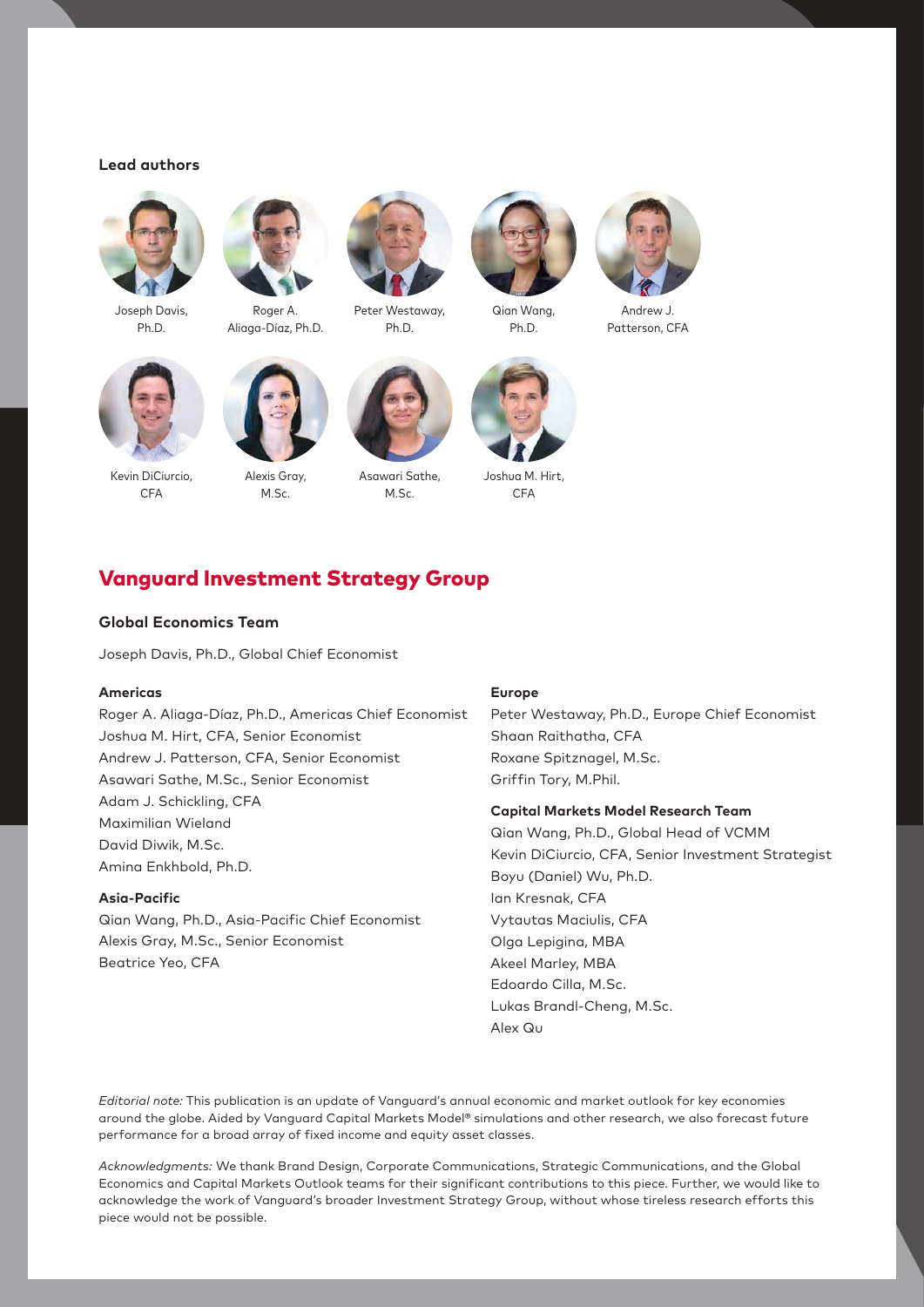# **Contents**

| $\mathbf{I}$ . |                                                                                                      |  |
|----------------|------------------------------------------------------------------------------------------------------|--|
|                |                                                                                                      |  |
|                |                                                                                                      |  |
|                | United States: Constraints pose threat as pandemic loosens grip on the economy24                     |  |
|                | Euro area: Accommodative monetary policy set to continue despite inflationary pressures28            |  |
|                |                                                                                                      |  |
|                | China: Growth headwinds to intensify amid transition toward a new policy paradigm 34                 |  |
|                |                                                                                                      |  |
|                |                                                                                                      |  |
|                |                                                                                                      |  |
|                |                                                                                                      |  |
|                | Stock/bond correlations: Inflation needs to run hotter for long-term correlations to flip positive56 |  |
|                |                                                                                                      |  |
|                |                                                                                                      |  |
|                |                                                                                                      |  |
|                |                                                                                                      |  |

#### Notes on asset-return distributions

The asset-return distributions shown here represent Vanguard's view on the potential range of risk premiums that may occur over the next 10 years; such long-term projections are not intended to be extrapolated into a short-term view. These potential outcomes for long-term investment returns are generated by the Vanguard Capital Markets Model® (VCMM) and reflect the collective perspective of our Investment Strategy Group. The expected risk premiums—and the uncertainty surrounding those expectations—are among a number of qualitative and quantitative inputs used in Vanguard's investment methodology and portfolio construction process.

**IMPORTANT: The projections and other information generated by the VCMM regarding the likelihood of various investment outcomes are hypothetical in nature, do not reflect actual investment results, and are not guarantees of future results. Distribution of return outcomes from the VCMM are derived from 10,000 simulations for each modeled asset class. Simulations are as of September 30, 2021. Results from the model may vary with each use and over time. For more information, see the Appendix section "About the Vanguard Capital Markets Model."**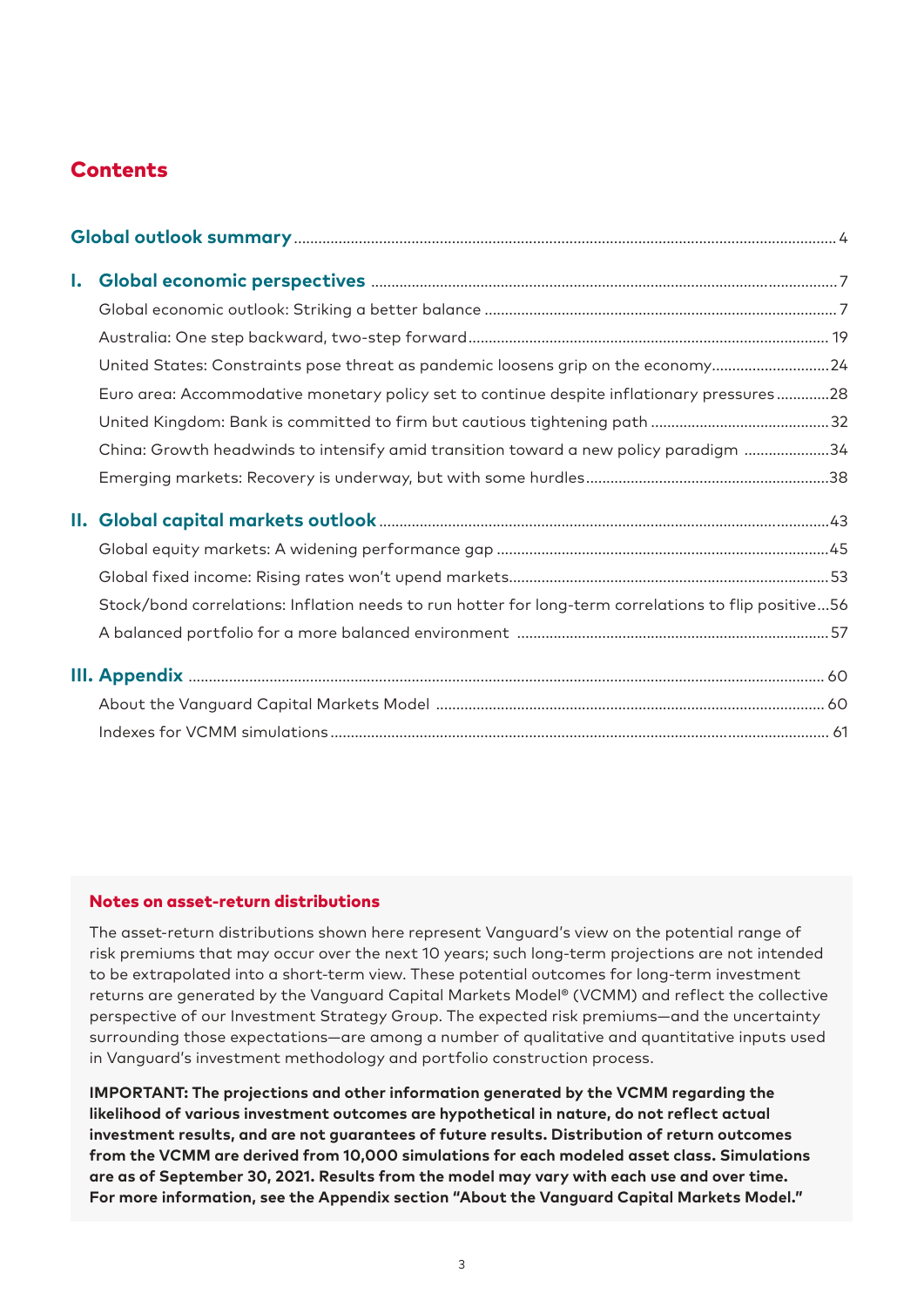# Global outlook summary

# The global economy in 2022: Striking a better balance

Our outlook for 2021 focused on the impact of COVID-19 health outcomes on economic and financial conditions. Our view was that economic growth would prove unusually strong, with the prospects for an "inflation scare" as growth picked up. As we come to the end of 2021, parts of the economy and markets are out of balance. Labor demand exceeds supply, financial conditions are exceptionally loose even when compared with improved fundamentals, and policy accommodation remains extraordinary.

Although health outcomes will remain important in 2022 given the emergence of the Omicron variant, the outlook for macroeconomic policy will be more crucial as support and stimulus packages enacted to combat the pandemic-driven downturn are gradually removed into 2022. The removal of policy support poses a new challenge for policymakers and a new risk to financial markets.

The global economic recovery is likely to continue in 2022, although we expect the low-hanging fruit of rebounding activity to give way to slower growth in most parts of the world, whether supply-chain challenges ease or not. In both the United States and the euro area, we expect growth to slow down to 4%. In the U.K., we expect growth of about 5.5%, and in China we expect growth to fall to about 5%. By contrast, in Australia, we expect stronger growth in 2022 of around 4.5% following lackluster growth in 2021, as lockdowns ease on the back of positive vaccination progress.

More importantly, labor markets will continue to tighten in 2022 given robust labor demand, even as growth decelerates. We anticipate that several major economies, led by the U.S., will quickly approach full employment even with a modest pickup in labor force participation. Locally, we also expect the unemployment rate to normalize back towards 4.5% in 2022 as effects of the lockdown fade. With major economies approaching full

employment, wage inflation is likely to become more influential than headline inflation for the direction of interest rates in 2022.

# Global inflation: Lower but stickier

Inflation has continued to trend higher across most economies, driven by a combination of higher demand as pandemic restrictions were lifted and lower supply from global labor and input shortages. While we don't envision a return to 1970s-style inflation, we anticipate that supply/ demand frictions will persist well into 2022 and keep inflation elevated across developed and emerging markets. That said, it is highly likely that inflation at the end of 2022 will be lower than at the beginning of the year given the unusual run-up in goods prices.

Although inflation should cool in 2022, its composition may be stickier. More persistent wage- and shelter-based inflation will be the critical determinant in central banks' adjustment of policy.

# Policy takes center stage: The risk of a misstep increases

The global policy response to COVID-19 was impressive and effective. Moving into 2022, how will policymakers navigate an exit from exceptionally accommodative policy? The bounds of appropriate policy expanded during the pandemic, but it's possible that not all these policies will be unwound as conditions normalize. On the fiscal side, government officials need to trade off between higher spending—due to pandemic-driven policies—and more balanced budgets to ensure debt sustainability.

On the monetary side, central bankers will have to strike a balance between keeping a lid on inflation expectations, given negative supply-side shocks, and supporting a return to pre-COVID employment levels. In the United States, that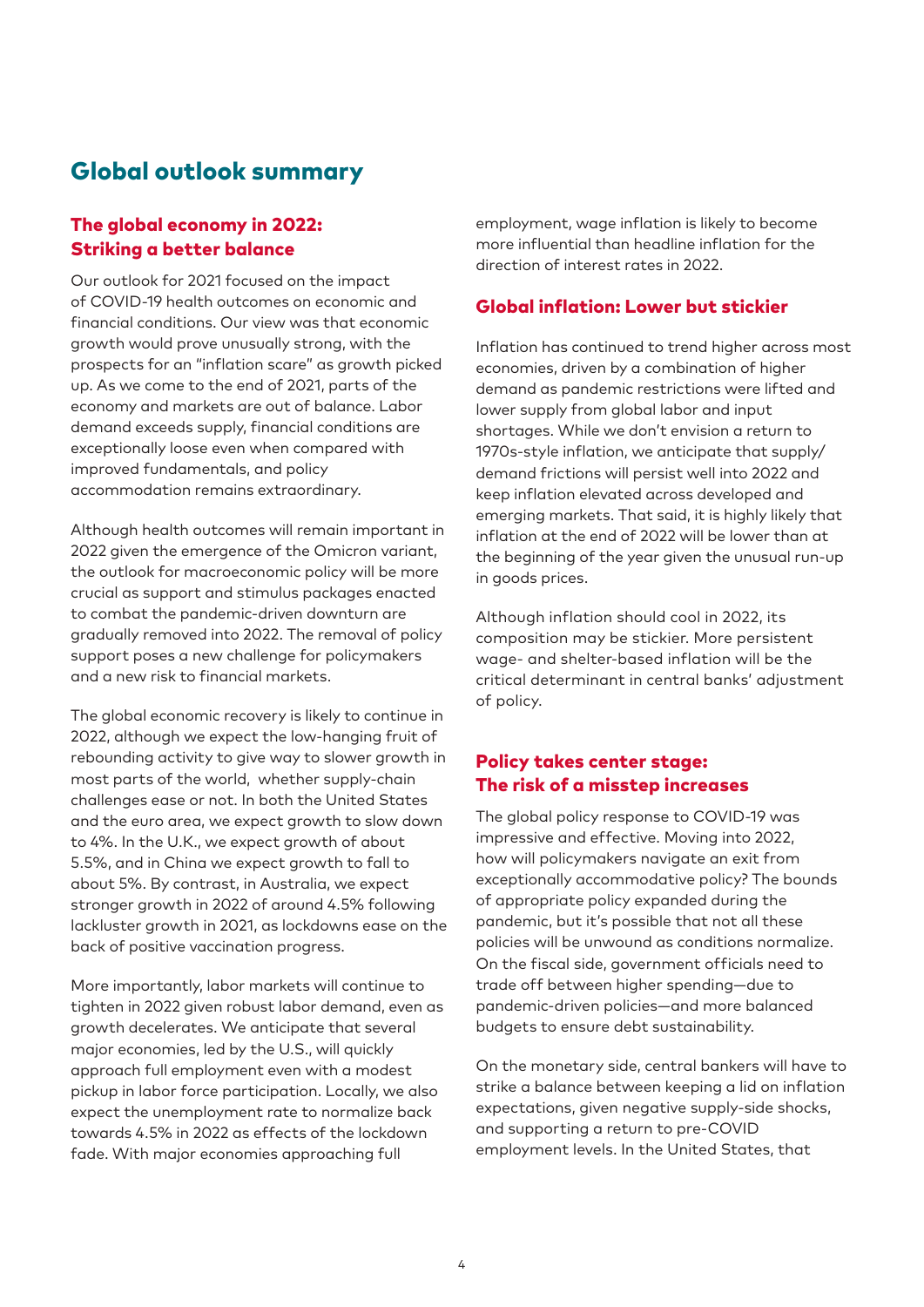balance should involve the Federal Reserve raising interest rates in the second half of 2022 to ensure that elevated wage inflation does not translate into more permanent core inflation. At present, we see the negative risks of too-easy policy accommodation outweighing the risks of raising short-term rates. Given conditions in the labor and financial markets, the Fed may ultimately need to raise rates to at least 2.5% this cycle, higher than some are expecting. In Australia, better growth prospects and rising inflation expectations are likely to see the RBA taper off its quantitative easing program by the first half of 2022. However, we only see the first rate hike happening after 2022, as we do not anticipate wage pressures to surge to the extent seen in the U.S.

# The bond market: Rising rates won't upend markets

Despite modest increases during 2021, government bond yields remain below pre-COVID levels. The prospect of rising inflation and policy normalization means that the short-term policy rates targeted by the Fed, the Reserve Bank of Australia, and other developed-market policymakers are likely to rise over the coming year. Credit spreads remain generally very tight. Rising rates are unlikely to produce negative total returns over the medium and long term, given our inflation outlook and given the secular forces that should keep long-term rates low.

# Global equities: A decade unlike the last

A backdrop of low bond yields, reduced policy support, and stretched valuations offers a challenging environment despite solid fundamentals. Our Vanguard Capital Markets Model fair-value stock projections, which explicitly incorporate such varied effects, continue to reveal a global equity market that is drifting close to overvalued territory, primarily because of U.S. stock prices. Our outlook calls not for a lost decade for U.S. stocks, as some fear, but for a lower-return one.

Specifically, we are projecting the lowest 10-year annualized returns for global equities since the early 2000s. We expect the lowest ones in the U.S. (1.9%–3.9% per year), with more attractive expected returns for non-U.S. developed markets (5.0%–7.0%) and, to a lesser degree, emerging markets (3.8%–5.8%). Meanwhile, returns for the Australian market are expected to be in the range of 3.5%–5.5%, which is around 2 percentage points lower than our outlook last year given elevated valuations. The outlook for the global equity risk premium is still positive but lower than we expected last year, with total returns expected in the range of 2 to 4 percentage points over bond returns.

For Australian investors, this modest return outlook belies opportunities for those investing globally, and continues to present a case for being broadly diversified. Although emerging-market and U.S. equities are above our estimate of fair value, we still see these markets as potential sources of diversification for Australian investors given divergences in economic momentum. Within U.S. markets, we think value stocks are still more attractive than growth stocks, despite value's outperformance over the last 12 months.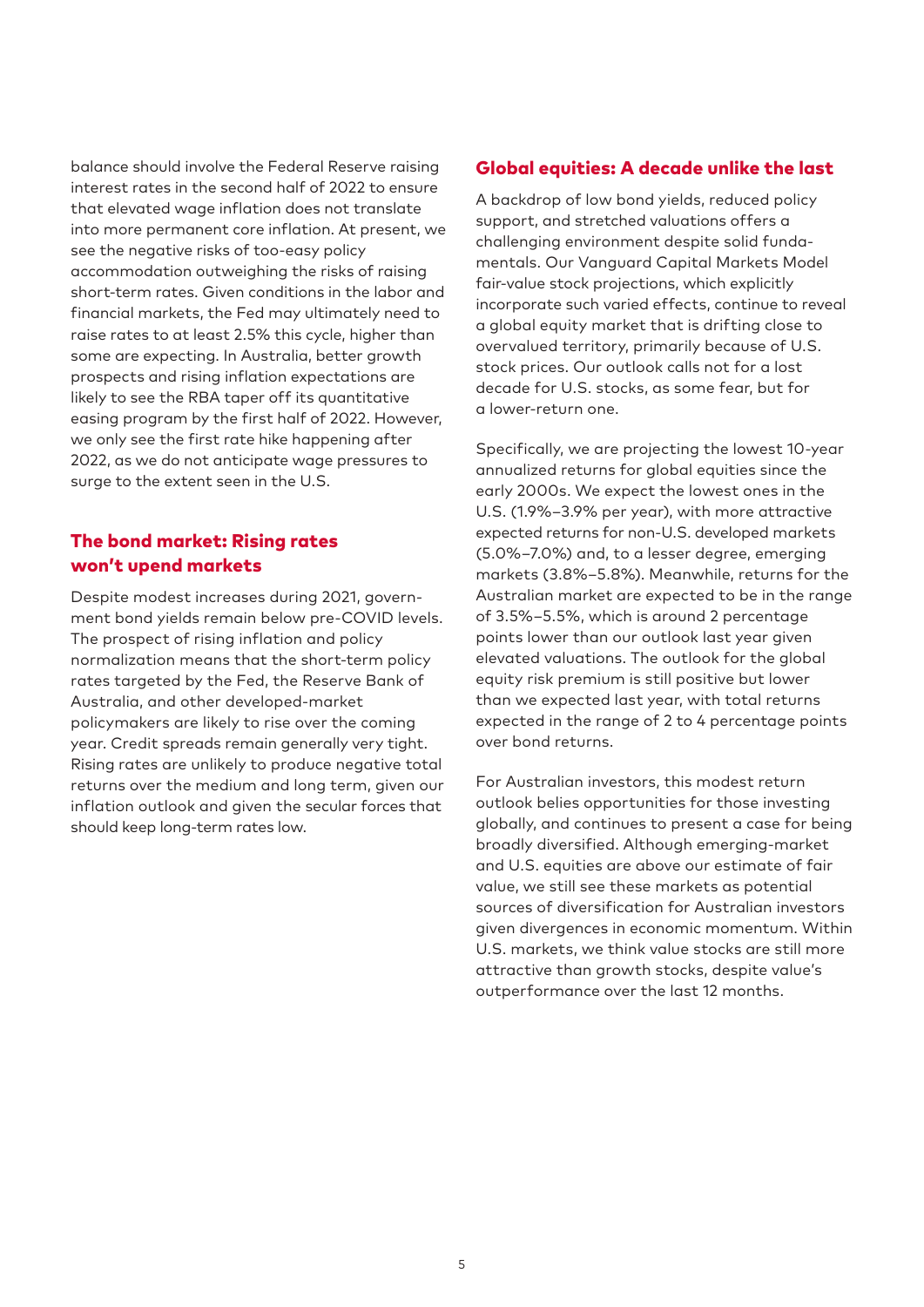### Indexes used in our historical calculations

The long-term returns for our hypothetical portfolios are based on data for the appropriate market indexes through September 2020. We chose these benchmarks to provide the best history possible, and we split the global allocations to align with Vanguard's guidance in constructing diversified portfolios.

**Australian bonds:** Bloomberg Ausbond Composite Index from 1989 through 2004, and Bloomberg Barclays Australian Aggregate Bond Index thereafter.

**Global ex-Australia bonds:** Standard & Poor's High Grade Corporate Index from 1958 through 1968, Citigroup High Grade Index from 1969 through 1972, Lehman Brothers U.S. Long Credit AA Index from 1973 through 1975, and Bloomberg Barclays U.S. Aggregate Bond Index from 1975 through 1989, Bloomberg Barclays Global Aggregate from 1990 through 2001 and Bloomberg Barclays Global Aggregate Ex AUD Index thereafter.

**Global bonds:** 40% Australian bonds and 60% Global Ex-Australian bonds.

**Australian equities:** ASX All Ordinaries Index from 1958 through 1969; MSCI Australia Index thereafter.

**Global ex-Australia equities:** S&P 500 Index from 1958 through 1969; MSCI World Ex Australia Index from 1970 through 1987; MSCI ACWI Ex Australia Index thereafter.

**Global equities:** 30% Australian equities and 70% Global Ex-Australian equities.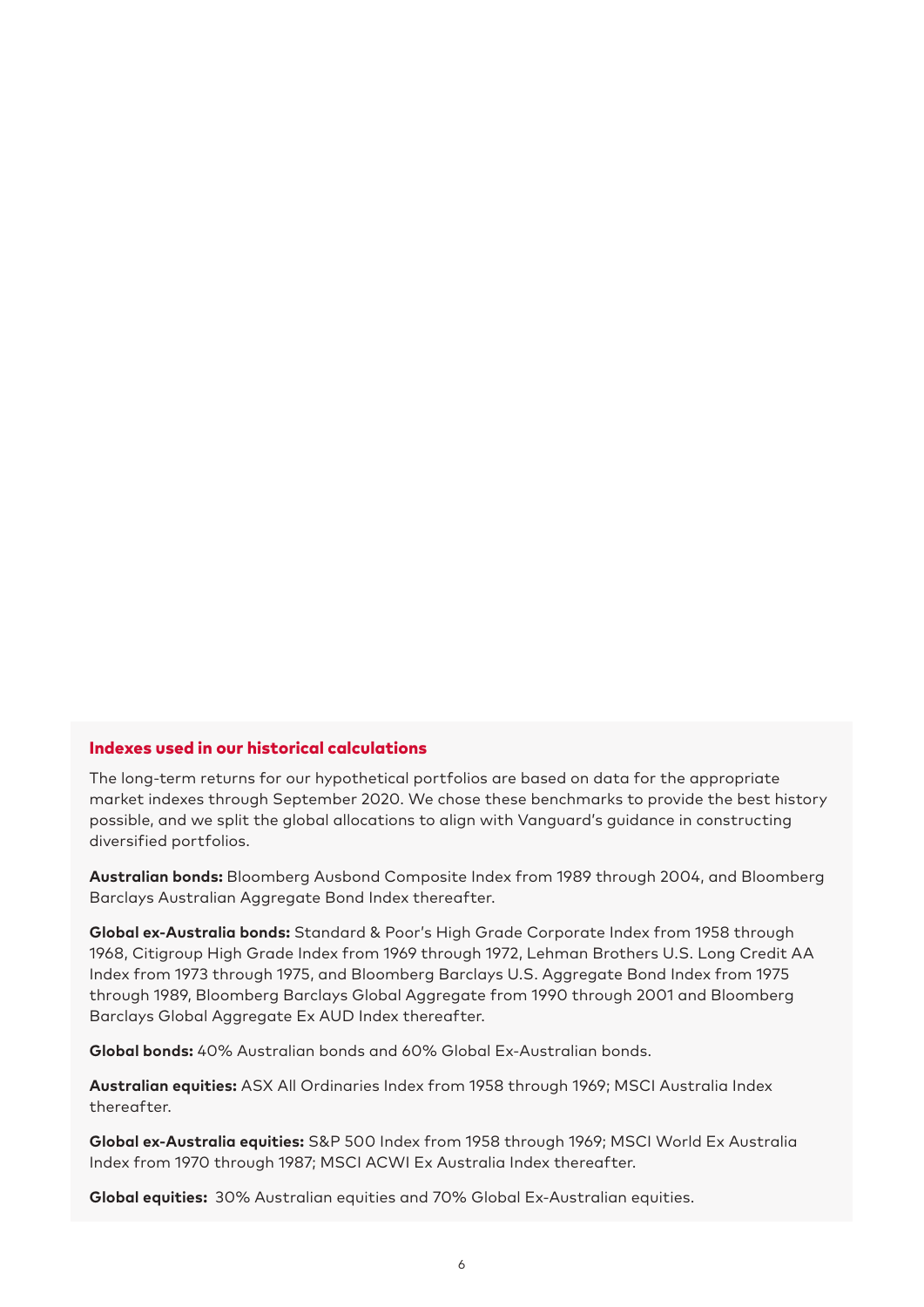# I. Global economic perspectives

# Global economic outlook: Striking a better balance

Our outlook for 2021 focused on the impact of health outcomes on economic and financial market conditions (Davis et al., 2020a). Although the evolution of health outcomes will continue to play a significant role in defining our environment, our outlook for 2022 and beyond begins to shift focus to macroeconomic policy or, more specifically, the gradual removal of support and stimulus packages used to combat the impacts of COVID-19.

In both the United States and the euro area, we expect growth to slow down to 4%. In the United Kingdom, we expect growth of about 5.5%, while in China we expect growth to fall to about 5%. By contrast, in Australia, we expect stronger growth in 2022 of around 4.5% following lackluster growth in 2021, as lockdowns ease on the back of positive vaccination progress. Across emerging markets, growth could prove uneven, aggregating to 5.5%.

Inflation has continued to rise across most economies, driven by a combination of higher demand as pandemic restrictions are lifted and lower supply due to labor and input shortages globally. Although a return to 1970s-style inflation is not in the cards, we expect inflation to peak and moderate thereafter over the first half of 2022 but remain elevated through year-end 2022 across developed and emerging markets. Along with historically high valuations in equity and bond markets, these factors are likely to lead to a more volatile and lower-return period for financial markets in coming years.

Our outlook presents the case for such an environment in the near to medium term by outlining the array of historically large and diverse policies enacted, estimating their impact, and analyzing how the expected unwinding of these policies will affect the economy and markets.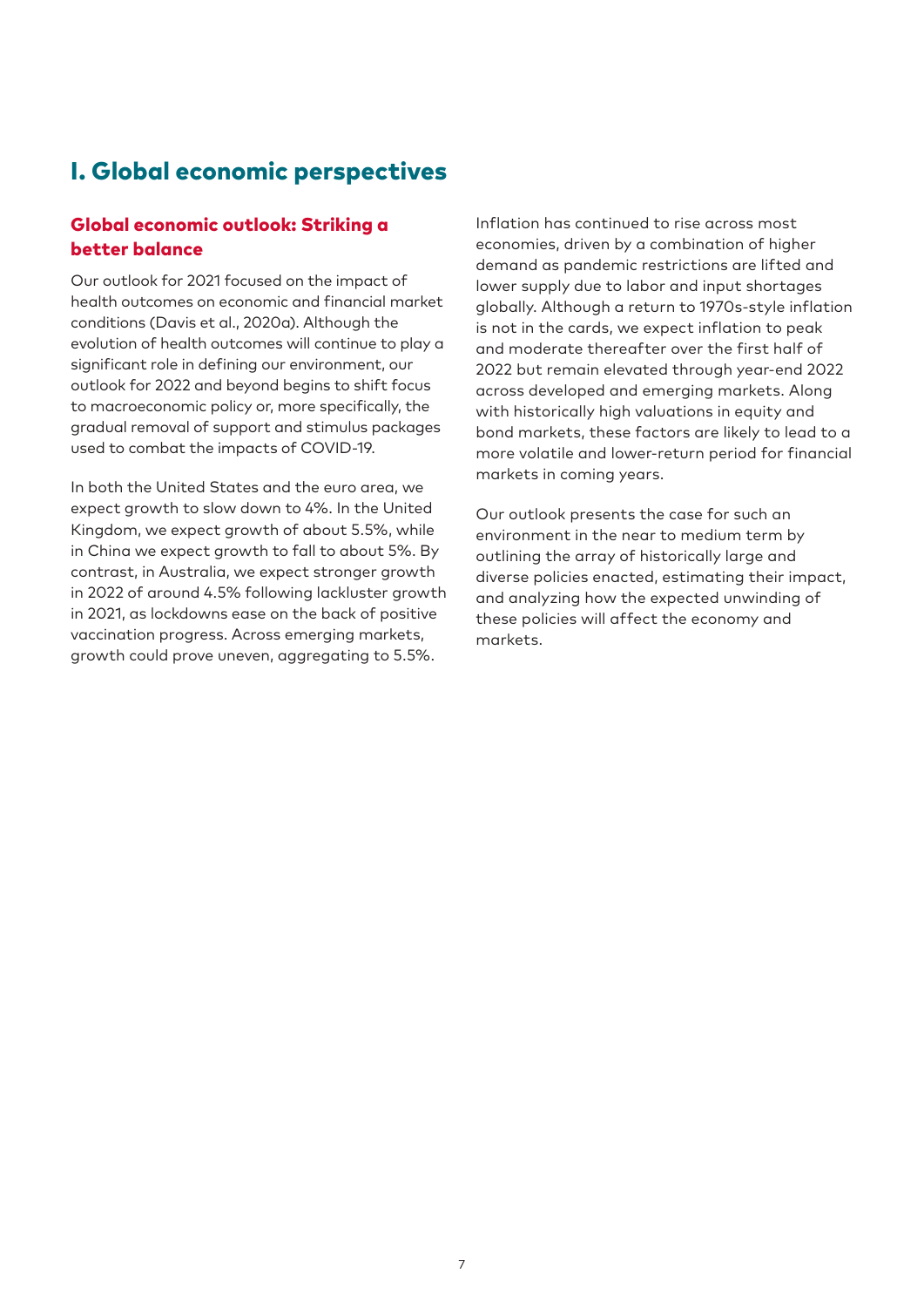#### Policy matters: It was different this time

In the years surrounding the global financial crisis (GFC), macroeconomic policy drew a level of attention not seen since the so-called Great Moderation began in the mid-1980s. Before the financial crisis, it was believed that the business cycle had been tamed, with less need for significant policy support, either monetary or fiscal.

With the onset of the GFC, debates about the magnitude, duration, and structure of policy support needed to steer economies through the tumult were heated, with both sides presenting theoretical and mathematical support for their views. Although the degree of monetary and fiscal support during the GFC was unprecedented, the

scale, breadth, and duration of monetary support surpassed that of fiscal support as concerns over fiscal policy's adverse effects (inflation and debt loads, for example) led to more austere conditions sooner than some thought warranted, particularly in the euro zone.

Such considerations were put aside when the need to address the COVID-19 pandemic's health and economic fallout became apparent. This perhaps was not surprising given the scale of the shock to the global economy, but it was noteworthy nonetheless. **Figure I-1** shows that monetary support was implemented in markets to magnitudes unthinkable before the pandemic. Fiscal support, too, was historic in its magnitude, and duration.

#### **FIGURE I-1**



# **A macroeconomic policy experiment in real time**

**Notes:** All stimulus percentages are based on 2019 Nominal GDP. Fiscal stimulus: For worker support for the euro area, an average of spending for Germany, Italy, and Spain is used to estimate aggregate European Union support. For equity, loans, and guarantees, an average across Germany, Italy, Spain, and France is used for an EU aggregate estimate. For the U.K., total spending on unemployment benefits and furlough (for both employed and self-employed individuals) is used. For the U.S., we obtained the data from the Committee for a Responsible Federal Budget. For China, we obtained the data from the Ministry of Finance and State Taxation Administration. Across all regions, worker support includes income support and direct payments. Other stimulus includes tax policy, state and local funding, health care spending, and other spending. Equity, loans, and guarantees include the loans and grant spending. Monetary stimulus: For the euro area, asset purchases during the pandemic were conducted under the Pandemic Emergency Purchase Programme (PEPP) and the pre-pandemic Asset Purchase Programme (APP). Reserves were made available through targeted longer-term refinancing operations (TLTROs). For the U.K., assets were purchased by the Asset Purchase Facility and reserves made available through the Term Funding Scheme with extra incentives. For the U.S., we include asset purchases under quantitative easing and the peak amount disbursed under various emergency lending facilities. For Australia, reserve lending includes the Term Lending Facility introduced by the RBA.

**Sources:** Bloomberg, dw.com, Office for National Statistics, International Monetary Fund, Reserve Bank of Australia and Committee for a Responsible Federal Budget (see covidmoneytracker.org/explore-data/interactive-table) and Clarida, Burcu, and Scotti, 2021).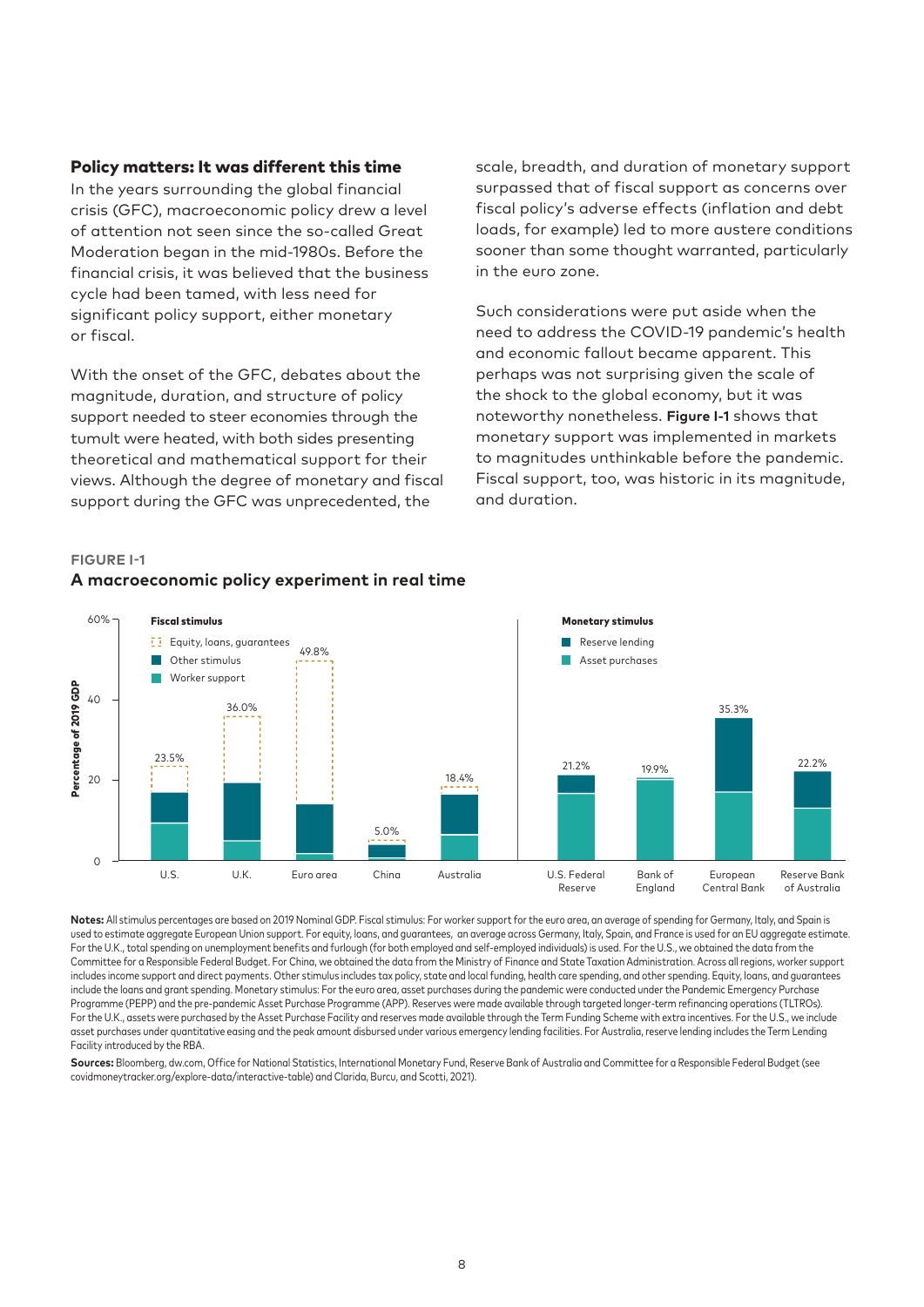#### Monetary policy: Change amid uncertainty

Although much work remains to be done to combat COVID-19, particularly in emerging markets, most developed-market central banks (as of this writing) have announced plans to start gradually removing monetary stimulus (**Figure I-2**).1 As that accommodation is removed, monetary conditions in the world will remain highly accommodative but become less so over time.

Inflationary pressures have sharpened the focus on monetary policymakers and may drive changes in policy actions and how they are communicated. However, as long as evidence points to these pressures being transient, central banks will not overreact, and will remain vigilant

to the risk of higher expectations of inflation feeding through into more persistent shifts in wage and price increases.2

Amid the pandemic uncertainty, some developedmarket central banks shifted their approach to policymaking to try to more consistently achieve their inflation targets. Rather than aim for an explicit target of 2% or close to it, the U.S. Federal Reserve would now seek to achieve average inflation of 2% over time or more explicitly allow for above-target inflation after periods of weaker price growth. The European Central Bank announced a shift to a symmetric 2% target. These shifts, in general, signal a desire by policymakers to tolerate inflation that runs above their pre-pandemic target range.

#### **FIGURE I-2**

# **The long and winding road to normalcy**

The removal of monetary accommodation will be gradual



Notes: Vanguard assessments are as of November 1, 2021, and are of actions taken or likely to be taken by the U.S. Federal Reserve, the Bank of England, the European Central Bank, and the People's Bank of China. Under a "fighting retreat" mode, China's government would accept that growth will need to slow down, but at a gradual pace. If the deceleration is gradual, the government will not intervene and instead will focus on reforms and financial stability. But if the pace is rapid and creates market panic, the government will fight against the trend to stabilize the growth. This will allow the government to engineer a smooth deleveraging process and soft landing. **Source:** Vanguard, as of November 1, 2021.

**2** Overall, the main factors pushing up inflation in 2021 are (1) higher demand as economies reopen, (2) labor and materials shortages, (3) higher energy prices, especially in Europe, (4) expansionary fiscal and monetary policies through the pandemic, and (5) other factors related to pandemic-induced distortions. These pressures are expected to ease over 2022. A major risk to this view is if these pressures more permanently affect wage negotiations, which could fuel more persistent price increases.

**<sup>1</sup>** Emerging-market and some developed-market central banks have already either started removing accommodation (for example, by tapering or ceasing asset purchases) or are expected to start raising rates earlier than previously anticipated, primarily as a result of higher-than-expected spot inflation and the resulting rise in medium- to longterm inflation expectations.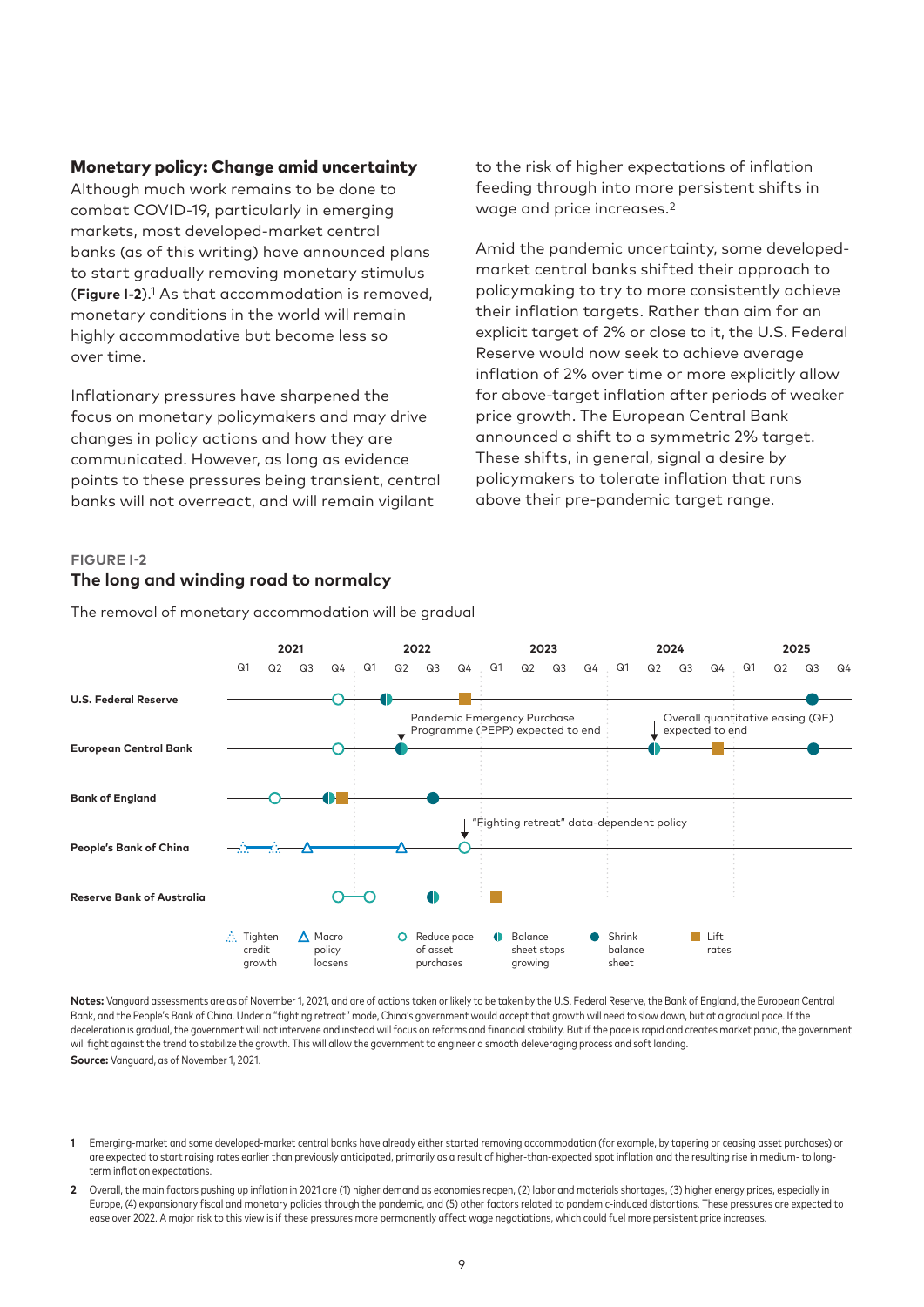Future policy decisions must also consider the drop in developed-market neutral rates.3 Since well before even the GFC, global neutral rates have been falling (**Figure I-3a**). This presents challenges for policymakers, as the monetary policy stance is calibrated in tandem with the estimate of neutral rates. If neutral rates are low, they act as an anchor for policy rates, which in

turn would remain closer to the theoretical floor of the zero lower bound.4 The factors that drove the drop in neutral rates (**Figure I-3b**) are unlikely to abate materially over the coming years. However, we can see some of these trends reversing, thereby pushing up neutral rates moderately in the future (**Figure I-3b**).

#### **FIGURE I-3**

#### **A secular decline in neutral rates**

a. Low neutral rates have been decades in the making



#### b. Multiple factors have driven this decline



Notes: Figure I-3b shows the drivers of the change in the median neutral rate for 24 developed markets included in Figure I-3a. We work with data from 1982 to 2021. We estimate the long-run cointegrating relationship via fully modified OLS (ordinary least squares) of the real short-term interest rates as well as six factors that we believe have driven the neutral rate: productivity (as measured by total factor productivity, or TFP, growth); demographics (as measured by the share of the working-age population aged 15 to 24); risk aversion (as measured by the spread in 10-year yields for BAA-rated bonds and Treasuries); income inequality (as measured by top 10% to bottom 50%); the relative price of capital (as measured by the price of equipment and machinery to consumption); and the savings glut (as measured by the current account percentage GDP in China). The long-run cointegrating relationship is the source of our neutral rate estimate for each country.

**Source:** Vanguard, as of November 1, 2021.

- **3** The neutral (or natural) rate of interest is the real interest rate that would prevail when the economy is at full employment and stable inflation; it is the rate at which monetary policy is neither expansionary nor contractionary.
- **4** As short-term interest rates reach the zero lower bound, further monetary easing becomes difficult, leading to the need for unconventional monetary policy, such as largescale asset purchases (quantitative easing).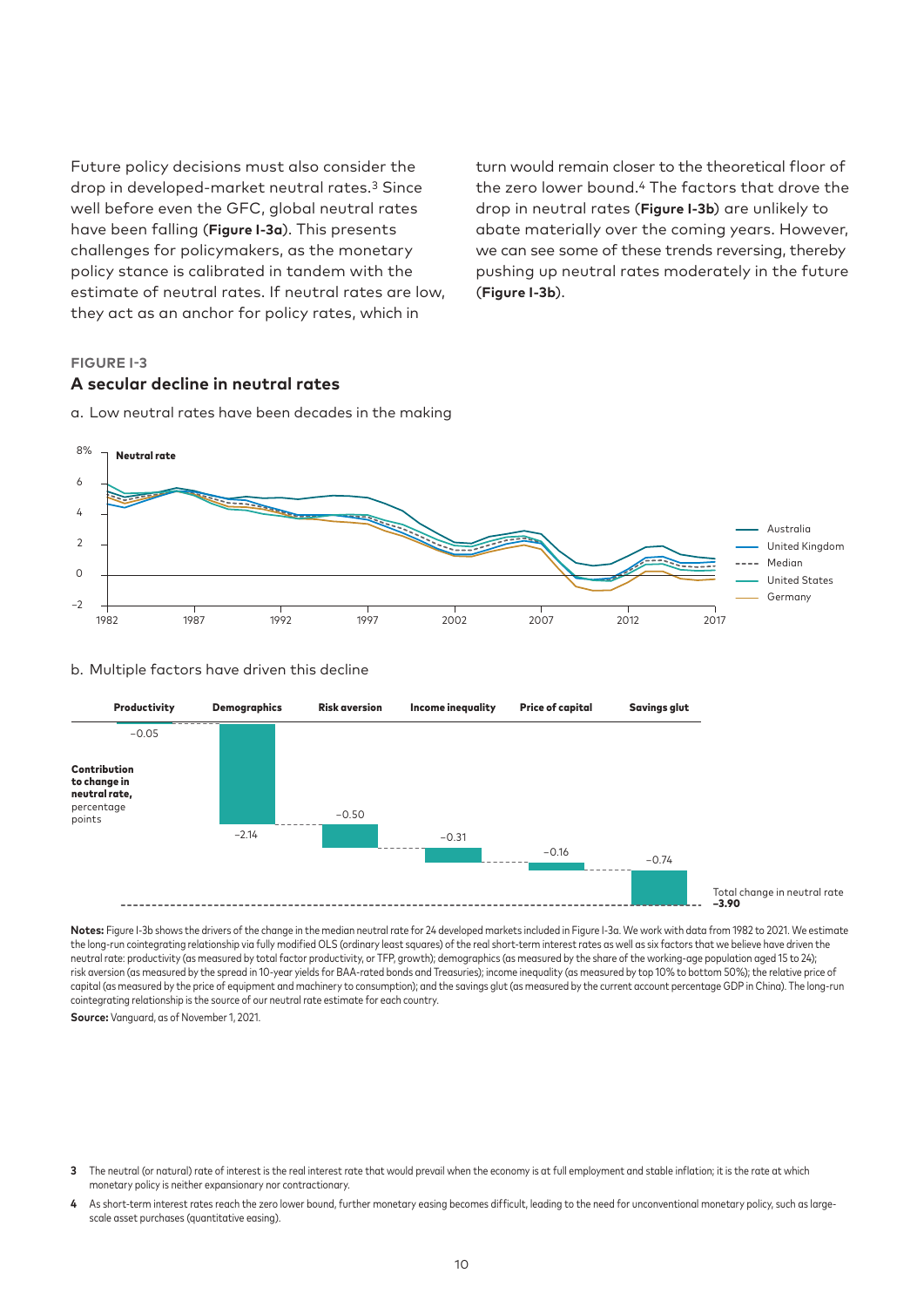Although low neutral rates may mean that bond investors need not fear interest rates, it may also mean that addressing the next downturn could present additional challenges to monetary policymakers. Another issue central bankers would need to grapple with is the increasing deficit spending implemented to counter the pandemic's impact on household and business

balance sheets. As shown in **Figure I-4**, sustained fiscal spending could push inflation higher, adding to the concerns of central bank policymakers. The upside is that central banks appeared willing to deploy creative solutions to a litany of issues during the most recent downturn and would likely stand ready to do so again.

**FIGURE I-4**



**Deficit spending over an extended period puts additional pressure on policymakers**

**Notes:** The figure uses U.S. core Personal Consumption Expenditures (PCE), which exclude volatile food and energy costs. The FRB/US baseline assumes a normalizing budget deficit in the 2%–3% range over the forecast horizon (out to 2030). The sustained 5% deficit scenario assumes a persistent 5% budget deficit throughout the forecast horizon (out to 2030).

**Sources:** Federal Reserve Bank of New York FRB/US macroeconomic model, Refinitiv, and Vanguard, as of October 31, 2021.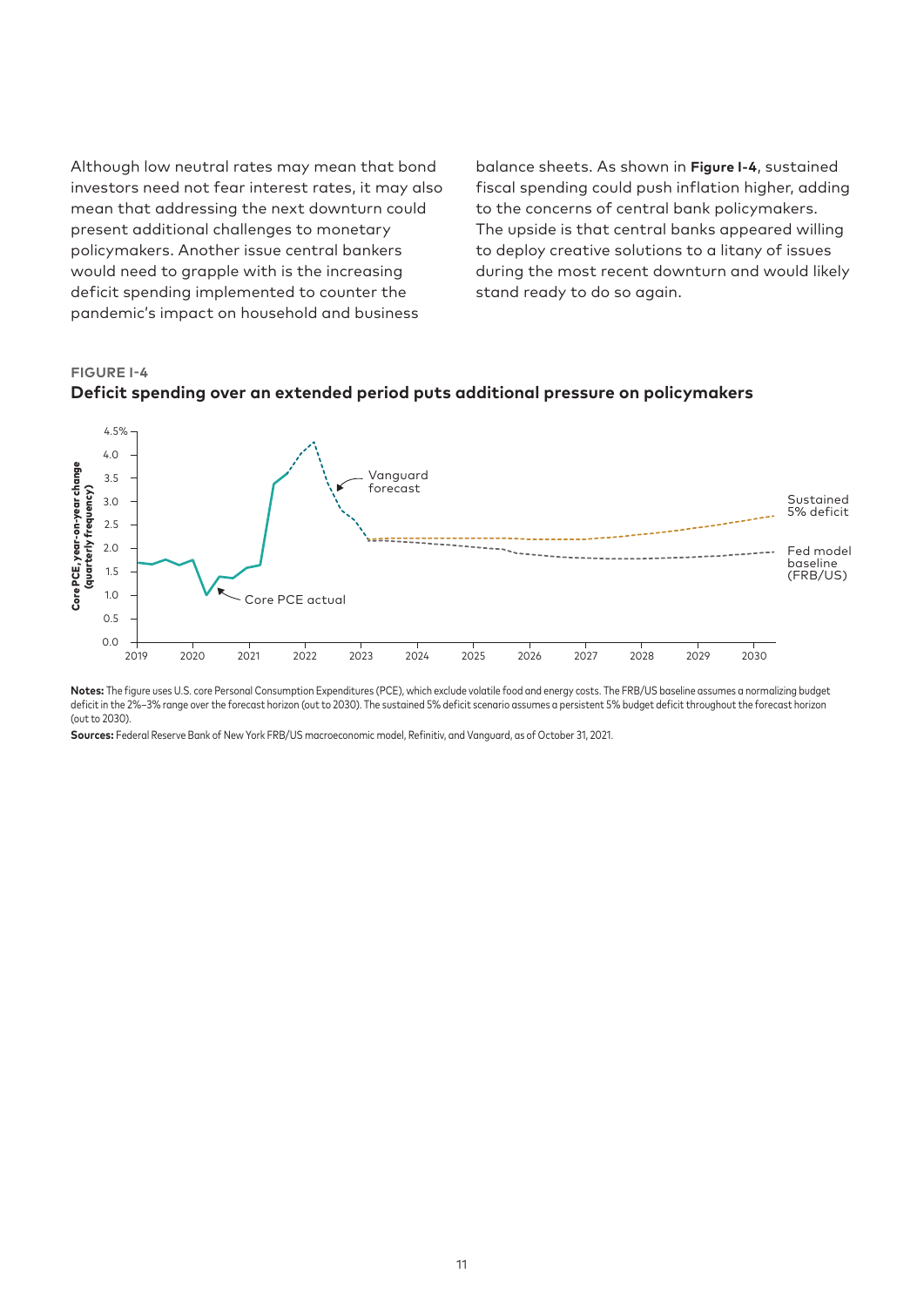## Fiscal policy: Bridging a gap

**Figure I-1** outlined the myriad approaches to fiscal support enacted in response to the pandemic. Given the need to shut down major portions of their economies, developed-market governments with the means to do so focused their support on labor markets and businesses in affected industries.

Unlike stimulus packages enacted in response to prior recessions that targeted an increase in output via the business sector, this time programs were designed to inject funds directly into household and business balance sheets. If industries were shuttered and workers told to stay home, as they were during the pandemic, the response needed to be—and was—much different.

One of the most notable changes came in Europe when, after years of discussion and debate, European Union officials issued supranational debt aimed at supporting specific needs of individual countries while being backed by the collective group. As with monetary policy, there are likely to be legacy effects of fiscal policy

measures enacted during the pandemic. More broadly, the most lasting impact of the pandemicdriven fiscal packages will be higher levels of debt to gross domestic product (GDP) ratios.

High debt levels, particularly for countries that issue it in their own currencies, are not in themselves an issue. Indeed, government debt can represent an efficient mechanism for financing capital expenditure that delivers economic and social benefits over an extended period. But high debt caused by excessive current spending represents an inappropriate build-up of macroeconomic and financial burdens on future generations. So it is clear that governments cannot continue to borrow and spend in perpetuity and debt levels can become excessive. In that context, there is no specific debt level at which growth or other macroeconomic fundamentals are suddenly impaired. The discussion should focus on debt sustainability, which differs by country based on several factors, some of which are outlined in **Figure I-5**.

#### **FIGURE I-5**

#### **Broadening the debt discussion: Debt sustainability metrics in advanced economies**

|                                               |                                     | U.S.   | U.K.   | <b>France</b>                           | Japan                    | <b>Italy</b> | Canada | Germany                                                  |
|-----------------------------------------------|-------------------------------------|--------|--------|-----------------------------------------|--------------------------|--------------|--------|----------------------------------------------------------|
| Net debt to GDP ratio                         | Lower value is<br>more sustainable  | 109.0  | 97.2   | 106.1                                   | 172.3                    | 144.2        | 37.0   | 52.5                                                     |
| Interest payments as a<br>percentage of GDP   | Lower value is<br>more sustainable  | 1.6    | 1.1    | 0.8                                     | 0.3                      | 2.7          | 0.2    | 0.3                                                      |
| Interest rate growth differential             | Lower value is<br>more sustainable  | $-2.3$ | $-2.8$ | $-2.3$                                  | $-1.0$                   | $-0.5$       | $-3.6$ | $-2.8$                                                   |
| Projected primary surplus/deficit             | Higher value is<br>more sustainable | $-3.1$ | $-2.4$ | $-2.8$                                  | $-2.0$                   | 0.3          | $-0.1$ | 0.8                                                      |
| Tax to GDP ratio                              | Lower value is<br>more sustainable  | 30.0   | 35.7   | 52.5                                    | 33.6                     | 47.9         | 40.1   | 46.1                                                     |
| Interest payment as a share<br>of tax revenue | Lower value is<br>more sustainable  | 5.8    | 3.5    | 2.2                                     | 0.9                      | 4.8          | 5.3    | 1.8                                                      |
|                                               |                                     |        |        | and the property with the collection of | <b>Contract Contract</b> |              |        | <b>Experience in the state of the state of the state</b> |

Unsustainable debt **Sustainable debt** 

Notes: For calculations, Net debt to GDP ratio = Debt/GDP; interest payments as a percentage of GDP = i/GDP; interest rate growth differential = i-g (both are in real terms); tax to GDP ratio = Tax/GDP; interest payment as a share of tax revenue = i/tax. All are 2021 forecasts. Projected primary surplus/deficits are taken as International Monetary Fund forecast averages from 2023 to 2026.

**Sources:** International Monetary Fund and Vanguard, as of September 2021.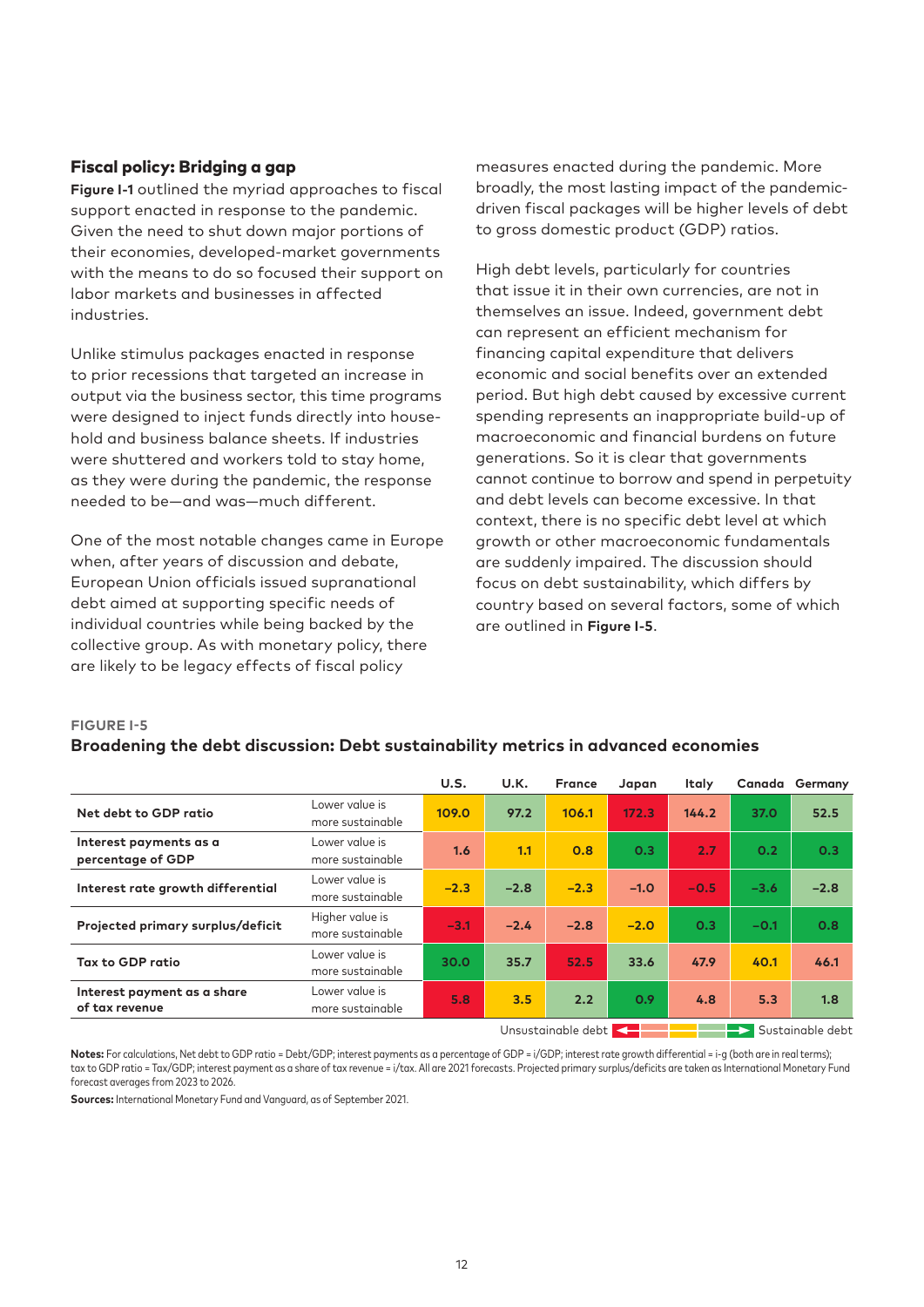The experiences of 2011 and the European debt crisis made policymakers wary of enacting austerity measures to reduce high debt levels too quickly or sharply.<sup>5</sup> However, high debt burdens and the deficit spending that drives them need to be addressed if the cost of government financing is not to increase because of increased difficulty to fund it in sovereign debt markets. But the timing and scope of such austerity measures (for example, tax increases or spending cuts or both) must be considered along with the factors outlined in **Figure I-5** and the impact on social unrest. That is where the concept of fiscal space comes in (Ostry et al., 2010, and Zandi, Cheng, and Packard, 2011).

Fiscal space is a concept that estimates how much more debt a country can issue before reaching a tipping point. Absent unprecedented changes in fiscal policy, it is estimated that crossing that level would trigger a debt crisis. Rather than identifying one absolute level of debt, this measure accounts for factors such as interest rates, reserve currency status, and a country's history of tax and spending policies in identifying a level of unsustainable debt/GDP. Beyond these maximum debt levels, faith in that country's willingness and ability to service its debt burden erodes, with detrimental implications for economic fundamentals and financial markets.

As **Figure I-6** shows, debt limits differ for each country. Countries should not seek to approach these limits, as they mark a level at which default becomes highly likely—such that even before the limit is reached, one would expect financial and economic unease. This could extend into social unrest if implemented austerity measures are sufficiently harsh, as happened in Greece during the European debt crisis (Ponticelli and Voth, 2020).

#### **FIGURE I-6**

#### **Pushing the limit(s): Stylized debt limits under alternative assumptions**

|                                        |          | Increasing interest burden                 |      |      |      |  |  |
|----------------------------------------|----------|--------------------------------------------|------|------|------|--|--|
|                                        | Current  | Interest rate growth<br>(r-g) differential |      |      |      |  |  |
|                                        | debt/GDP | 1.0%                                       | 1.5% | 2.0% | 2.5% |  |  |
| U.S.                                   | 103%     | 508%                                       | 338% | x    | x    |  |  |
| U.K.                                   | 104      | 831                                        | 554  | 415% | 332% |  |  |
| Australia                              | 62       | 693                                        | 462  | 346  | 272  |  |  |
| Germany                                | 69       | 1,080                                      | 720  | 540  | 432  |  |  |
| Japan                                  | 256      | $\mathbf x$                                | ×    | x    | x    |  |  |
| Unsustainable debt<br>Sustainable debt |          |                                            |      |      |      |  |  |

**Notes:** The results are obtained from a stylized Primary Balance Reaction Function for the U.S., U.K., Australia, Germany, and Japan, specified using a logistic form and altered according to the maximum attainable primary surplus, combined with differing values for r-g. The red X's indicate debt that is on an unsustainable path at the given r-g level. This applies particularly for Japan (which has a very high debt/GDP ratio). For r-g even as low as 1%, the debt/GDP ratio must be lower than current levels for debt to be sustainable. As interest rate burdens increase from left to right, the level of sustainable debt/GDP ratio for various regions is estimated to decline. **Sources:** International Monetary Fund and Vanguard, as of September 21, 2021.

**5** In 2011, a deepening sovereign debt crisis prompted the deployment of bailouts with stringent fiscal conditions and made European policymakers wary of enacting austerity measures.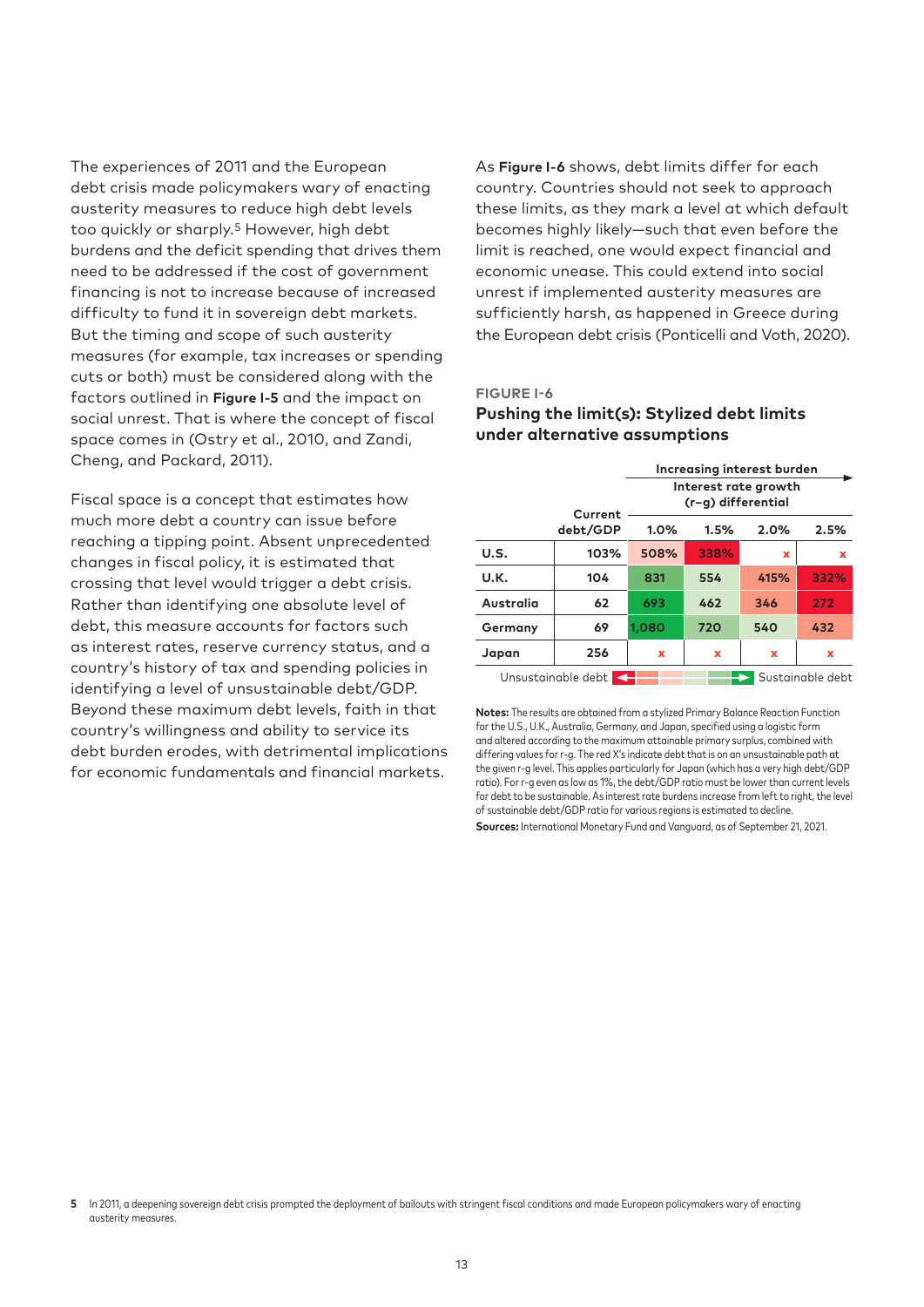Addressing high debt levels is possible without inducing social unrest. Such policies would typically involve a combination of factors, including macroeconomic policy to affect inflation and growth as well as changes to tax and spending policies (Boz and Tesar, 2021). Policymakers have the most control over this latter set of changes, which determine a country's primary fiscal balance. **Figure I-7** shows that such changes, provided they are enacted in a timely manner, could help achieve sustainability. The shaded circles in the figure show the current projected primary balance for a selection of developedmarket economies, and the empty circles show the estimated primary balance, based on the fiscal space framework, that a country will need to achieve sustainability.

Some countries already enjoy a primary balance that would allow their debt to remain sustainable under current assumptions. A modest reduction should be sufficient for now, for those that must make policy changes, including the U.S. But as time goes on and interest rates rise and deficits persist, the need for change becomes more pertinent and difficult. As the pandemic fades, countries should begin addressing these dislocations or they will face greater pain in the future, and their ability to address crises or recessions with fiscal policy will continue to deteriorate.

#### **FIGURE I-7**

# **Low rates provide some breathing space, but debt sustainability is a looming concern**



Reduction or increase in deficit consistent with stable debt

**Notes:** Units are presented as a percentage of GDP. A negative interest rate growth differential (r-g) allows some countries, such as the U.S., France, and Japan, to run a deficit while sustainably servicing interest burdens. Countries with a positive interest rate growth differential must maintain a debt surplus in order to maintain stable debt dynamics. Stable debt refers to debt levels (surplus or deficit) that keep debt on a controlled path.

**Sources:** International Monetary Fund and Vanguard, as of September 21, 2021.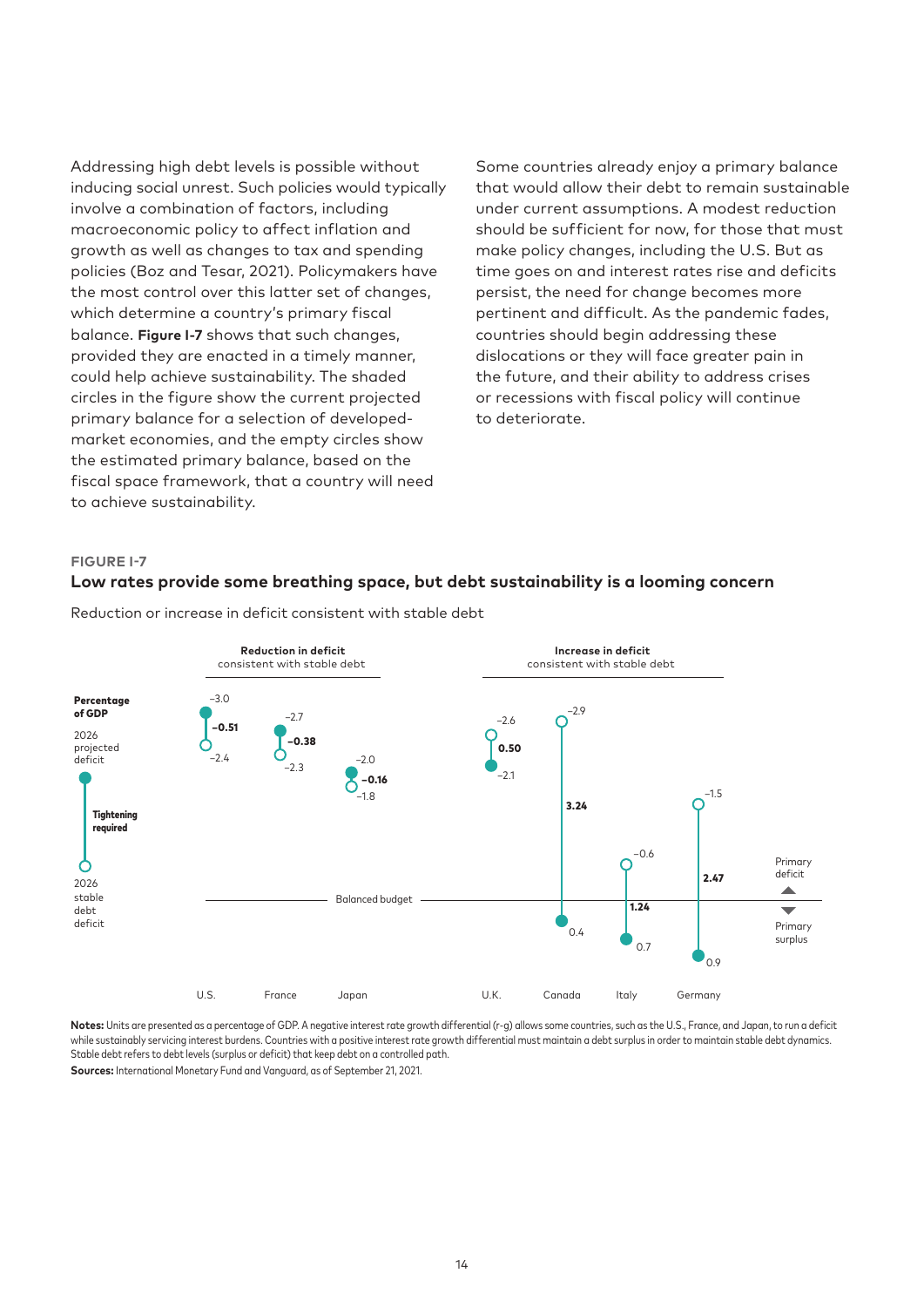#### Counterfactuals: What could have been?

We've outlined some of the extraordinary measures that monetary and fiscal policymakers have taken to try to offset the impact of the pandemic-driven economic shutdown. Some of these measures will be rolled back and, hopefully, will not be necessary again. But their effects, such as higher debt levels, will persist, at least in the medium term. Others, such as average inflation targeting, are likely to remain as policy features going forward. But what if these policies had not been enacted?

During a typical downturn, incomes fall because of job losses, resulting in a drop in demand, which then leads to overcapacity and then to supply cuts, resulting in more job losses and so on until some form of monetary or fiscal intervention interrupts the cycle. This time, the downturn was far from typical, with large enforced falls in productive potential as sectors of the economy were shut

down, as well as associated falls in demand as consumer confidence fell. As a result, it was clear that output and labor markets would feel severe adverse effects from interventions to stop the spread of COVID-19, governments intervened swiftly and forcefully with untested policies. The ensuing months revealed the benefits and costs of such measures.

In the U.S., for instance, fiscal policymakers agreed to combat the possible deterioration of household balance sheets as a result of job losses with levels of support previously unheard of, including stimulus checks and additional unemployment insurance payments. **Figure I-8** shows that, counterintuitively, certain measures of income in the U.S. and in Australia, instead of falling, rose during the downturn—a pattern similar, though not in terms of magnitude, to that following the financial crisis.

#### **FIGURE I-8**

#### **Incomes rose substantially in the U.S. during the downturn**



b. Change in disposable income during the global financial crisis



Notes: In Figure I-8a, data are from Q4 2019 through Q3 2021 for all regions. In Figure I-8b, data are from Q1 2008 to Q3 2009 for the U.S., euro area, and U.K., from Q2 2007 to Q4 2008 for China.

**Sources:** Vanguard calculations, using data from Bloomberg, Macrobond, and Refinitiv.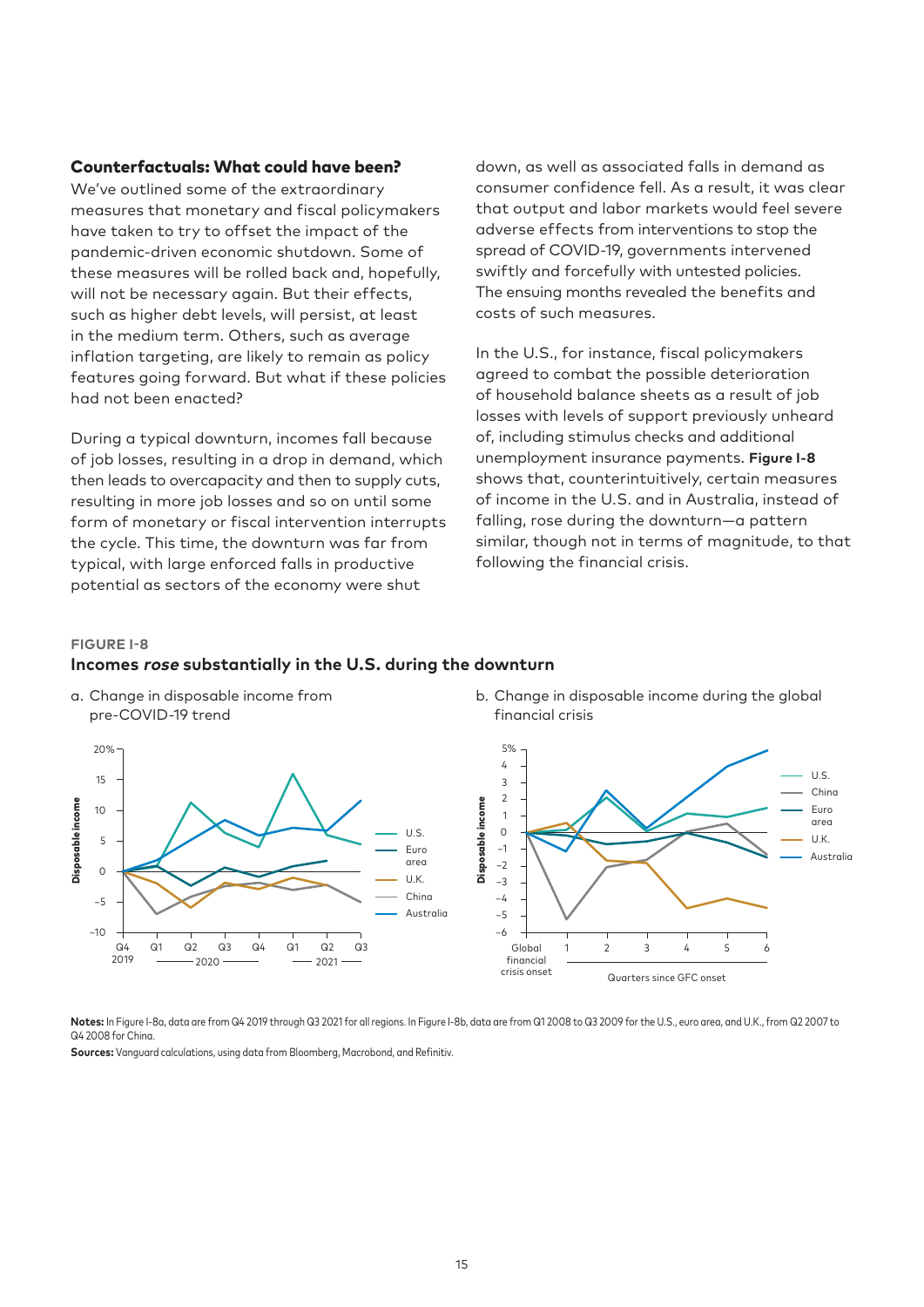Although households may not have experienced the same degree of economic pain during this downturn as they did during others—particularly considering the high unemployment levels—these policies were not without costs. Global supply constraints and rebounding demand, once business restrictions were lifted, resulted in elevated inflation rates. The injections of stimulus and income support policies further stoked these

inflationary pressures, driving inflation to levels not seen in decades, particularly in the U.S. (**Figure I-9**). Some would argue that a reasonable degree of upward pressure on inflation is long overdue, but few would consider current U.S. inflation rates sustainable.<sup>6</sup> Our projections indicate inflationary pressures subsiding, though staying above central bank targets as we move toward year-end 2022.



# **FIGURE I-9 How long will high inflation last?**

Note: Data and Vanguard forecasts are for year-on-year percentage changes in the core Consumer Price Index, which excludes volatile food and energy prices. Actual inflation is through September 2021 for the U.S., U.K., Australia and China and through October 2021 for the euro area. Vanguard forecasts are presented thereafter. **Sources:** Vanguard calculations, using data from Bloomberg and Refinitiv.

**<sup>6</sup>** This is particularly so considering the reasoning behind central banks' shift to average inflation targeting.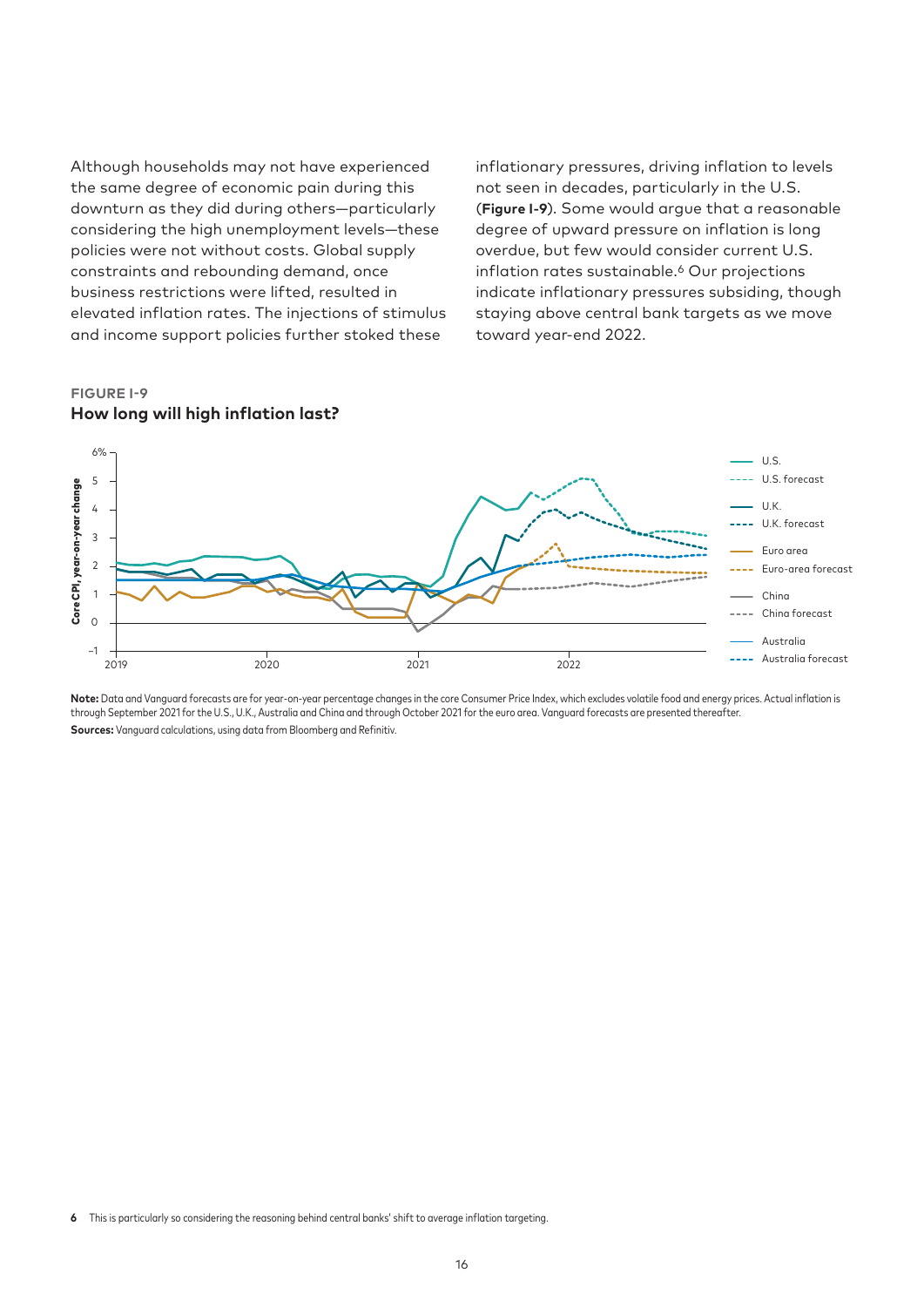Absent the fiscal policies outlined in **Figure I-1**, our financial and business environment would be much different and more akin to what we faced coming out of the GFC. During that crisis, as in most downturns, business insolvencies and closures spiked as financing became difficult while revenues fell amid a lack of demand.

**Figure I-10a** shows that during this most recent downturn, the rate of business insolvencies actually declined as the pandemic wore on, thanks to the measures taken by fiscal and monetary authorities. Business investment did suffer (**Figure I-10b**), but not nearly as much as expected given economic conditions.

#### **FIGURE I-10**

#### **An unorthodox recessionary business environment**



a. Insolvencies fell during the downturn

#### b. Businesses held back on investment, but not as much as expected



**Notes:** The bars in I-10a represent the growth in business insolvencies globally. We take the GDP weighted average of bankruptcy growth across the U.S., the U.K., France, Germany, Japan, and Australia to get the actual global aggregate (solid bars). The counterfactual scenario (dotted bars), representing what might have happened if policymakers had not taken the steps they did, is constructed based on the relationship between unemployment and business failures during the global financial crisis. The bars in I-10b represent the growth in global business investment . We take the GDP weighted average of business growth across the U.S., the U.K., France, Germany, Japan, and Australia to get actual (solid bars) business investment across regions. The counterfactual scenario (dotted bars) is constructed based on the relationship between unemployment and business investment during the global financial crisis.

**Sources:** Vanguard calculations, based on data from Reuters and Moody's, as of September 30, 2021.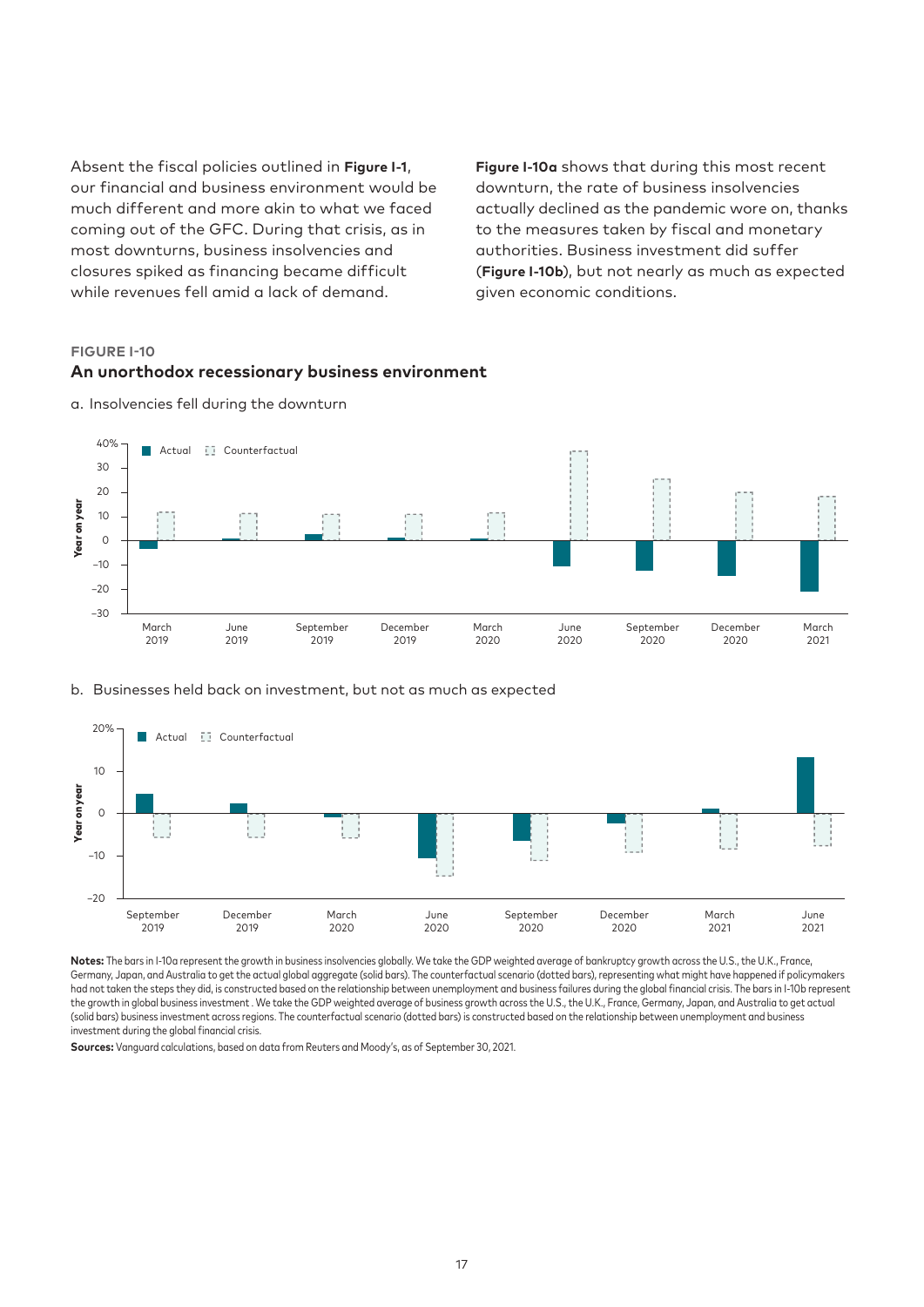Clearly, this most recent downturn and rebound have been unlike any other in ways that go far beyond the economic and market environment. For this reason we hesitate to go so far as to say that such policy support will be necessary or should be implemented during the next recession. That said, global economies and financial markets would look much different had policymakers not taken the steps they did.

Global macroeconomic policy shifts will thus guide the course of the world economy through the next year. However, we see a common thread of risk across regions tied to the fate of the global supply recovery. Even as policy shifts gears, some uncertainty remains about supply normalization. **Figure I-11** describes three possible states of the global economy. Our central case is one in which global demand stays robust while supply gradually recovers, still keeping moderate upward pressure on price inflation.

### **FIGURE I-11**

#### **Global scenarios**

|                                         | <b>Baseline</b>                                                                                      | Downside risk                                                                                        | <b>Upside surprise</b>                                                                                                         |
|-----------------------------------------|------------------------------------------------------------------------------------------------------|------------------------------------------------------------------------------------------------------|--------------------------------------------------------------------------------------------------------------------------------|
| Immunity gap                            | Continued progress on herd immunity<br>in major economies by end of 2021.                            | Stalled progress on herd immunity<br>by end of 2021.                                                 | Continued progress on herd immunity<br>in major economies by end of 2021,<br>emerging markets through 2022.                    |
| Consumer/<br>business<br>reluctance gap | Social and business activity normalize<br>by early 2022.                                             | Social and business activity hampered<br>through 2022.                                               | Social and business activity surpass<br>pre-pandemic levels by early 2022.                                                     |
| COVID-19                                | New mutations and vaccine<br>distribution issues subside, closing the<br>immunity gap by early 2022. | New mutations and vaccine<br>distribution issues persist, prolonging<br>immunity gap well into 2022. | New mutations subside and<br>distribution efficiencies emerge.                                                                 |
| Labor market                            | Unemployment rate falling through<br>year-end 2022.                                                  | High and sustained unemployment<br>results in permanent labor market<br>scarring.                    | Unemployment rate falling just above<br>NAIRU rates by end of 2022.                                                            |
| Inflation                               | Inflation moves back toward target<br>from above.                                                    | Inflation overshoots and maintains<br>upward trajectory through 2022.                                | Inflation falls below target toward<br>year-end 2022.                                                                          |
| Policy                                  | Central bank policies meet mandates<br>despite unease. Additional fiscal<br>support not necessary.   | Central banks are behind the curve.<br>and additional fiscal support would<br>prove inflationary.    | Central bank policies meet mandates<br>as supply expands to meet rising<br>demand. Additional fiscal support<br>not necessary. |
| Growth                                  | Global growth averages<br>4.6% for 2022.                                                             | Global growth averages close to<br>3.4% for 2022.                                                    | Global growth averages close to<br>5.5% for 2022.                                                                              |
| Demand                                  | Demand > Supply                                                                                      | Demand > Supply                                                                                      | Demand = Supply                                                                                                                |
| versus supply                           | Demand and supply both increase                                                                      | Demand and supply both decrease                                                                      | Demand and supply both increase                                                                                                |
| Probability                             | 60%                                                                                                  | <b>30%</b>                                                                                           | <b>10%</b>                                                                                                                     |

**Notes:** Historical global GDP data is taken from Bloomberg Economics estimates. Global growth estimates are derived from Vanguard forecasts, where growth numbers for the regions we forecast (the U.S., U.K., euro area, China, Australia, Japan, and Canada) are combined with IMF forecasts for Sub-Saharan Africa, Latin America, and the Middle East and Central Asia. Pre-virus trend is the average quarterly growth rate from 2013 to 2019. NAIRU refers to the nonaccelerating inflation rate of unemployment.

**Sources:** Vanguard model estimates, based on data from Reuters, Bloomberg, Bloomberg Economics, Macrobond, and the International Monetary Fund.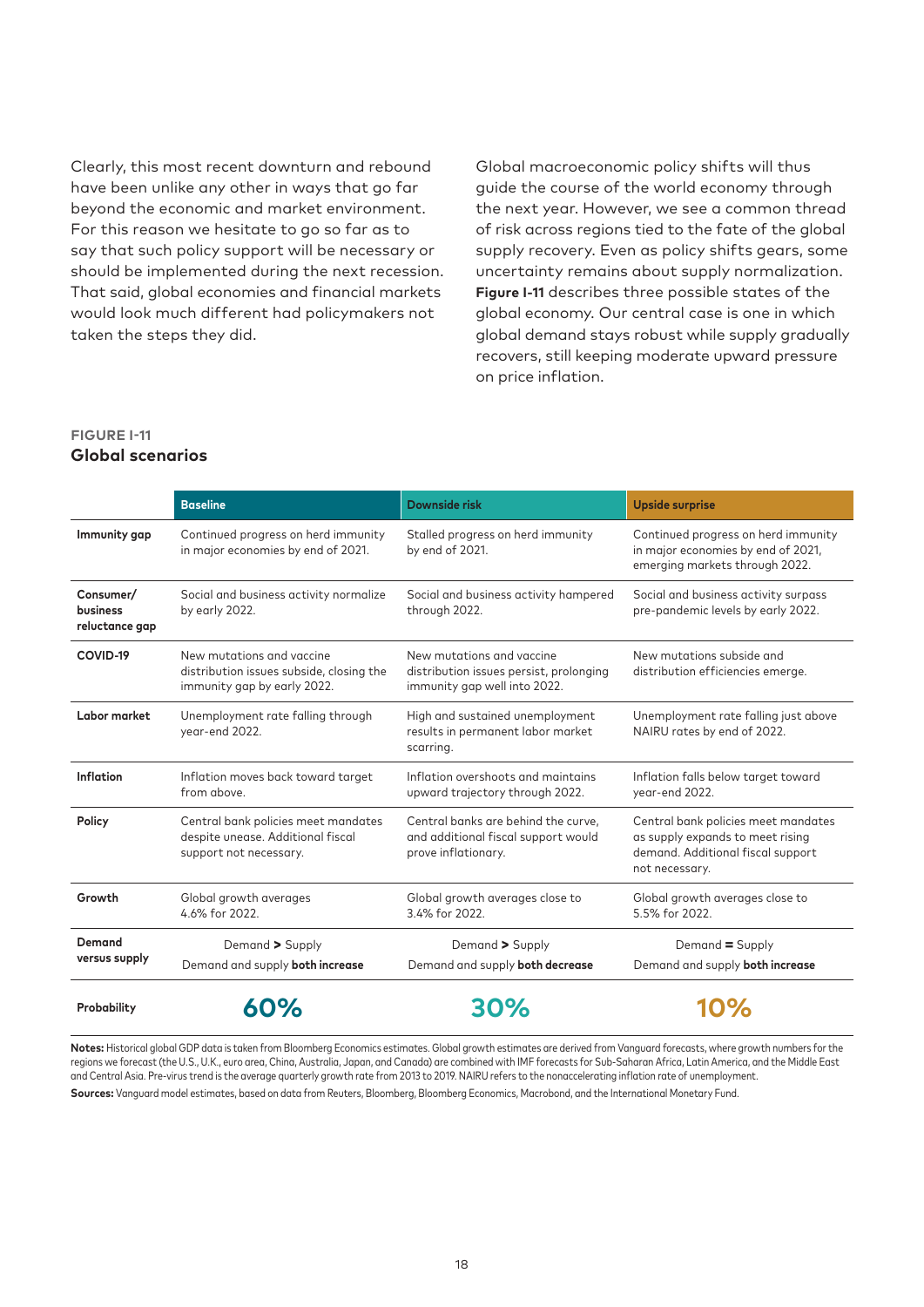# Australia: One step backward, two-step forward

The combination of a more transmissible delta variant and a heavy-handed "zero-covid" strategy led Australia to experience a double dip in its economic recovery in 2021, with the economy contracting again in Q3 following its last GDP

decline in Q2 2020. The upshot is that the vaccination roll-out campaign has also accelerated, with over 80% of the population expected to be fully vaccinated by Q4 of 2021, higher than that seen in other developed economies like the U.S. and U.K. at the moment (**Figure I-12**).

**FIGURE I-12 Australia has accelerated its vaccination roll-out in 2H 2021**



**Source:** Vanguard, using data from OurWorldinData. As of 1 November 2021.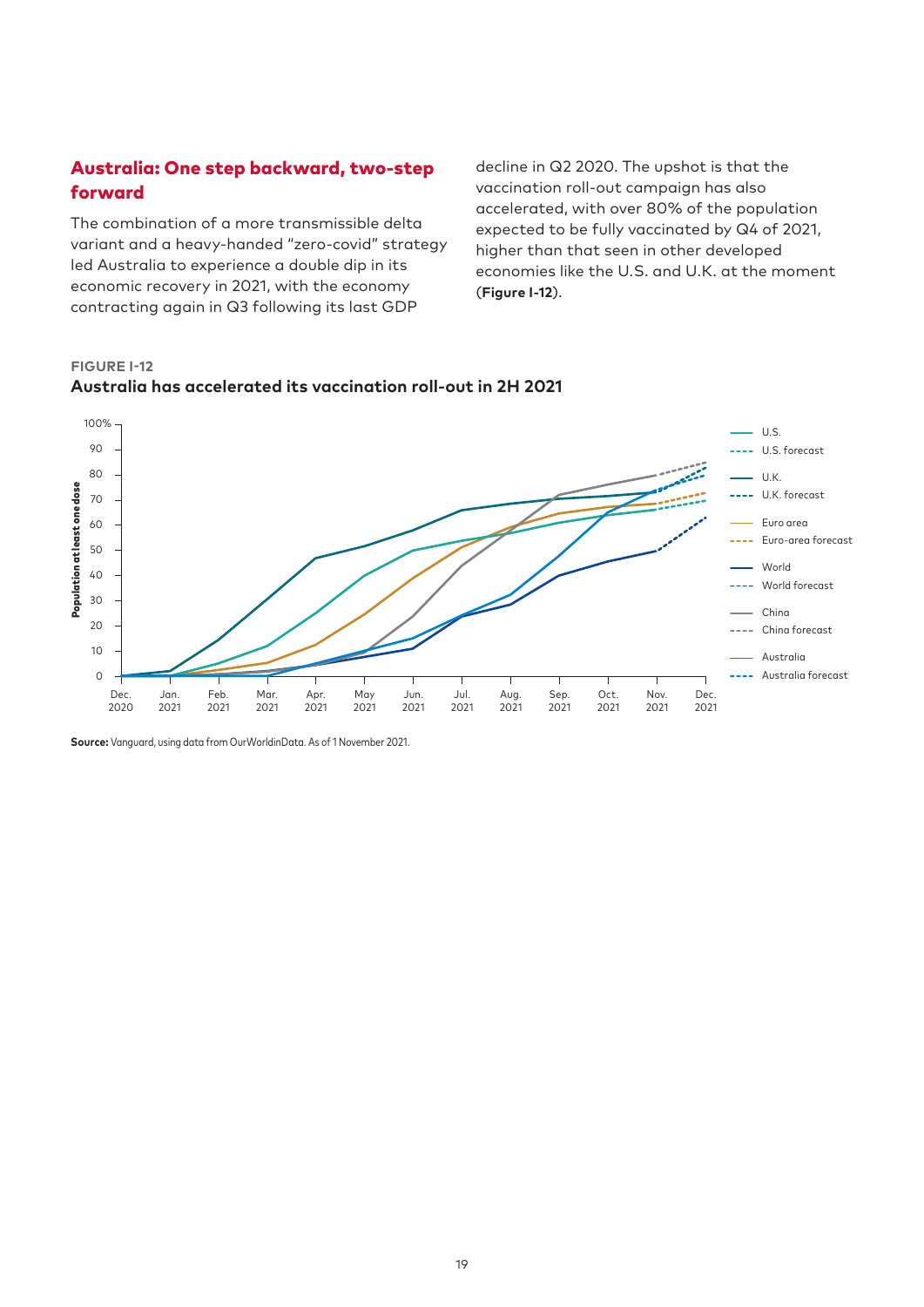Better health outcomes, alongside the government's gradual shift away from a strict suppression strategy to a "living with COVID" playbook, are expected to pave the way for improved social mobility and add more resilience to the economic reopening going forward. Specifically, our 2022 annual growth forecast of 4.3% following a disappointing 2021 growth rebound sees the output gap closing by the end of the year (**Figure I-13**).

#### **FIGURE I-13**





**Source:** Vanguard, using data from Refinitiv, as of November 2021.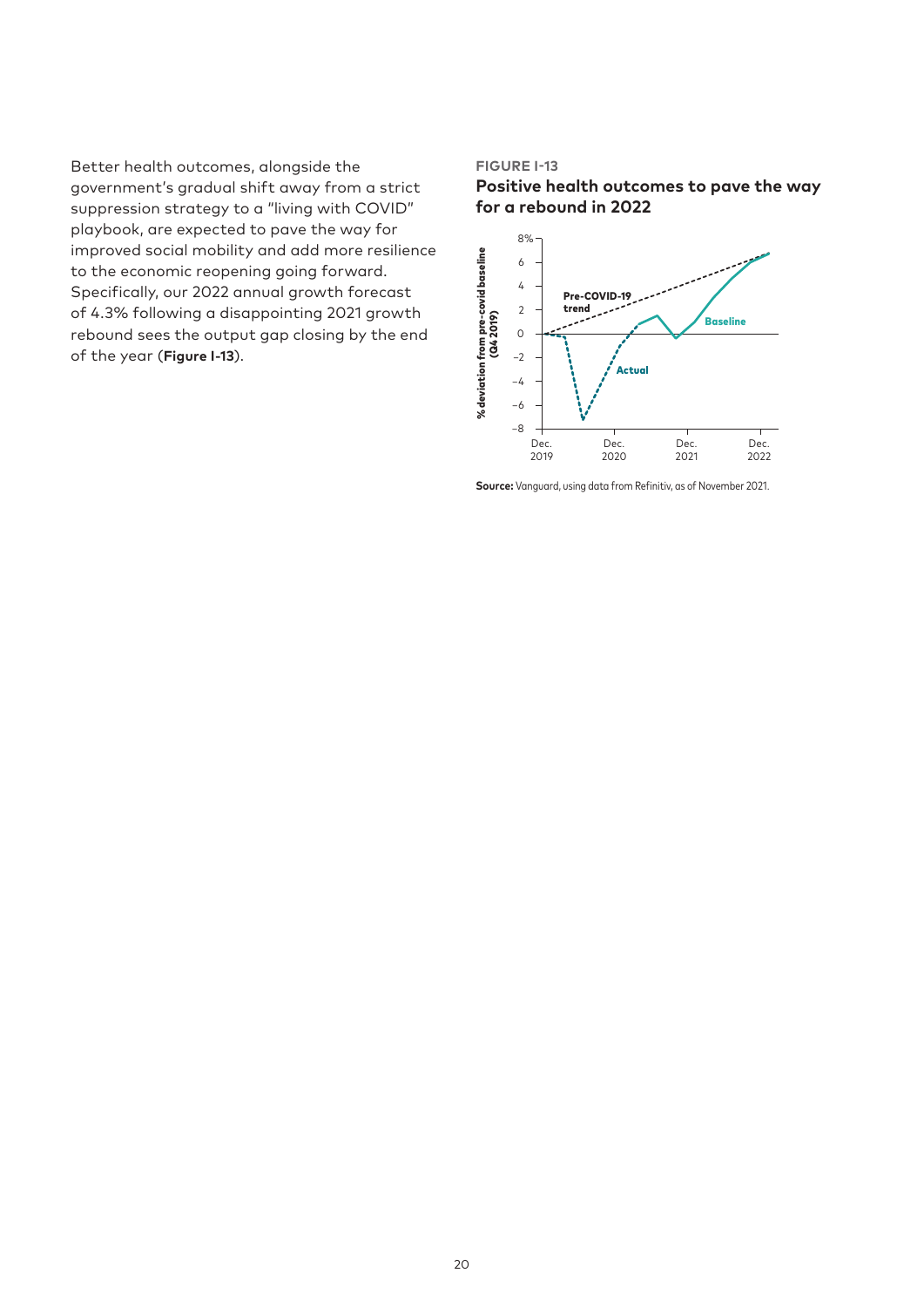We note, however, that the outlook is not without risks, especially after accounting for potential mutations in the virus and fading efficacy of the vaccines, both of which will prolong the immunity and consumer reluctance gap well into 2022. Additionally, the external backdrop has also become more complicated, with Australia now faced with growing headwinds coming from the de-carbonization efforts and property crackdown in China, both of which could create a larger-than-expected decline in Chinese demand for steel exports. While Australia's favorable position on the global iron ore supply curve (**Figure I-14**) suggests that the direct impact on real GDP via lower commodity export volumes is likely to be contained, we remain mindful of the risks around a larger-than-expected downturn in China's housing market, such as a deja-vu of the 2014/15 China property market crash, a scenario which could have a much larger impact on both iron ore prices and Australian export volumes. In a downside scenario, for instance, where iron ore export volumes fall around 10%, we estimate this could subtract as much as 1.5 percentage points from Australian GDP growth in 2022.

#### **FIGURE I-14**

# **The iron ore market is highly concentrated in both supply and demand**



**Source:** Vanguard, using data from the United Nations, as of Sepetember 2021.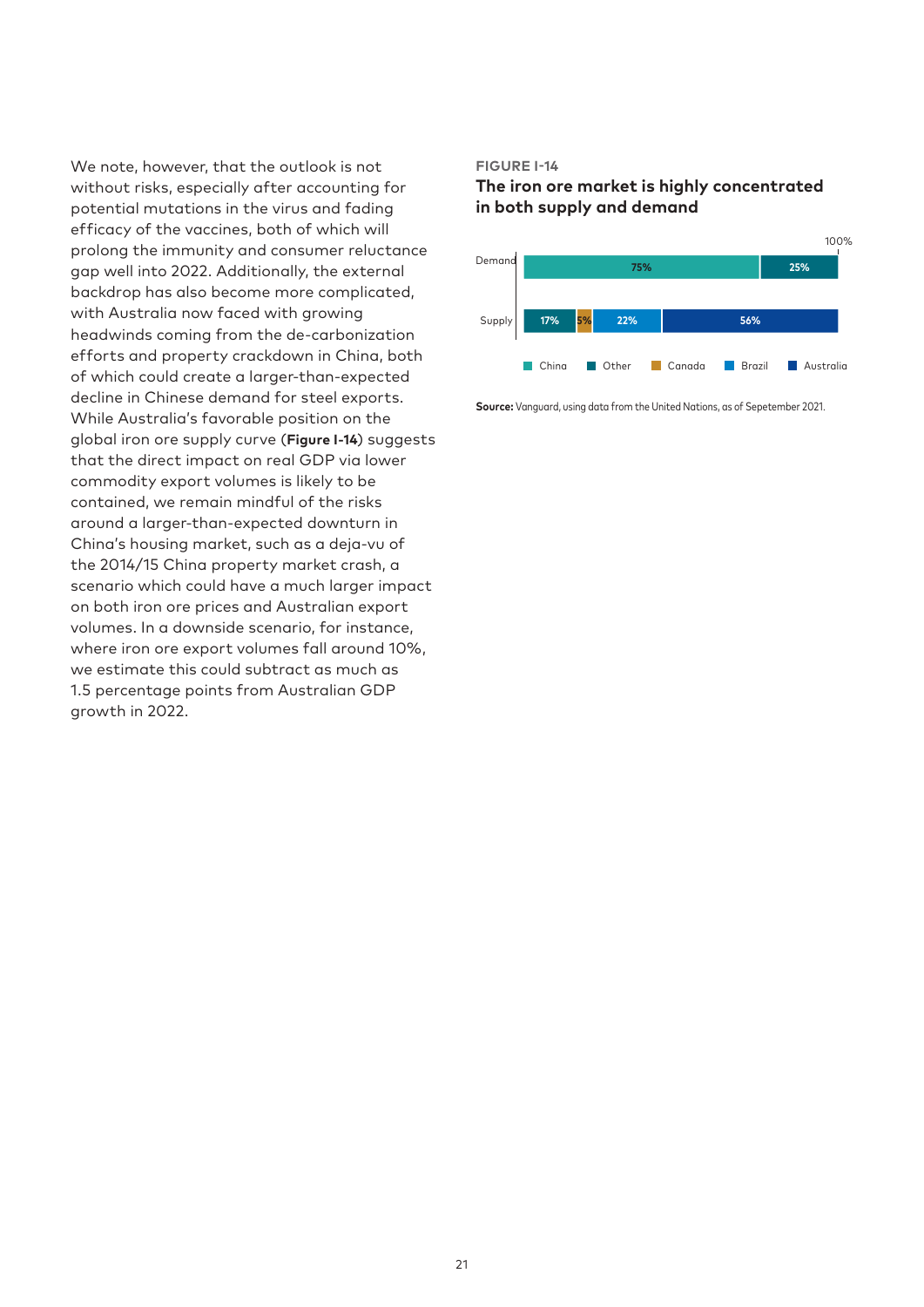Against a more uncertain domestic and geopolitical backdrop, the RBA is expected to keep policy accommodative, with a tapered form of its QE program likely to continue for at least the 1H 2022 following the initial reduction in asset purchases from \$5 billion to \$4 billion in September. While recent inflation developments skew the policy rate towards an earlier lift-off, we retain our view for the RBA to remain on hold in 2022 given the eventual normalization of supply driven inflation and still-subdued wage pressures. As **Figure I-15** illustrates, Australia has seen much less inflation in several major CPI categories experiencing severe global supply or labor shortages compared to its peer economies over the past year. With these dynamics likely to fade further in 2022, a critical factor that will determine whether Australia's inflation will converge to the higher trend seen in that of peer economies will be wages growth.

#### **FIGURE I-15**

**Australian price pressures have been relatively muted across several key categories**



**Notes:** Peer group refers to U.S., U.K. and Canada. Pre-covid level is 2019 Q1. **Source:** Vanguard, using data from Refinitiv, as of September 2021.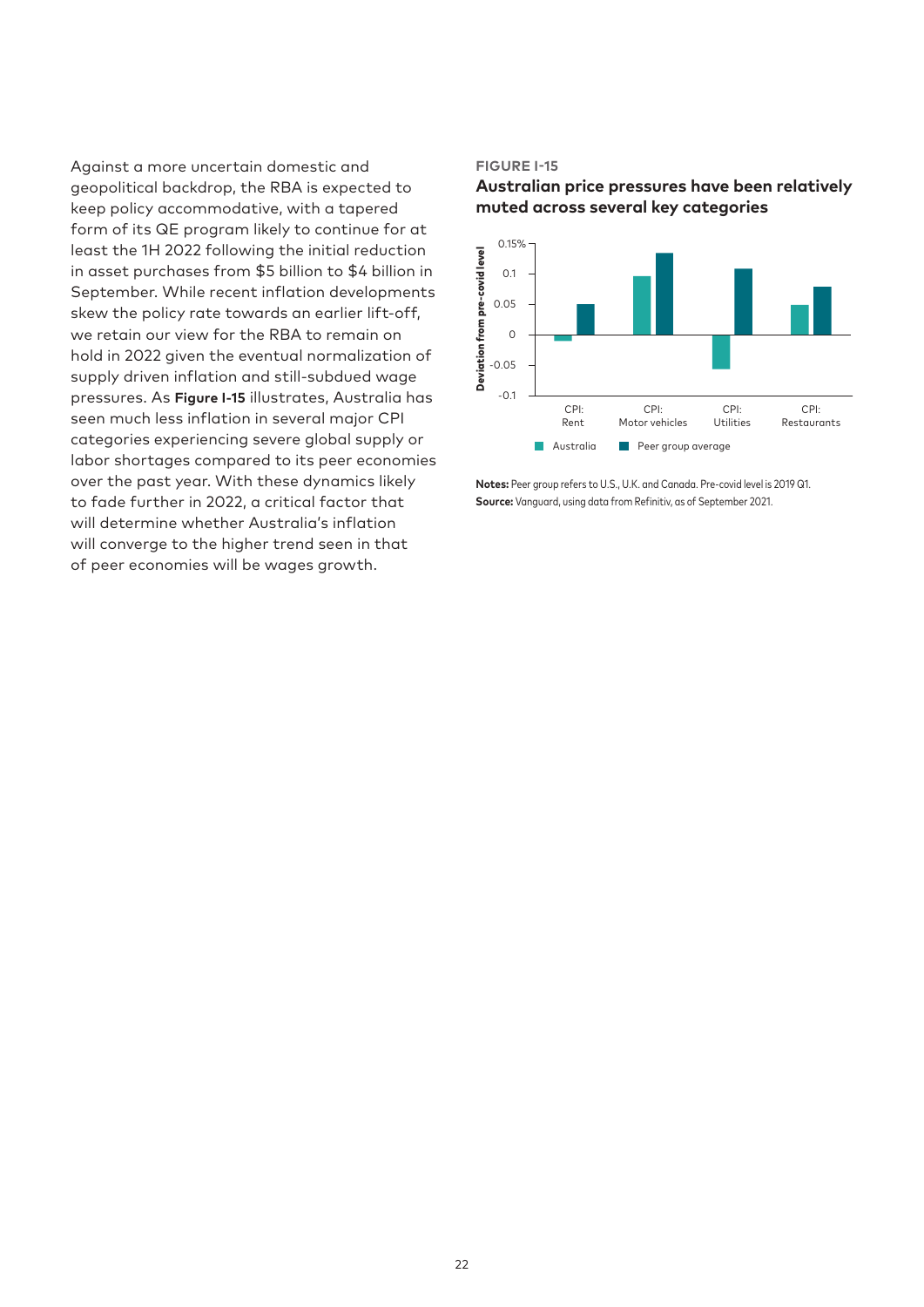While some have raised the case for labor shortages to push up wages, we note that in Australia, the effects are most pronounced only in sectors sensitive to the re-opening of international borders. In particular, the hospitality and recreation sector have seen the highest labor shortages (**Figure I-16**) in part due to being most reliant on temporary visa workers. Importantly, however, this sector only accounts for less than 10% of total employment in Australia and just 3% of total wages. As such, even under a bearish scenario where international borders remain shut permanently and the resulting labor shortages causes wage growth to surge in these sectors, we think it is unlikely to have a material impact on aggregate wage growth that would see the RBA turning definitively more hawkish.

#### **FIGURE I-16**

### **Labor shortages mostly evident in sectors reliant on foreign workers**



**Source:** Vanguard, using data from the Australian Bureau of Statistics, as of September 2021.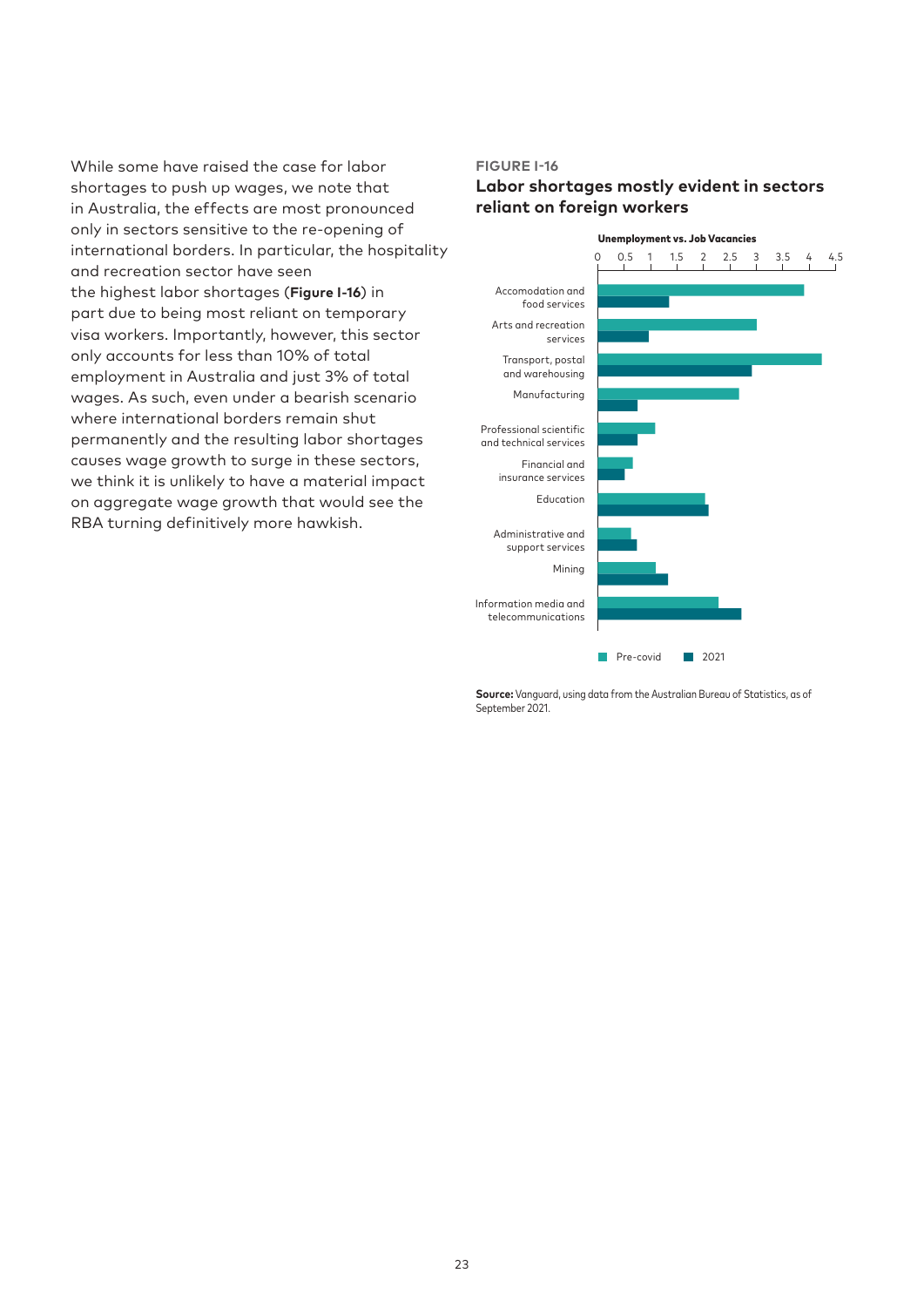# United States: Constraints pose threat as pandemic loosens grip on the economy

Although health outcomes continue to influence our near-term views for the U.S., the focus has shifted toward policy normalization. In 2021, growth has slowed after the initial rebound, inflation has remained elevated, and employment growth has progressed more moderately than anticipated.

Economic activity has breached its pre-pandemic level and, by our assessment, is on track to overshoot its pre-pandemic trend by early 2022 a significant achievement given the depth of the shock experienced. Overall, we expect GDP growth of 4% over the course of 2022. **Figure I-17** illustrates our assessment that conditions for growth continue to appear favorable. Broadly, consumer balance sheets in aggregate are healthy, having benefited from ample fiscal policy support, delivered during the pandemic, built up savings, and seen favorable wealth effects in housing and asset prices.7 Further fiscal policy support will also likely boost growth in 2022 and beyond.

# **FIGURE I-17 U.S. growth: Slowing but still robust**



**Notes:** The y-axis represents the level impact from the baseline, which is December 2019. The pre-COVID-19 trend assumes a 1.9% growth rate. The baseline scenario assumes gradual normalization in supply-side constraints with unemployment rates reaching close to 3.5% by year-end 2022. The downside scenario is characterized by a lengthier persistence of current supply-side constraints, which would continue to act as a significant drag on growth. In this scenario, inflation will stay elevated as we view supply constraints dominating the demand impact on inflation currently. The upside scenario is characterized by a speedy normalization of supply-side constraints, which will allow demand to be more fully realized and allow earlier easing of inflation pressures.

**Sources:** Vanguard and Refinitiv, as of November 30, 2021.

**<sup>7</sup>** Leverage, as measured by the the Federal Reserve Bank financial obligations ratio, dropped from 15% of disposable income in the fourth quarter of 2019 to 13.8% in the second quarter of 2021. The household savings rate has averaged 15.7% during the pandemic (March 2020–September 2021) relative to a 7.5% trend pre-COVID. Household net worth has increased 21% relative to the fourth quarter of 2019, and real estate wealth has risen 12%, as measured by Fed Flow of Funds data as of June 30, 2021.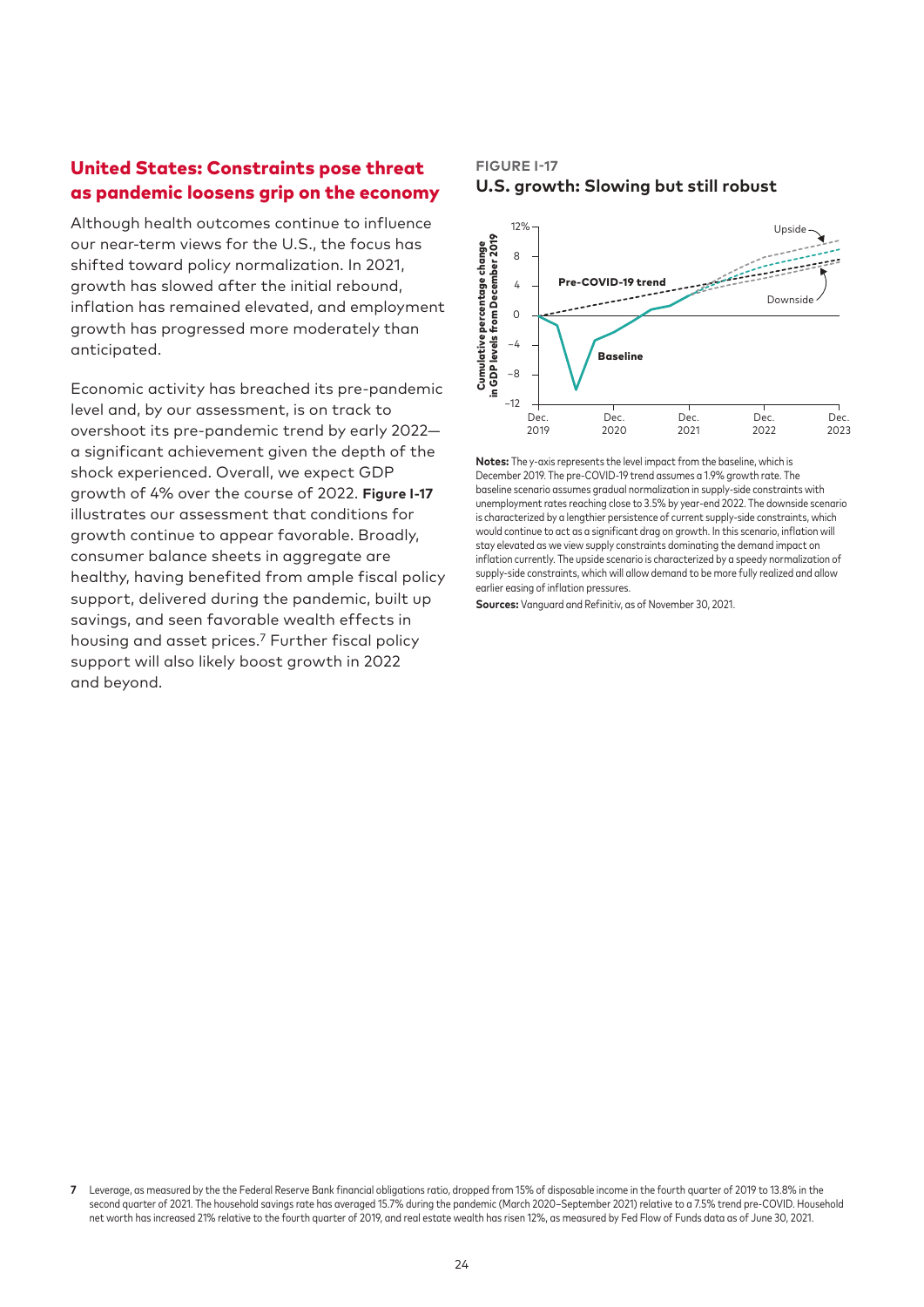It has become clear, however, that unlike the economy's abrupt shutdown in early 2020 and sharp initial rebound in early 2021, a full reopening will likely be a drawn-out and uneven process. Critically, supply-and-demand imbalances have become more pronounced of late and threaten to weigh on output and exacerbate inflation pressures in 2022, increasing the risk that policymakers are late in withdrawing accommodation.

Shortages of labor and materials combined with logistical bottlenecks resulting in elevated prices have emerged as key risks, and how and when

these will normalize remains highly uncertain. **Figure I-18** shows the current severity of those constraints, well beyond the drag imposed during a typical late-cycle economy, bringing focus to the circumstances needed for them to improve.

Job growth has accelerated to finish 2021, but as we progress into 2022, we expect the pace to moderate as the supply of unemployed people seeking work is depleted and competition among businesses intensifies to attract talent from other firms.



#### **FIGURE I-18 Labor shortages are acute at this point in the business cycle**

Notes: Output lost is measured as the percentage of quarterly gross domestic product that is forgone because of labor and supply constraints. Labor and supply shortages are estimated using industry employment levels, net job openings (openings minus separations), and labor productivity. Industries with positive net job openings are assumed to be experiencing labor constraints, and industries with positive net job openings but below-average labor productivity are assumed to be facing both labor and supply constraints. **Sources:** Vanguard calculations, based on data from the Bureau of Economic Analysis and the Bureau of Labor Statistics, as of June 30, 2021.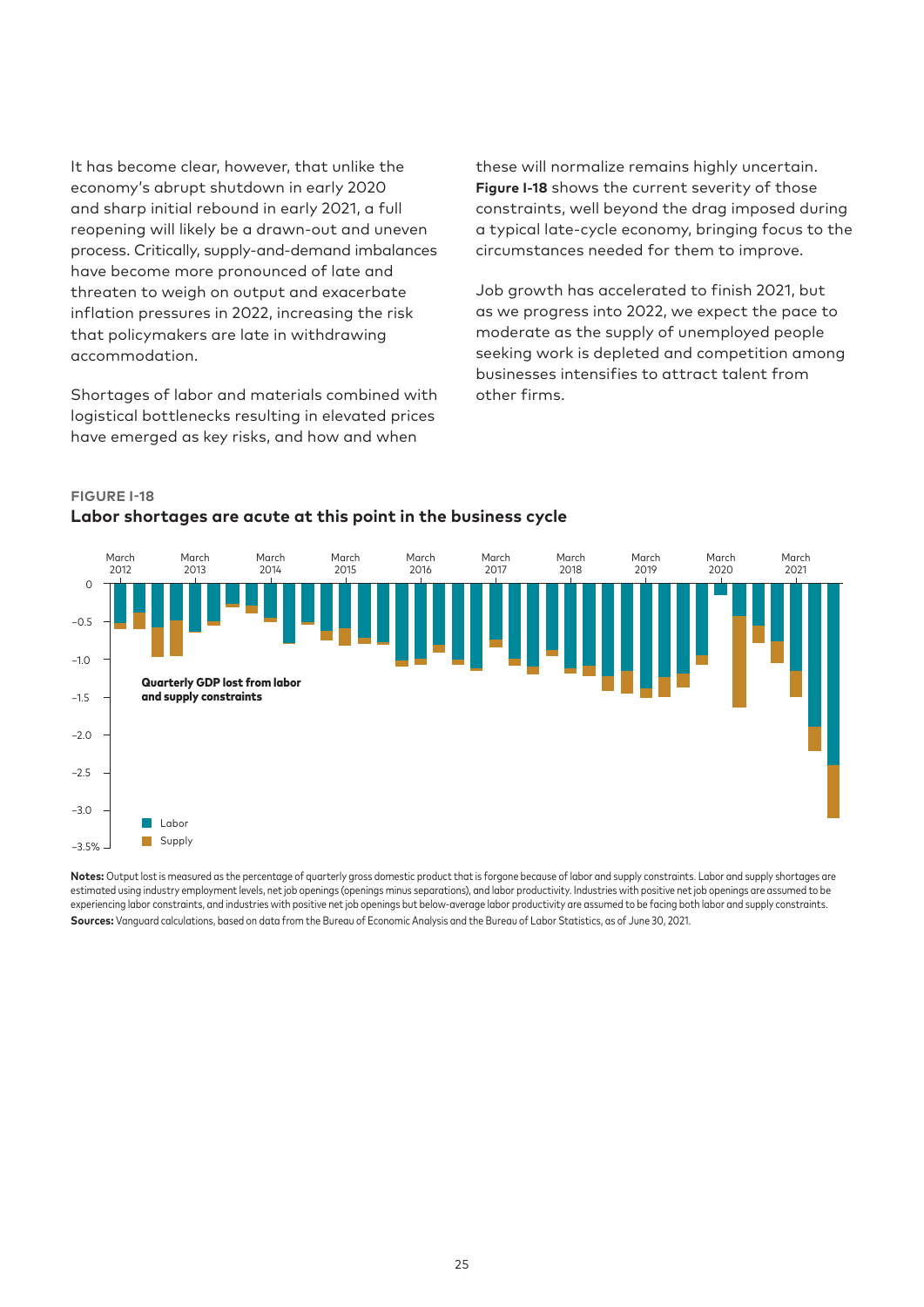Although some expect labor force re-entrants to completely fill the labor-supply gap shown in **Figure I-13**, the demographic landscape suggests this is unlikely. Retirements have contributed most to the decline in labor force participation since the pandemic started, with net retirements and unanticipated retirements totaling about 2 million as of June 2021 (**Figure I-19**). Although some of these retirements were planned even

before the pandemic, more than half were unanticipated.8 The unanticipated retirements have generally been those of older and wealthier workers previously employed in higher-wage industries and workers who originally expected to retire in coming years. Thus, we expect that only a fraction of these unanticipated retirees will return to the labor force.

#### **FIGURE I-19**





**Notes:** Percentages represent the contribution to the overall decline in labor force participation. Net retirements refers to expected retirements minus new labor market entrants. This is a normal labor market rotation that occurs as older workers retire and younger workers enter the labor force. This rotation will have a net negative effect on the labor force from 2020 to 2025 because retirements will exceed new labor market entrants. Unanticipated retirements are retirements in excess of what our demographic models predicted workers who likely retired as a result of pandemic implications. Family responsibilities refers to those who are not working because they are caring for family. Other includes those who have left the labor force to continue their education or because of a disability. All figures represent the change from the fourth quarter of 2019 through the second quarter of 2021.

**Sources:** Vanguard calculations, based on data from the Federal Reserve Bank of Atlanta, as of June 30, 2021.

**<sup>8</sup>** The unanticipated decline in retirements is calculated by comparing the current data with our estimates from the proprietary labor force participation model described in Patterson et al. (2019).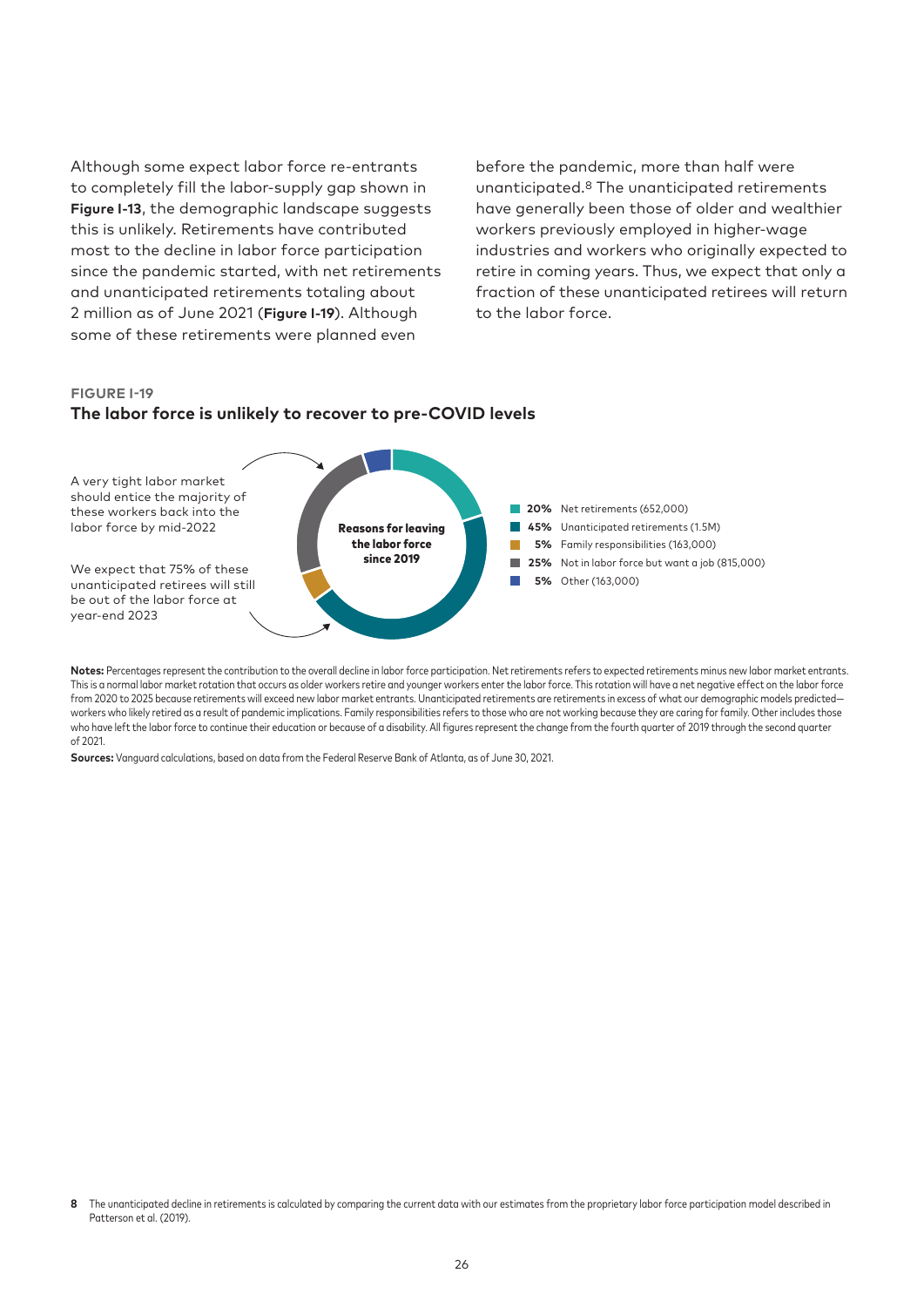This paradox of elevated labor demand and weak labor force growth suggests that the official unemployment rate will reach the pre-pandemic low of 3.5% in mid-2022 but that the labor force participation rate may peak nearly a percentage point lower than its 63.3% level of February 2020. Such a scenario as shown in **Figure I-20**, in which the labor market proves tighter than previously anticipated, would present significant challenges for the Fed in assessing the appropriate time to begin raising its policy rate, further exacerbated by still-elevated inflation. These conditions form the core of the 2022 risks we outlined earlier.

#### **FIGURE I-20**

#### **U.S. to reach full-employment range by mid-2022**



**Note:** The dotted line depicts the Vanguard headline (U-3) unemployment rate forecast.

**Sources:** Vanguard forecast and calculations, based on Refinitiv data, as of September 30, 2021.

Recently, elevated inflation has raised questions about its persistence, which could dampen the recovery and risk Fed action earlier than expected. We estimate that the effects from supply constraints will persist well into early 2022 before we see inflation normalizing gradually toward the pre-pandemic trend. These factors contribute to our expectations that inflation will stay elevated for some time before slowing in the second half of next year, bringing the Core Personal Consumption Expenditures Price Index for year-end 2022 in the range of 2.3%–2.6% year over year.

Based on our understanding of the Fed's liftoff criteria, we expect them to focus on two key aspects of the economy: (1) labor market conditions improving to the point of full employment and (2) inflation to be sustainably at or moderately above 2%.9 Given our labor market estimates, we expect to be within range of full employment by the second half of 2022; at that point, it will be difficult for the Fed to justify holding off on rate hikes through the end of the year. We say "within range" of full employment given the ambiguous nature of such a threshold, particularly as the Fed has communicated a desire to factor in a wide array of variables in making its assessment.

**<sup>9</sup>** See *The Federal Reserve's New Framework: Context and Consequences*, remarks delivered November 16, 2020, by Fed Vice Chair Richard H. Clarida; available at federalreserve. gov/newsevents/speech/clarida20201116a.htm.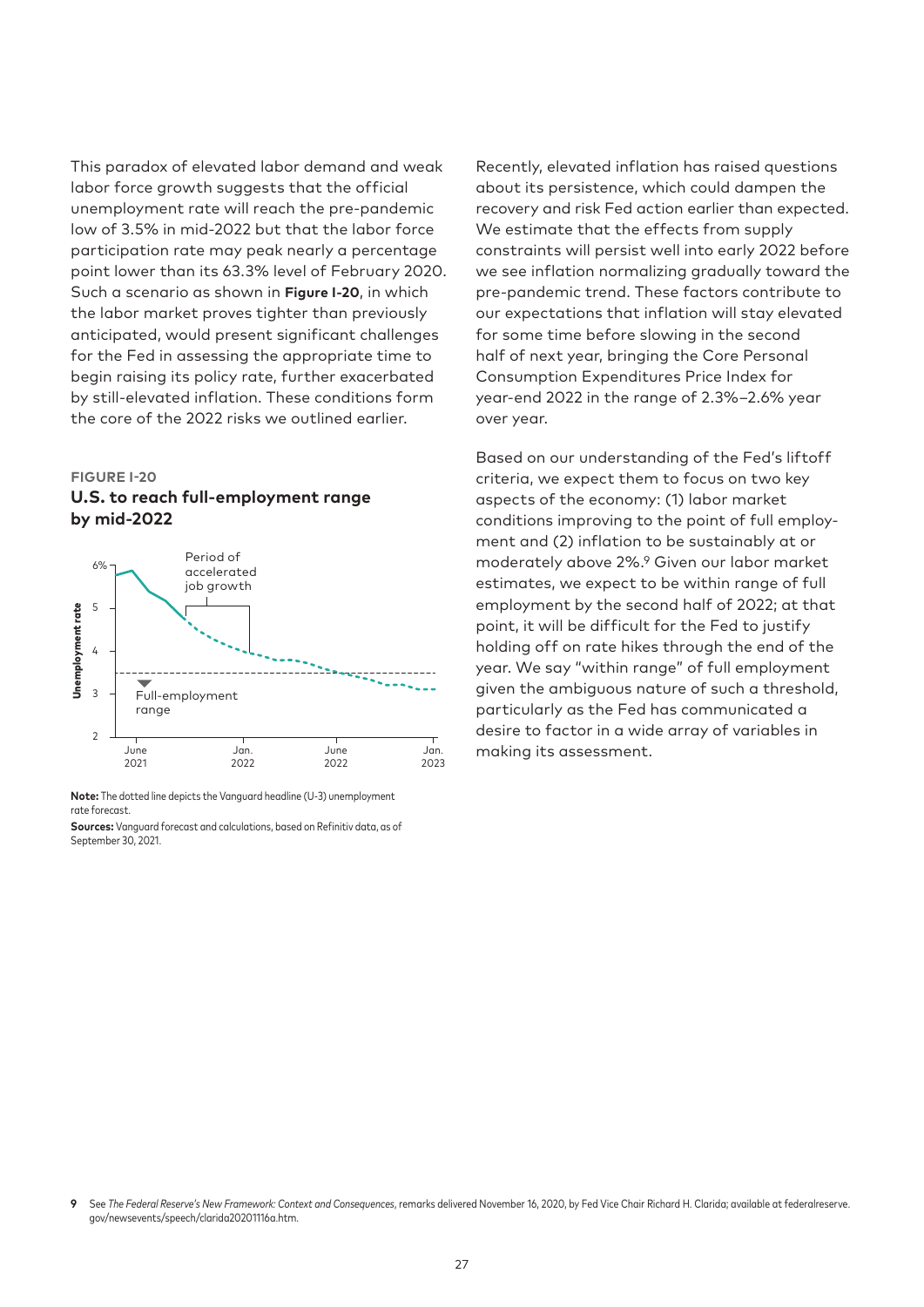# Euro area: Accommodative monetary policy set to continue despite inflationary pressures

In the first quarter of 2021, the euro-area economy slipped into recession for the second time since the pandemic began. Strict lockdowns across the region constrained supply, and consumer demand remained weak. In addition, initial vaccine production and distribution disruptions as well as relatively high vaccine hesitancy delayed the start of the vaccination rollout compared with other developed markets.

The vaccination pace accelerated substantially in the second quarter, leading to a broad-based easing of restrictions and supporting a strong bounce-back in activity over subsequent months. In the third quarter, output was only about 0.5% below the level attained at the end of 2019 (**Figure I-21**). Economic momentum, however, has since slowed as the reopening boost continues to moderate, amplified by slowing global growth, intensifying supply-chain disruptions, and more recently a tightening of restrictions due to the emergence of the Omicron variant. Overall, the euro-area economy is anticipated to have grown by 5% in 2021, in line with our prediction in our 2021 outlook.

Looking ahead to 2022, we expect infection- and vaccine-acquired immunity to remain relatively successful in mitigating the pressure on hospital systems,10 which will allow for a continued economic recovery. In our central scenario, we expect that the euro-area economy will grow by 4% in 2022, and that by the end of 2022, GDP will be only about 0.5% below the trajectory we expected pre-COVID.

#### **FIGURE I-21 Euro-area growth set to limit long-run scarring**



**Notes:** The y-axis represents the level impact from the baseline, which is December 2019. The pre-virus trend assumes an annual growth rate of 1.1%. Downside risks include new virus mutations that are resistant to the latest vaccines and a renewed COVID-19 wave in winter that raises consumers' reluctance to engage in social activities. Higher-than-anticipated energy prices and taxes that squeeze household disposable incomes pose further downside risks, as do larger or more persistent global supply-chain disruptions. Upside risks include a faster-than-expected drawdown in household savings that would fuel greater consumption spending. A more rapid unwinding of industrial bottlenecks is also possible, and that would benefit the euro area disproportionately, as manufacturing makes up almost 17% of its GDP, in contrast to just 11% for the U.S.

**Sources:** Bloomberg, Eurostat, and Vanguard, as of November 2, 2021.

The risks to this view are skewed to the downside. They include new virus mutations that are resistant to the latest vaccines, raising consumer's reluctance to engage in social activities. In particular, the Omicron variant could have more substantial negative effects on economic activity than currently expected. Higher-than-anticipated energy prices and taxes that squeeze household disposable incomes pose further downside risks, as do larger or more persistent global supplychain disruptions. Upside risks include a fasterthan-expected drawdown in household savings that would fuel greater consumption spending. A more rapid unwinding of industrial bottlenecks is also possible, and that would benefit the euro area disproportionately, as manufacturing makes up almost 17% of the bloc's GDP, in contrast to just 11% for the U.S.

**10** Based on information available on the Omicron variant as of November 30, 2021.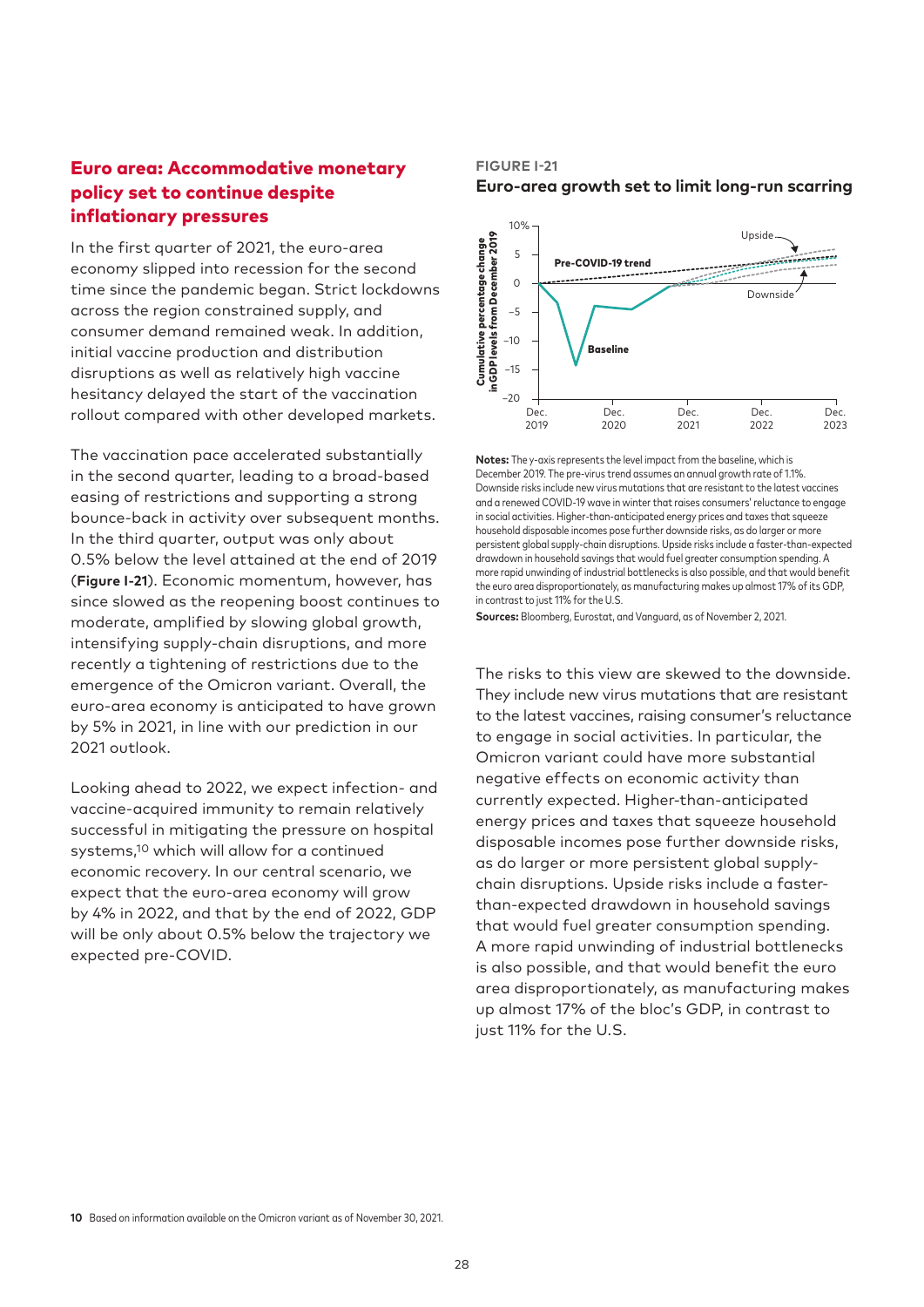In 2021, inflation reached levels not seen since the GFC, with headline inflation reaching 4.1% in October compared with a year earlier. In recent months, a surge in energy prices due to natural gas shortages put substantial upward pressure on inflation. As has been the case across most developed economies, inflation pressure has been concentrated in the goods sector, while services inflation has remained subdued. Importantly, we see the factors driving up inflation as largely transitory. We anticipate that inflation will fall below its current level by mid-2022, while staying slightly elevated above its 2014–2019 average (**Figure I-22**). A major risk to this view is if price pressures feed into expectations and wage negotiations, which could fuel a more persistent increase in inflation and put pressure on central bank policy.

The ECB in 2021 concluded its strategy review, the first in almost two decades. Key changes included a shift to a symmetric 2% target compared with the previous "below but close to 2%" wording (for more details, see the earlier section "Monetary policy: Change amid uncertainty")—and an ambitious climaterelated action plan.

#### **FIGURE I-22**

# **Euro-area inflation pressures are concentrated in the goods sector**



**Notes:** The figure shows the three-month average of the year-over-year rate of inflation for various sectors as of September 2021 in terms of its deviation from the 2014–2019 average. The vertical bars represent projections of this deviation for mid-2022.

**Sources:** Bloomberg, Eurostat, and Vanguard, as of November 2, 2021.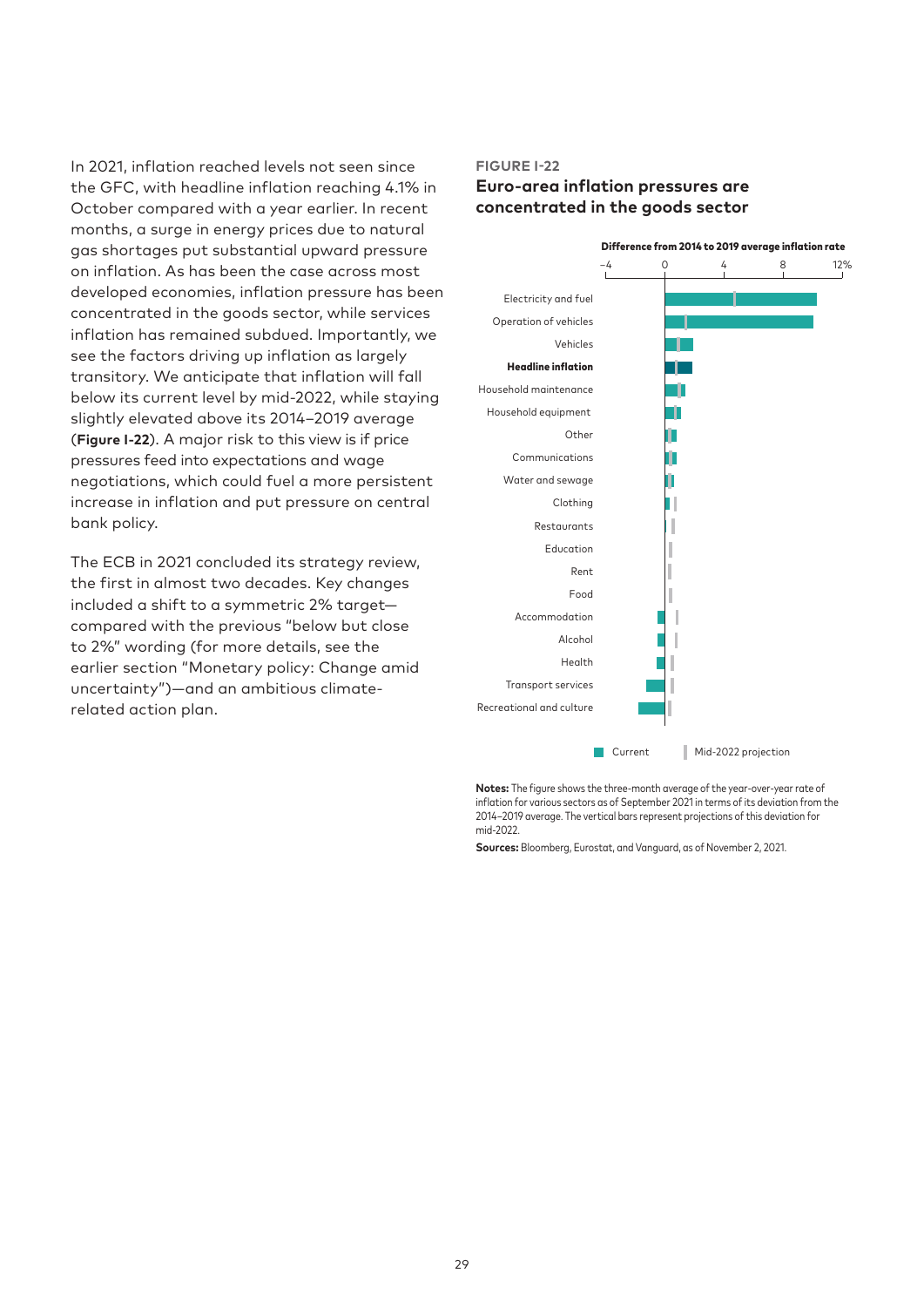The ECB is expected to reduce its pace of asset purchases under the Pandemic Emergency Purchase Programme starting in the fourth quarter of 2021, and PEPP purchases are likely to stop in the first half of 2022. Asset purchases will nonetheless continue far beyond that. Similarly, we don't currently expect rate hikes over at least the next 24 months—a timeline that differs markedly from current market pricing. This highly accommodative monetary policy stance is

justified by the ECB's relatively sanguine mediumterm inflation outlook, but higher-than-anticipated inflation mixed with supply constraints may pressure policymakers. Despite recent shocks, inflation is expected to fall below the ECB's newly explicit 2% target by the end of its forecasting horizon. We expect an expansion of the prepandemic Asset Purchase Programme to smooth the transition after the PEPP ends (**Figure I-23**).11

**FIGURE I-23 ECB to continue quantitative easing even after PEPP has come to an end**



**Notes:** The Asset Purchase Programme (APP) is the pre-pandemic QE program run by the ECB. The Pandemic Emergency Purchase Programme (PEPP) is the emergency QE program introduced in 2020.

**Sources:** Bloomberg and Vanguard, as of November 2, 2021.

**<sup>11</sup>** Potential newer programs that can selectively buy certain sovereign assets could complement the existing APP, which must purchase in proportion to a sovereign's economic size.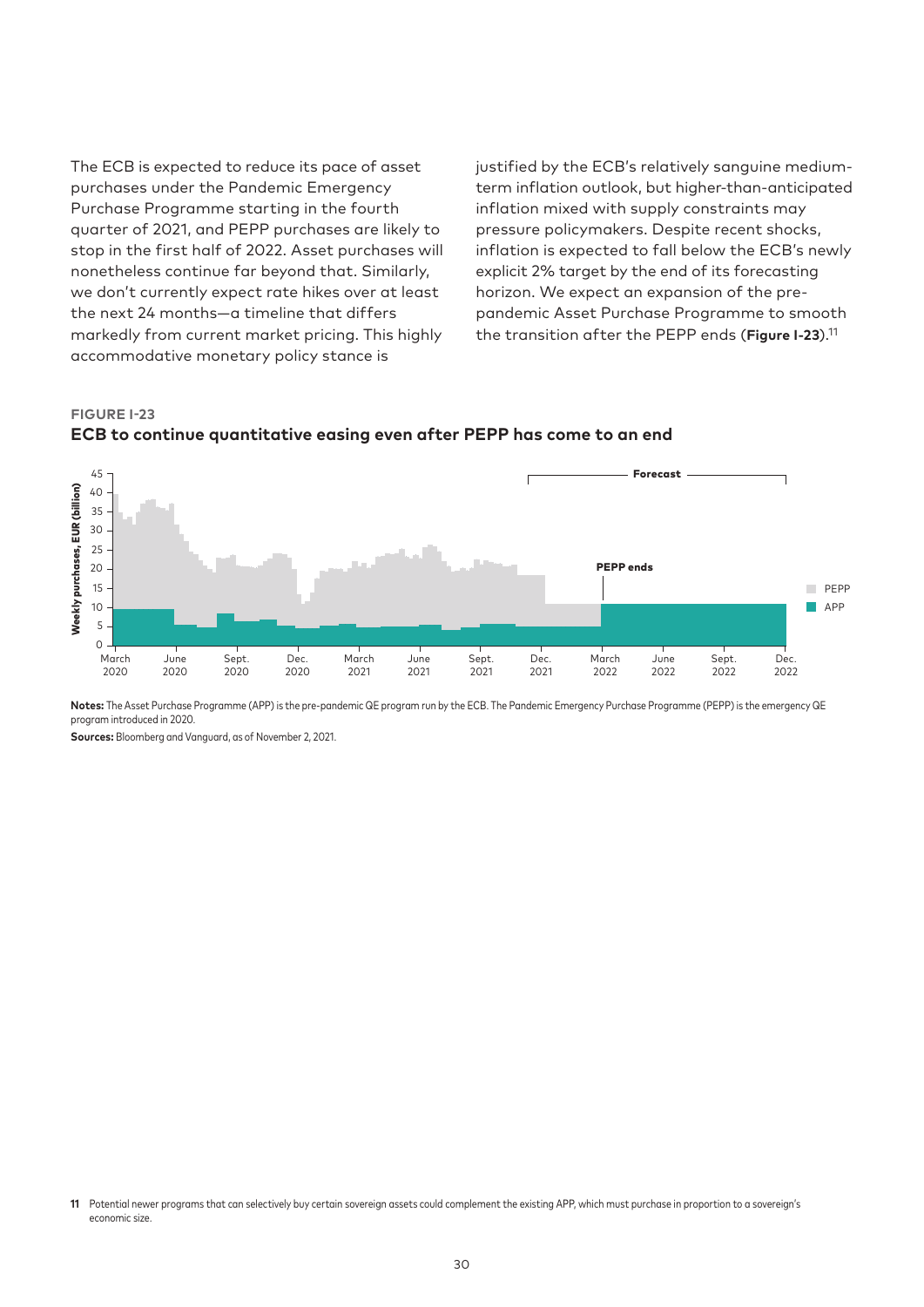The ECB partly facilitated highly expansionary fiscal stances by national governments throughout the pandemic. Budget deficits remained high in 2021; they ranged from 8.6% to 10.2% in France, Italy, and Spain and were about 7% in Germany.12

One benefit of the pandemic has been approval of the NextGenerationEU package. Its centerpiece is a 750-billion-euro recovery fund, designed to help repair the pandemic-driven immediate damage and to invest in a greener and more digital Europe.13 The European Commission will finance it, borrowing on the markets at more favorable rates than many member states. The funds will be distributed over the coming years and are expected to moderately boost GDP by about 20 to 40 basis points a year, with a larger effect in Southern European economies (**Figure I-24**). (A basis point is one-hundredth of a percentage point.)

#### **FIGURE I-24**

# **Expected recovery fund contribution to GDP growth per country**



**Notes:** The graph shows the contribution of the recovery fund to GDP growth per country. It is calculated as the difference in the fiscal impulse with and without the recovery fund. The fiscal impulse is defined as the fiscal stance (the change in the structural budget deficit) multiplied by a fiscal multiplier, which is assumed to be 0.7. **Sources:** Vanguard, the International Monetary Fund Fiscal Monitor, and Bloomberg, as of November 2, 2021.

**12** Deficit figures reflect the General Government Overall Balance, according to the International Monetary Fund's Fiscal Monitor, October 2021.

**<sup>13</sup>** This amount is commonly expressed in 2018 prices (and is about 800 billion euros in current prices, as of the third quarter of 2021).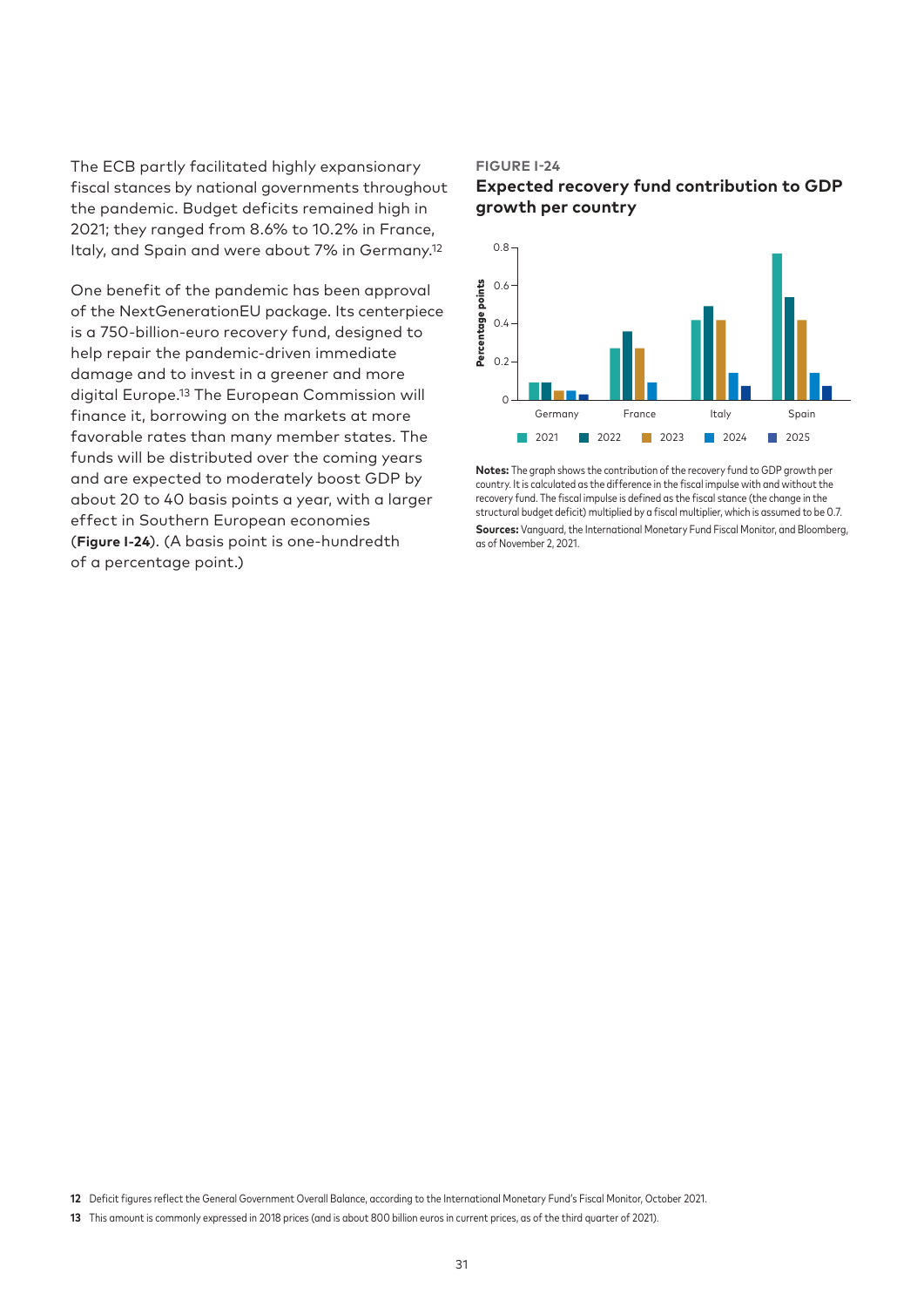# United Kingdom: Bank is committed to firm but cautious tightening path

In similar fashion to the euro area, the U.K. economy experienced another downturn in economic activity in early 2021 as the government enacted a new lockdown to limit the spread of COVID-19. Activity contracted sharply in the first quarter, driven by a 4.4% drop in household consumption from the previous quarter.

However, amid a successful vaccination rollout and significant easing of restrictions, the U.K. economy recovered strongly during mid-2021. Consumer confidence returned, households drove down part of their excess savings built up during the pandemic, and many businesses reopened. In the latter part of the year, momentum slowed as the impulse from reopening faded and activity became increasingly restrained by labor, material, and energy shortages both in the U.K. and globally. Despite this slowdown, we still expect annual growth of about 7% in 2021, broadly in line with our forecast in our 2021 outlook.

As we look ahead to 2022, the U.K. economy will see growth challenges that will lower real disposable incomes. These include the end of the government-subsidized furlough program; reduced unemployment benefits; and higher taxes on income, consumption, and corporate profits, as well as higher energy prices. However, these drags on consumption will be at least somewhat counteracted by robust wage growth and households' large stock of excess savings. We therefore expect economic growth of 5.5% in 2022. This would leave GDP about 2% below its pre-pandemic trend (**Figure I-25**)—a greater shortfall than that projected for the euro area, mainly because the U.K. faces additional Brexitrelated headwinds.

#### **FIGURE I-25**

#### **Recovery to decelerate but remain firm throughout 2022**



**Notes:** The y-axis represents the level impact from the baseline, which is December 2019. The pre-virus trend assumes an annual growth rate of 1.7%. Downside risks include new virus mutations that are resistant to the latest vaccines and a renewed COVID-19 wave in winter that raises consumers' reluctance to engage in social activities. Higher-than-anticipated energy prices and taxes that squeeze household disposable incomes pose further downside risks, as do larger or more persistent global supply-chain disruptions. Upside risks include a faster-than-expected draw-down in household savings that would fuel greater consumption spending. **Sources:** Bloomberg, the Office for National Statistics, and Vanguard, as of November 2, 2021.

The annual inflation rate accelerated significantly in 2021, from about 0.5% at the start of the year to over 3% by September. This was driven by increased demand as the economy reopened and by a sharp rise in energy prices, among other factors. As we enter 2022, inflation is set to rise further amid higher food and gas prices, rising pressures from non-energy industrial sectors such as steel and chemicals, a quicker pass-through from higher food prices, and a large April increase in the energy price cap.14 We expect headline CPI to peak between 4.5% and 5% in the first half of 2022 and approach 2.5% year over year by the end of 2022.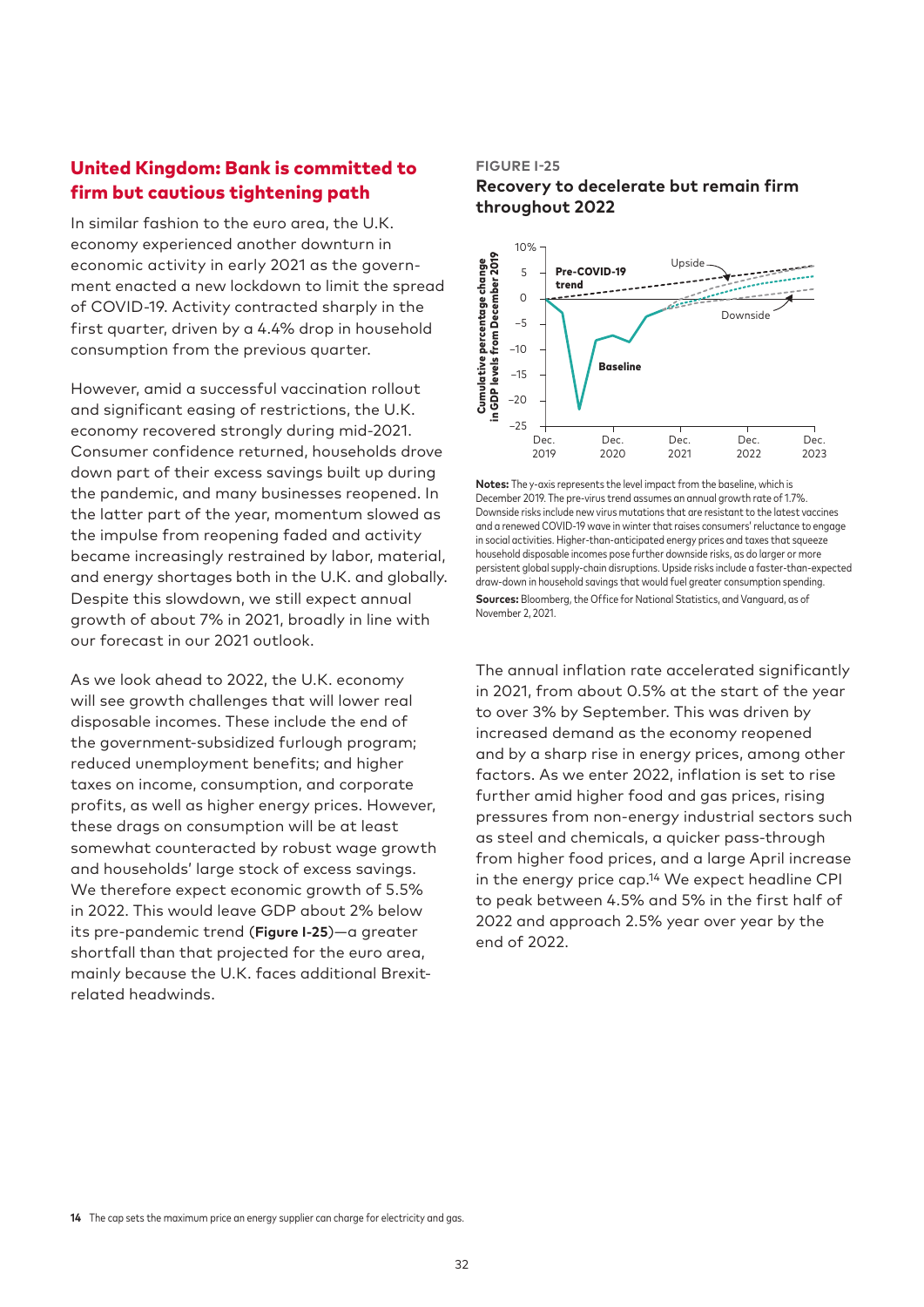The larger and more persistent inflation shock has raised concern among Monetary Policy Committee (MPC) members at the Bank of England, some of whom worry that without any central bank action, these dynamics will meaningfully spill over into medium-term inflation expectations. Policymakers, though, must balance the risk of inflation expectations de-anchoring with a potential labor market softening as the furlough program unwinds. In our base case, as **Figure I-26** illustrates, we expect only a modest rise in unemployment to about 4.5% as most of the 1.3 million furloughed workers are absorbed by the labor market by the end of 2021. The employment outlook is expected to remain strong, particularly as labor demand appears ample, as evidenced by record job vacancies.

We expect the MPC to begin raising interest rates in December 2021, provided that October labor market data are in line with our expectations. This will serve to signal to investors that the MPC is serious about fighting inflation and to maintain credibility. If progress in the labor market disappoints materially, or if there are signs of a considerable slowdown in economic activity because of the Omicron variant, then we expect the first rate hike to be delayed till February 2022. It will likely be followed by another 25-basis-point rate hike at the committee's

subsequent meeting. This would take the Bank Rate to 0.5%, allowing the central bank to commence balance-sheet runoff starting in the second quarter of 2022. The quantitative easing program will end in December 2021, as the bank has communicated (see the earlier section "Monetary policy: Change amid uncertainty").







**Notes:** The upside labor market scenario assumes that only 10% of currently furloughed workers lose their jobs once the scheme ends and only 30% of these newly unemployed workers stay in the labor force. The downside scenario assumes that 50% lose their jobs and 50% of the newly unemployed remain in the labor force. The base case assumes a modest rise in unemployment to 4.8% as most of the 1.3 million furloughed workers are absorbed by the labor market.

**Sources:** Bloomberg, the Office for National Statistics, Her Majesty's Revenue and Customs, and Vanguard, as of November 2, 2021.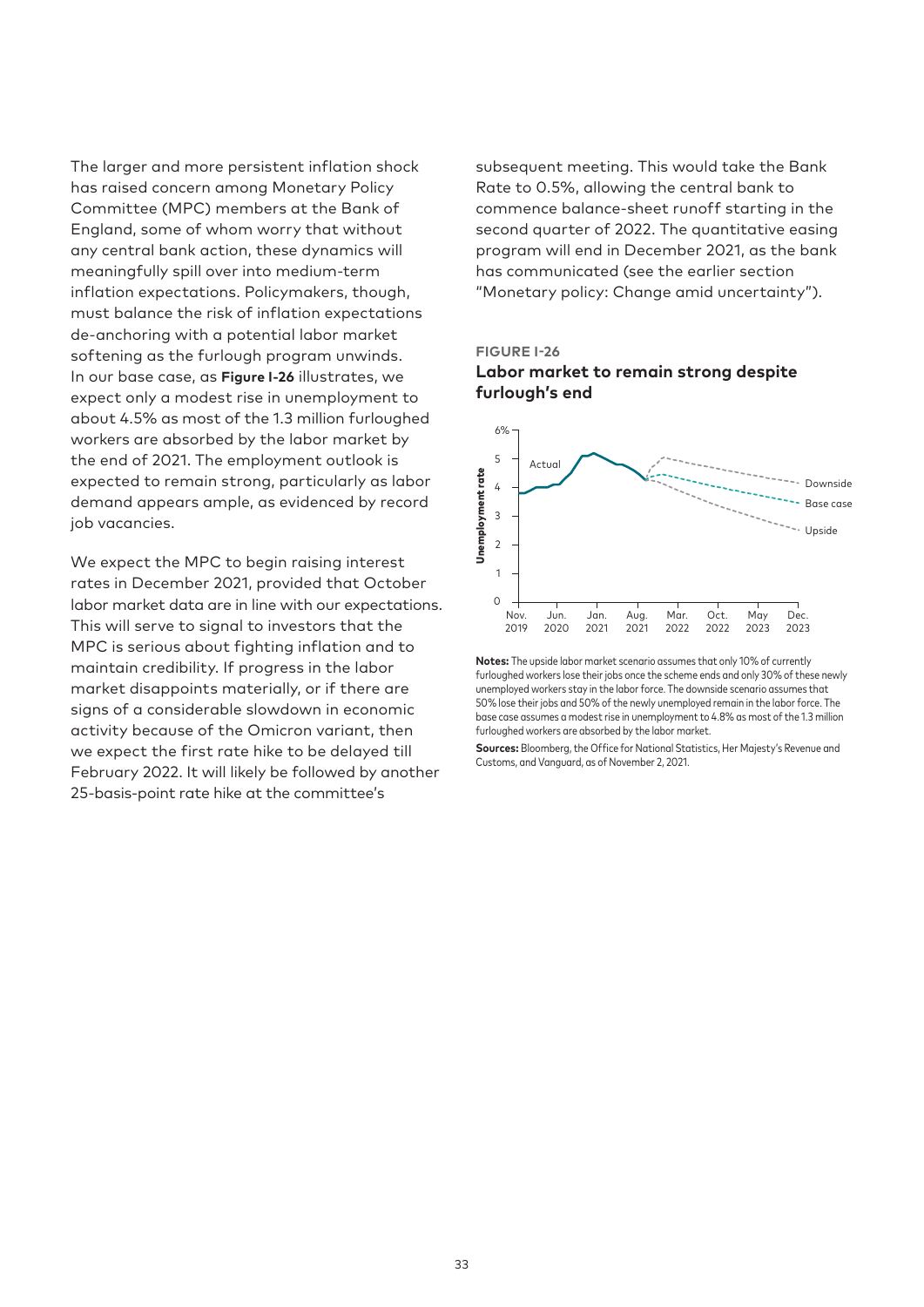# China: Growth headwinds to intensify amid transition toward a new policy paradigm

Policy was a defining theme for China in 2021, with regulatory tightening ramping up across all sectors of the economy, especially in property and energy, amid the government's desire to promote "common prosperity" and carbon neutrality. Along with sporadic lockdowns stemming from the COVID-19 Delta variant outbreak, the ongoing regulatory crackdown pushed China's growth below trend for most of the year, even though it was the first country to normalize from the pandemic in 2020.

In 2022, we expect China's growth to remain under pressure, as uncertainty related to the government's "zero-COVID" lockdown strategy will only be magnified by deepening regulatory measures and the lack of a strong macro policyeasing response.15 These headwinds are likely to cap the growth rebound around 5%, leaving an output gap of –1.1% by the end of the year (**Figure I-27**). With the government likely to set the growth target around 5%–6%, compared with above 6% in 2021, this suggests that policymakers will likely either tolerate a more tepid recovery or unveil further stimulus measures to support the economy.

#### **FIGURE I-27**

**No hard landing, but growth concerns to resurface** 



**Notes:** The y-axis represents the level impact from the baseline, which is December 2019. In the baseline scenario, we assume that current regulatory tightening continues, albeit at a more prudent pace, while macro easing in the form of fiscal and monetary stimulus picks up speed more notably starting in the second quarter of 2022 after the National People's Congress. The downside scenario is characterized by a policy mistake in the form of overly aggressive regulatory tightening and inadequate macro easing. A potential COVID resurgence leading to additional containment measures under the "zero COVID" strategy also poses a downside risk. The upside scenario would entail an acceleration of macro easing and a pause in regulatory tightening alongside surging global demand for Chinese exports. **Sources:** Vanguard, using data from Refinitiv, as of November 2, 2021.

**15** The objective of this strategy is to keep transmission of the virus as close to zero as possible and, ultimately, to eliminate it entirely through strict lockdowns.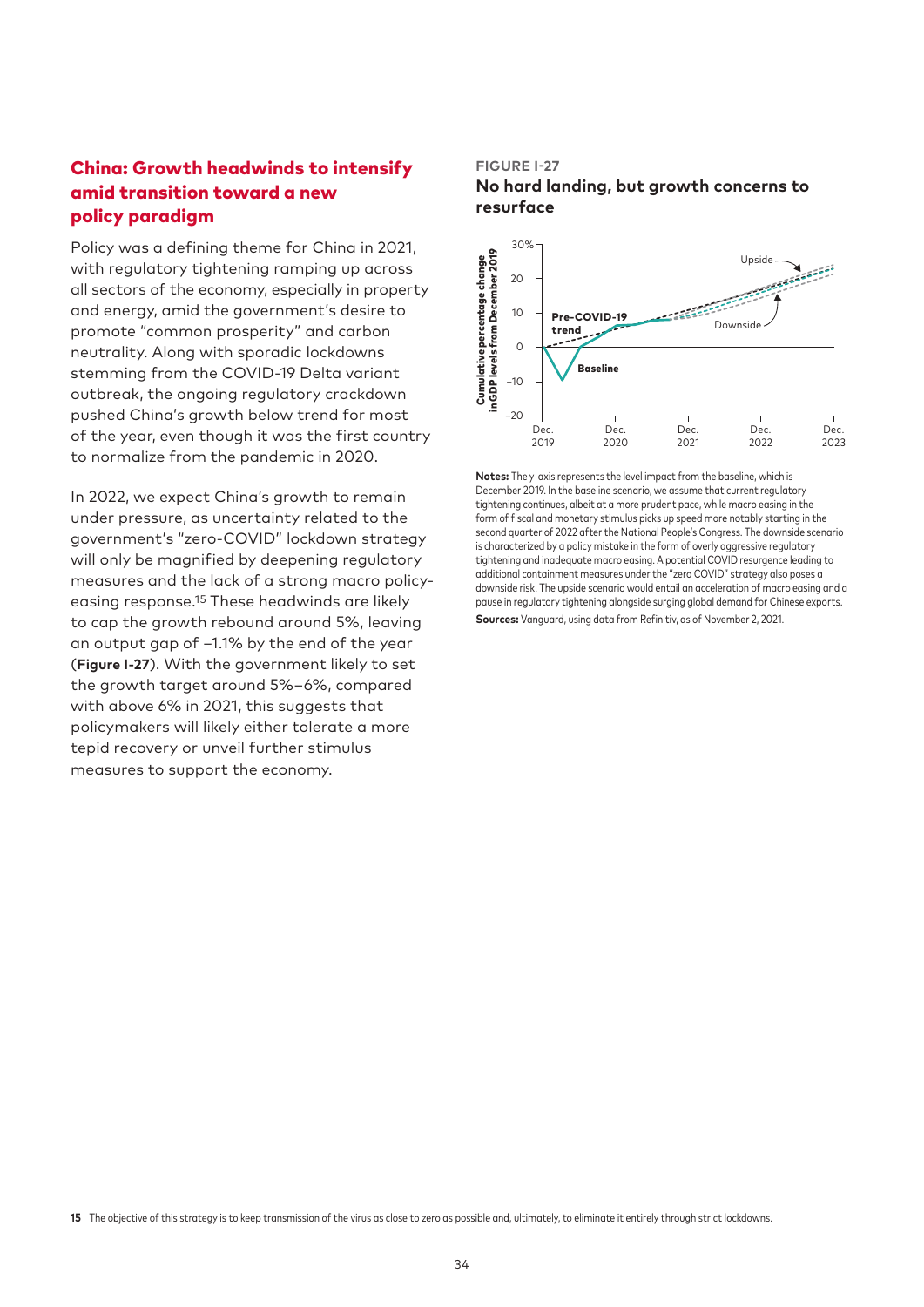Unlike most developed economies, which have gradually eased lockdowns as vaccination rates increase, China has maintained a strict zero-COVID lockdown strategy even though over 70% of its population has been fully vaccinated, making the economic reopening unsustainable and stifling the consumption and services sector. As a case in point, household consumption has remained significantly below its trend, dropping from –3.0% to –5.4% in the third quarter of 2021, in contrast with the U.S., which was 5% above trend. The latest data suggest that a consumption recovery is underway and could extend into next year. However, China's decision to stick with a zero-COVID strategy could pose a risk to a full recovery in consumer activity and growth, especially against a more complicated backdrop of heightened regulatory uncertainty.16

Though implementing regulations to control risks is not new in China, the recent crackdown is distinct in its scope. While previous regulatory crackdowns primarily targeted old economy sectors, such as industrials and the property market, the 2021 action was widespread across both old and new economies, affecting close to 50% of GDP. We believe that this reflects a fundamental shift in the government's policy goals, with the policy priority increasingly shifting from efficiency to equity and from corporate profitability to labor income. This regulatory campaign is unlikely to stop or reverse, even if the pace and magnitude may slow slightly in 2022. Consequently, we expect a deepening of the property and energy market downturn in the near term, as the government seeks to achieve its common prosperity and decarbonization goals by making housing more affordable and the power supply more well-rationed.

We estimate both direct and indirect impacts on GDP from a property downturn. Direct effects include real estate investment and propertyrelated services and consumption, while indirect effects pertain to spillovers into upstream industries, such as materials and metal products, that are highly sensitive to the property activity.

Additionally, we accounted for potential wealth effects coming from a decline in property prices, as property accounts for nearly 60% of Chinese households' wealth, compared with 30% in the U.S. (**Figure I-28**). Our model suggests that the total drag on growth could be around 2% in 2022, with effects potentially magnified should a déjà vu scenario of the 2014–2015 property downturn play out.

#### **FIGURE I-28**

#### **Property market downturn to deepen in 2022**



**Notes:** We consider both real and financial impacts of the property crackdown on GDP. In the baseline scenario, we assume growth in property investment declines by 10 percentage points from high single digits in 2021 to a modest contraction in 2022 and growth in property prices moderates by around 5 percentage points. We use China's input-output table to consider indirect effects such as the spillover impact on upstream industries such as materials and metal products, as well as impacts via the wealth effect channel. Under the downside scenario, where we see a replay of the 2014–2015 property slowdown, we assume growth in property investment declines by close to 20 percentage points and growth property prices drop by 10 percentage points.

**Sources:** Vanguard, using data from Refinitiv, the People's Bank of China, and the U.S. Federal Reserve, as of September 30, 2021.

**<sup>16</sup>** In contrast with the zero-COVID strategy, the living-with-COVID approach seeks to balance economic and societal concerns while minimizing hospitalizations and deaths. with less focus on the number of infections.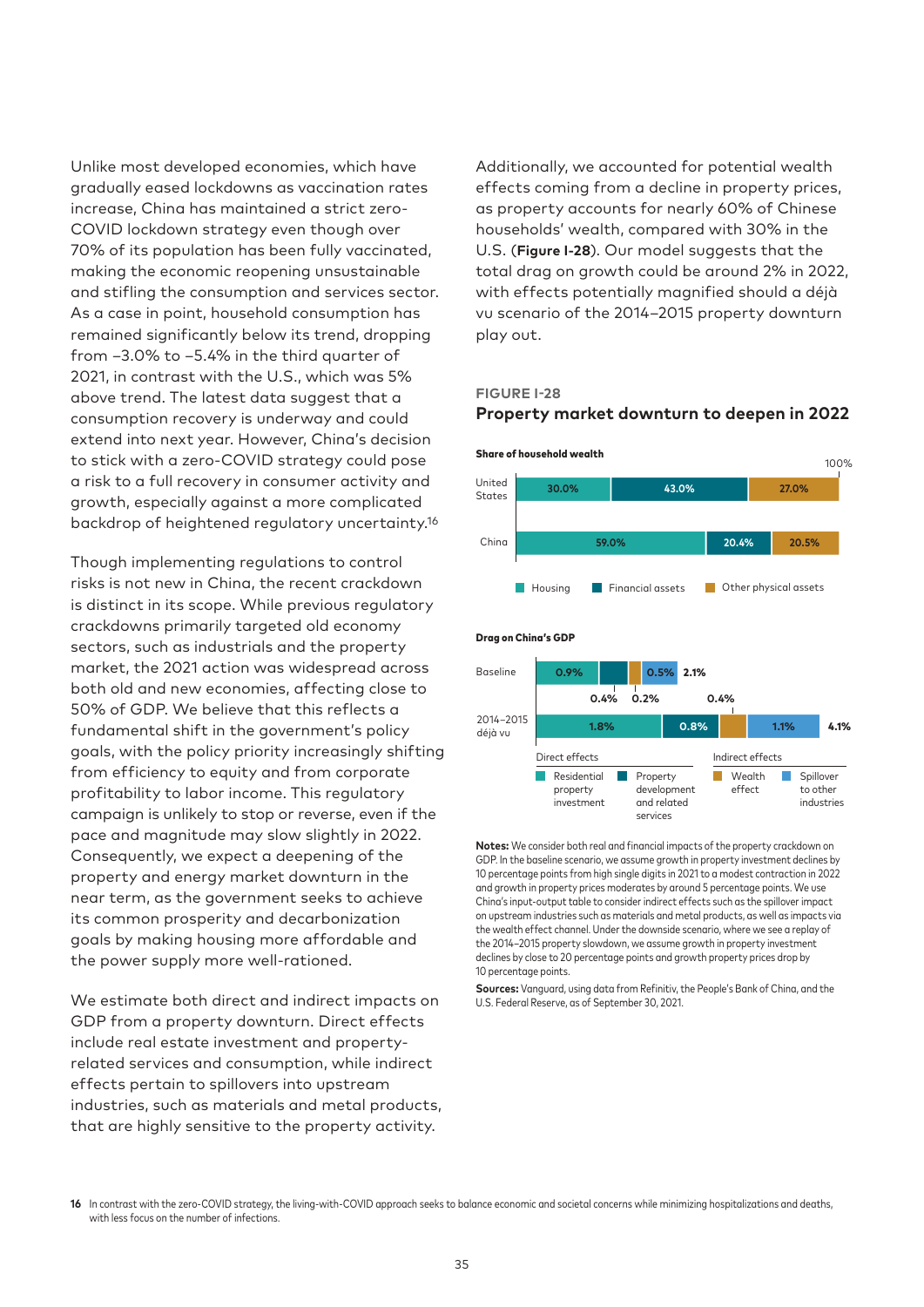Meanwhile, energy supply shocks as a result of the government's decarbonization efforts are likely to continue restricting industrial production in 2022 in the lead-up to the Winter Olympics and the National Party Congress. These regulatory actions will not only directly affect activity and employment in the targeted sectors; they could also dampen overall business confidence and investment, particularly in the new economy, which tends to be more sensitive to the regulatory environment (**Figure I-29**). As a result, China may not see a meaningful rebound in growth until the second quarter of 2022.

#### **FIGURE I-29**

# **Confidence in the privately led new economy sector may be significantly affected by high regulation uncertainty**



**Notes:** Vanguard's Nowcast Index is designed to track China's economic growth in real time using a dynamic factor approach to weight economic and financial market indicators, accounting for co-movement between the factors. The Nowcast comprises two distinct economies. The old economy is based on state-owned enterprises; low-end and heavy manufacturing industries such as textile, coal, steel, and concrete production; and real estate. The new, consumer-driven economy is led by private enterprises and based on domestic consumption, high-skill manufacturing, and service industries.

**Sources:** Vanguard, using data from Refinitiv and the CEIC, as of September 30, 2021.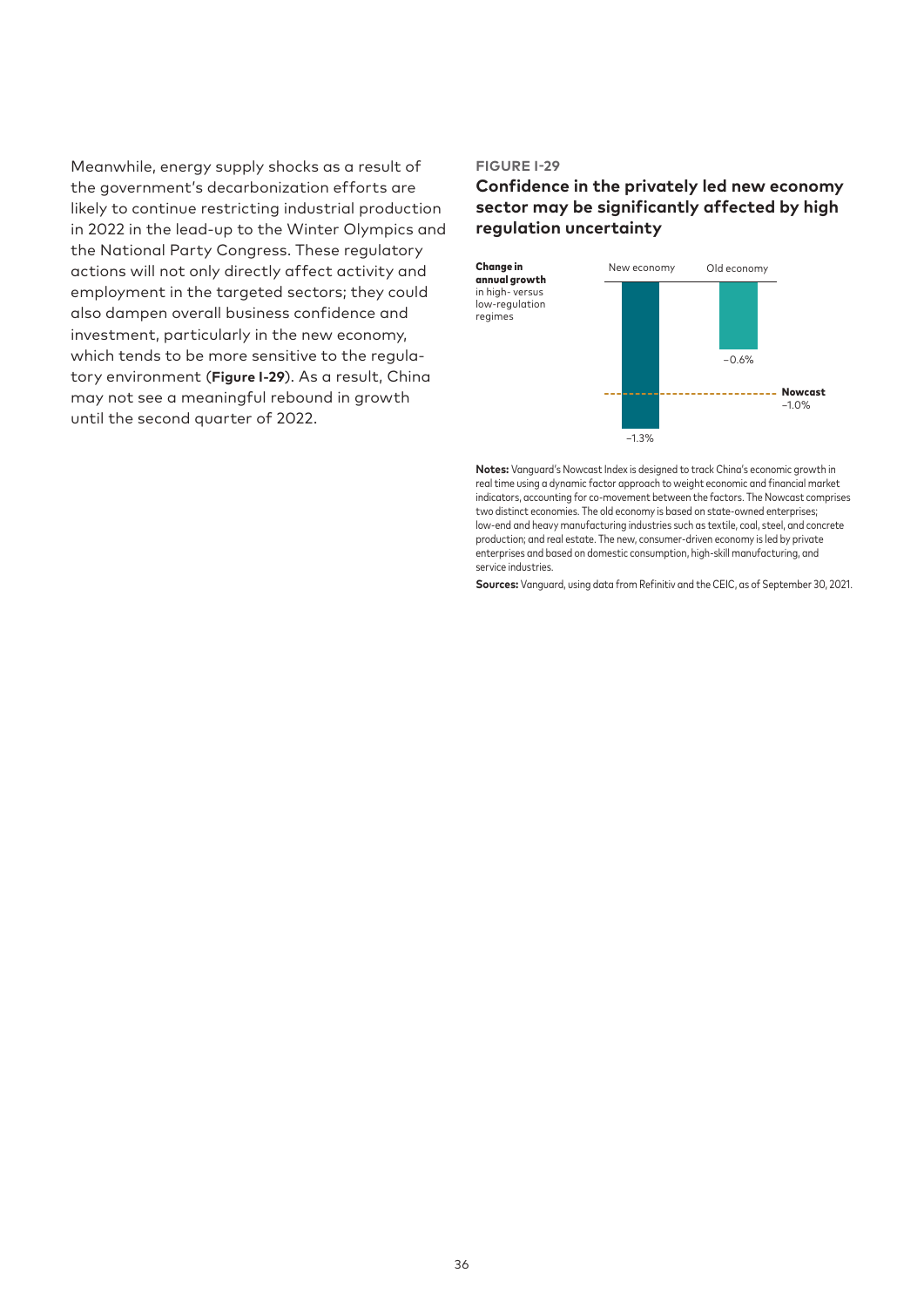The upshot is that macro policy has the potential to shift toward a more accommodative stance during this policy transition period, especially given its lagged and modest response to date. Accelerating the timing, pace, and magnitude of fiscal and monetary easing could pose upside risks to our forecasts and would allow growth to come in around trend of 5.5%, thereby helping to close the output gap by the end of 2022. By contrast, delayed and insufficient macro easing could well push China's growth lower than 4%. That said, a hard-landing scenario of the economy appears quite unlikely given the significant progress made toward addressing demand-side imbalances over the last five years (**Figure I-30**) (Wang, Schickling, and Yeo, 2021).

Engineering a smooth rebalancing in an environment of shifting policy regimes will require prudence to undercut risk but not overstifle innovation, to promote equity but not at the expense of efficiency, and to regulate the private sector but not completely revert to a statedominant model. A failure to balance these conflicting forces could result in China stagnating like Japan in the longer term, with growth below 2%. However, if successful, we see a bright future where China could escape the middle-income trap and overtake the U.S. as the largest economy in the world after 2050.

# **FIGURE I-30 Downside risks remain elevated, but we do not expect a hard landing**

|                                                                               |                                                                                                                                                                                     | 2015             | 2020-2021                           |
|-------------------------------------------------------------------------------|-------------------------------------------------------------------------------------------------------------------------------------------------------------------------------------|------------------|-------------------------------------|
| <b>Financial</b>                                                              | Debt-to-GDP ratio (<)                                                                                                                                                               | 251%             | 306%                                |
| <i>imbalances</i>                                                             | Five-year change in debt-to-GDP ratio (<)                                                                                                                                           | 55%              | 40%                                 |
| Overcapacity                                                                  | Inventory-to-sales ratio (months) (<)                                                                                                                                               | 18.3             | 13.5                                |
| reduction                                                                     | Industry capacity utilization ratio (>)                                                                                                                                             | 74.6             | 78                                  |
| <b>Economic</b>                                                               | Consumption versus investment share of GDP (>)                                                                                                                                      | 8%               | 11%                                 |
| rebalancing                                                                   | Service versus manufacturing share of GDP (>)                                                                                                                                       |                  | 17%                                 |
|                                                                               | Foreign exchange (FX) reserves (USD trillion)* (>)                                                                                                                                  | 3.0 <sub>2</sub> | 3.2                                 |
| Macro policy<br>Total social financing growth trough to peak** (<)<br>cushion |                                                                                                                                                                                     | 5.1%             | 3%                                  |
|                                                                               | Policy rate cuts <sup>**</sup> (<)<br>Five-year increase in margin trading (RMB billion) (<)<br>Five-year increase in retail speculation (new trading accounts opened, million) (<) | 1.3%             | 0.3%                                |
|                                                                               |                                                                                                                                                                                     | 53.1             | 31.3                                |
| Asset price<br>appreciation                                                   |                                                                                                                                                                                     |                  | 0.5                                 |
|                                                                               | Property price growth year-over-year (Tier 1 city) (<)                                                                                                                              | 19.9%            | 4.0%                                |
|                                                                               | Lower growth quality $\left\langle \right\rangle$                                                                                                                                   |                  | $\rightarrow$ Higher growth quality |

China's emphasis on growth quality has reduced some demand-side headwinds over the past five years.

(>) indicates higher values lead to healthier and more sustainable growth prospects. (<) indicates lower values lead to healthier and more sustainable growth prospects.

\* We compared 2016's foreign exchange reserves with 2019, given that most of the 2015–2016 FX drain happened in the latter year.

\*\* We compared the 2015–2016 easing cycle with the 2018–2019 easing cycle.

**Notes:** "Tier 1 city" refers to Beijing, Shanghai, Guangzhou, and Shenzen. Data for 2015 are as of December 31, 2015. Data for 2020–2021 are as of December 31, 2020, with the exception of inventory-to-sales ratio, which is as of September 30, 2021.

**Sources:** The CEIC, China's National Bureau of Statistics, Moody's Analytics Data Buffet, the Organization for Economic Co-operation and Development, the U.S. Bureau of Economic Analysis, and Vanguard calculations.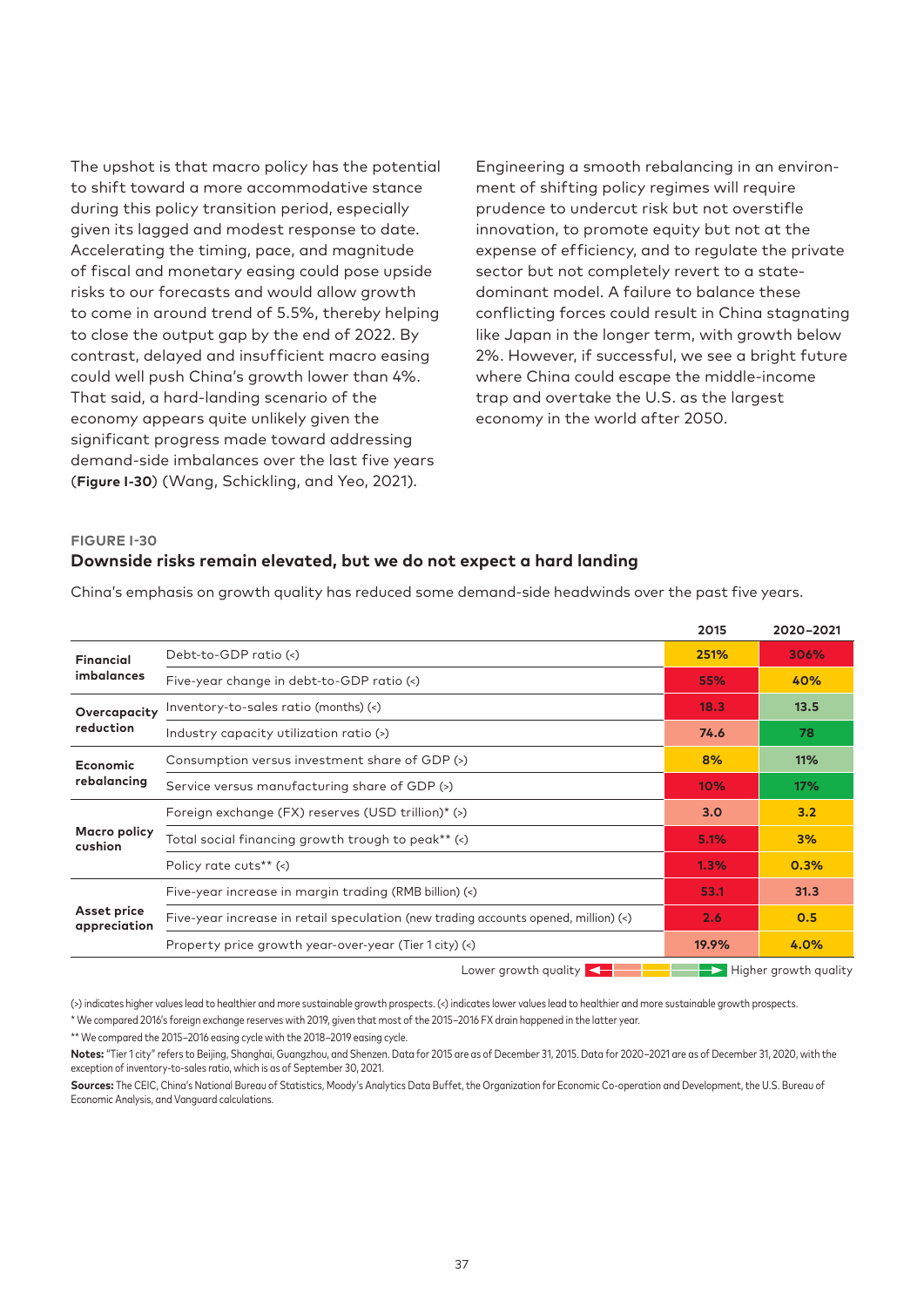# Emerging markets: Recovery is underway, but with some hurdles

While developed-market economies rebounded from the COVID-19 crisis via a combination of vaccine rollouts and fiscal and monetary policy support, emerging-market economies face a less certain road to recovery in 2022. Although we expect emerging-market growth to outpace that of its developed-market counterparts, our forecast for 7% growth in 2021 and 5.5% in 2022 is relatively sluggish given the 2020 downturn in emerging markets as well as the pre-COVID trend of growth (**Figure I-31**). Furthermore, risks to our emerging-market growth forecast are skewed to the downside, stemming from the growing potential of earlier-than-expected tightening of central bank policy in developed markets, as well as continued virus vulnerability, especially in emerging-market Asia.

#### **FIGURE I-31**

### **Emerging-market GDP will likely remain below pre-COVID trend**



**Notes:** The y-axis represents the level impact from the baseline, which is December 2019. We assume a pre-COVID trend growth rate of 5.3%. The upside forecast assumes faster than pre-COVID trend growth in 2022 because of a global growth upswing and better-than-expected health progress. The downside forecast assumes growth slightly below the 2019 pace in 2022 because of disruptive inflation and developed-market central bank tightening.

**Sources:** Vanguard calculations, based on International Monetary Fund data. Data are through the second quarter of 2021. The forecasts are as of October 31, 2021.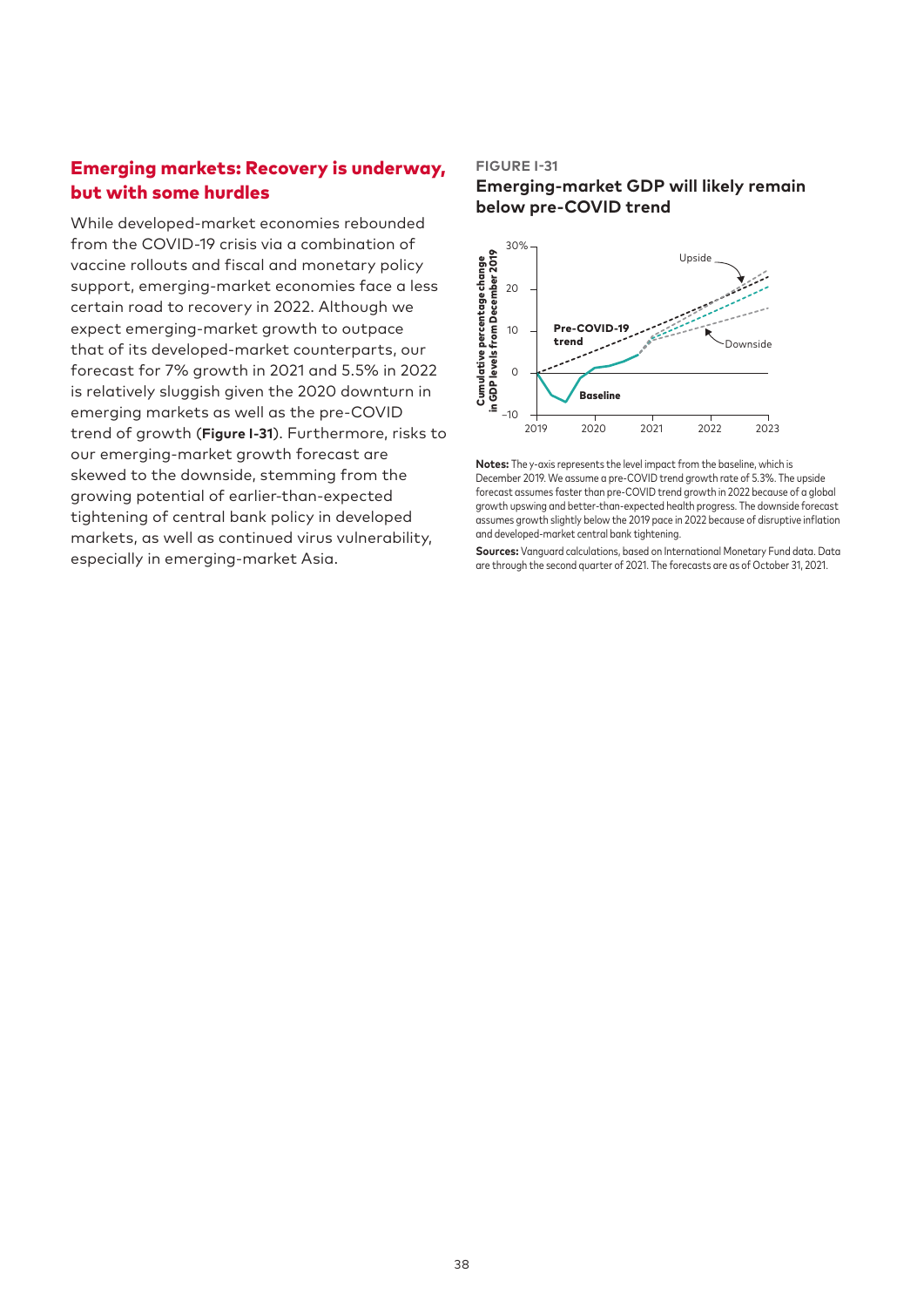After a slow start, certain emerging-market regions have made great progress on the vaccination front recently (**Figure I-32**). We expect progress to continue to be strong in emerging Asia and Latin America, such that the majority of people who are willing and able to be vaccinated will be by the end of 2021, ahead of consensus expectations. But vaccine-related health risks persist. Logistical and supply factors will limit rollout in emerging Africa until at least the first half of 2022, and vaccine hesitancy will continue to hamper vaccine coverage in emerging Europe through the rest of 2021. With only a small proportion of the population having acquired immunity, emerging Asia remains vaccine reliant and vulnerable to continued COVID-19 outbreaks.

# Moreover, booster shot requirements in developed markets will chip away at the available pool of vaccines, hindering distribution within emerging markets.

However, in good news for emerging-market regions outside of Asia, recent evidence seems to suggest that natural immunity is a potent force in reducing hospitalization and mortality risk from subsequent COVID-19 infections. But even though natural immunity may suggest a silver lining to the significant outbreaks suffered across much of emerging markets in 2020 and 2021, Asian populations will remain vulnerable until vaccination rollouts are complete—and potentially beyond.

# **FIGURE I-32 Divergence in global vaccination rates**



**Notes:** The forecast is based on an AR(1) process assuming a terminal coverage rate and decay factor by region. AR(1) refers to an auto-regressive process where a contemporary data point is correlated to its lagged value. Terminal coverage rate is the maximum vaccine coverage rate expected for a region based on Vanguard calculations. Decay factors for regions are a combination of factors such as proximity to terminal coverage rate and existing regional vaccination rates.

**Sources:** Vanguard calculations, based on data from Our World in Data, Oxford University, as of October 31, 2021.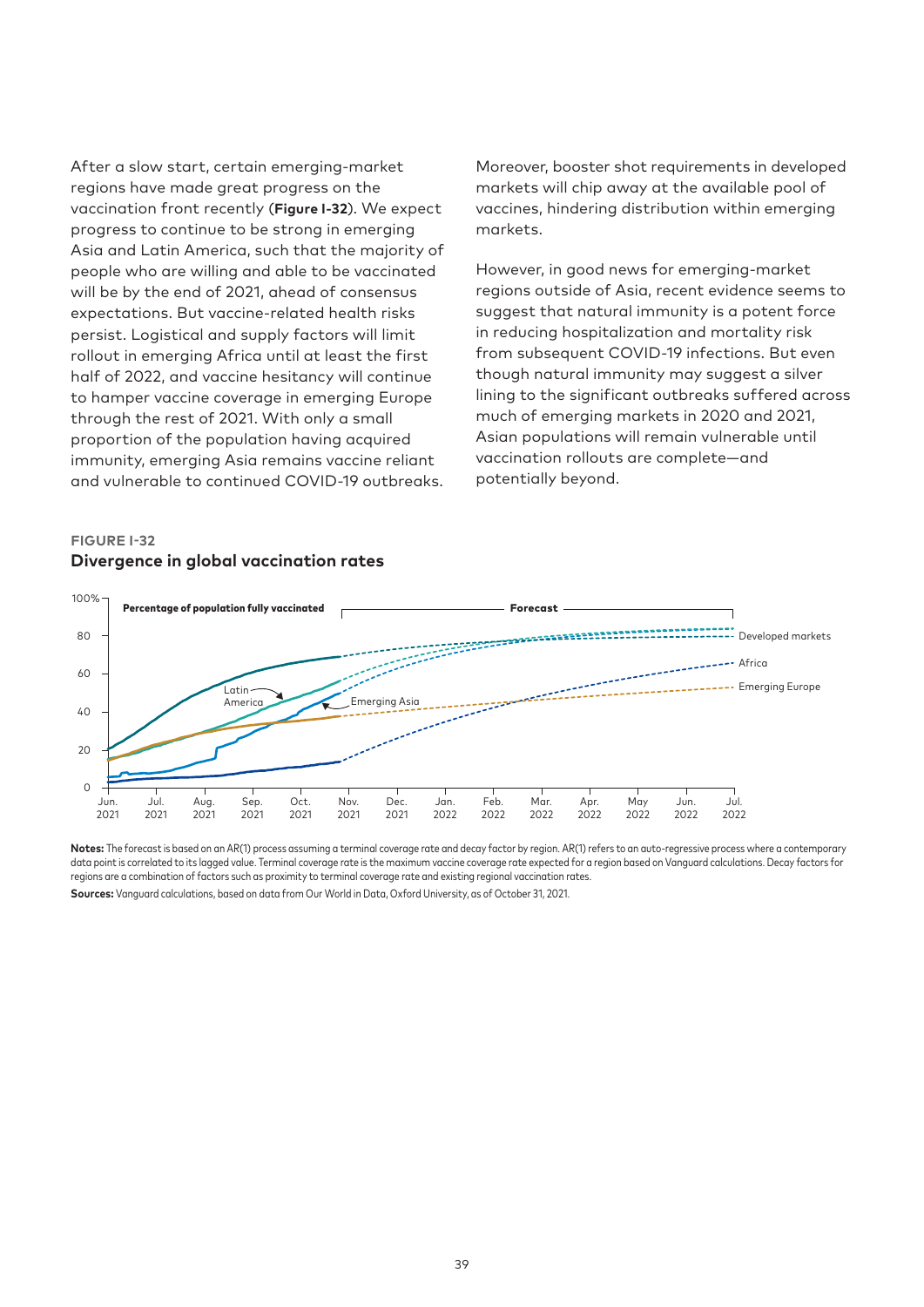Our proprietary modeling suggests material impacts to emerging-market economies from changes in the second and third drivers of emerging-market growth in 2022—developedmarket monetary policy and global growth. We estimate that a one-standard-deviation shock to global commodity prices will boost emergingmarket economic growth by 2 percentage points over two years. Similarly, we estimate that a one-standard-deviation appreciation in the dollar (as triggered by an unexpected Fed tightening) will shave off about half a percentage point in emerging-market economic growth over two years (**Figure I-33**).

An uptick in global demand as countries exit lockdown, led by the U.S., has boosted global commodity prices significantly so far this year. We expect supply shortages to continue through the first quarter of 2022 before cooling off slightly. In combination with structural energy shortages making the extraction of key commodities more expensive, and the structural

step-up in global infrastructure spending to retool greener economies, we expect commodity prices to remain elevated in 2022. This is a boost to emerging-market economies broadly. Thus there is upside risk to emerging-market growth stemming from global commodity demand.

On the flip side, there is downside risk to our emerging-market growth forecast resulting from the increasing potential for earlier-than-expected hikes by developed-market central banks, chiefly the Fed. As inflation remains stubbornly high in the U.S., market participants are increasingly pricing Fed hikes into 2022. This caused sell-offs in emerging-market assets in the third quarter of 2021, as evidenced by emerging-market foreign exchange markets and by spreads widening. If the market were to continue to price in earlier Fed hikes and possibly even incrementally larger hikes (for example, 50 basis points versus 25 basis points), financial conditions may tighten further in emerging markets, cutting growth prospects.

#### **FIGURE I-33**

#### **Commodity and dollar developments**

a. Commodities have risen through COVID-19 but the dollar has been flat



b. Commodity and dollar developments should be positive for emerging markets growth



**Notes:** Commodities data are based on the S&P GSCI Non-Energy Commodity Price Index. U.S. dollar data are based on the Bloomberg Dollar Index. A one-standard-deviation shock to global commodity prices boosts emerging-market economic growth by 2 percentage points over two years. Similarly, a one-standard-deviation appreciation in the dollar (as triggered by an unexpected Fed tightening) will shave off about half a percentage point in emerging-market economic growth over two years. **Sources:** Vanguard calculations, based on data from Standard & Poor's and Bloomberg, as of October 31, 2021.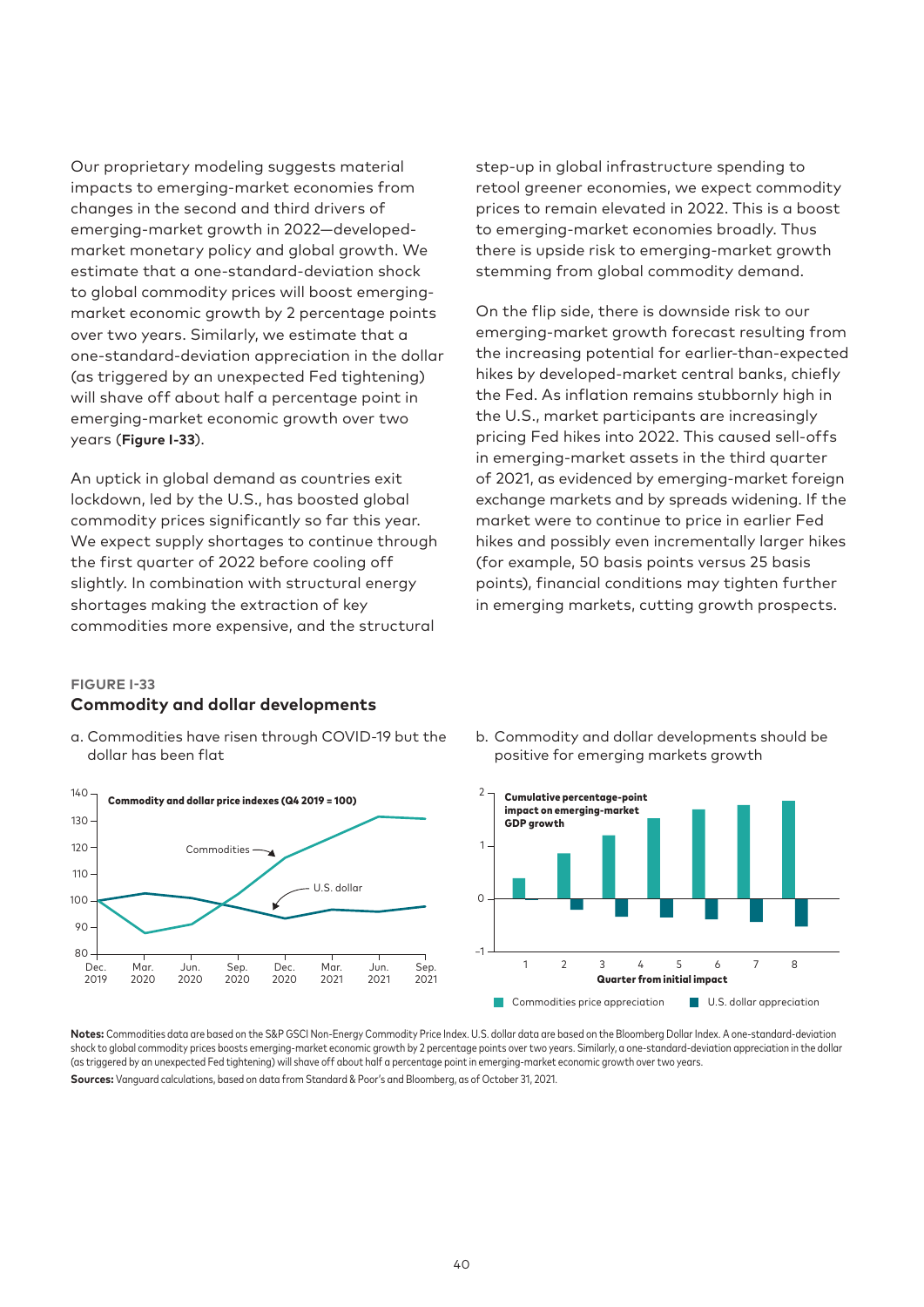Another factor limiting the emerging-market recovery is the more limited fiscal and monetary space afforded to those economies relative to their developed-market counterparts. **Figure I-34** shows that although developed-market economies suffered no consequences in terms of lower foreign exchange rates from fiscal stimulus, there was a strong positive correlation between the size of fiscal stimulus and the size of the subsequent foreign exchange sell-off in emerging markets.

A depreciating currency in emerging markets is negative for two main reasons: It can be inflationary because of the open nature of

emerging-market economies, and it can increase the value of external debt, leading to financial stability concerns.17 As an example, we compare Latin American economies Mexico and Brazil. Brazil stimulated its economy with aggressive fiscal spending (similar to developed markets) and thereby initially suffered a much milder recession than Mexico, which decided not to spend much in the face of the COVID-19 shock. However, Brazil's currency has sold off much more severely than the Mexican peso, which remains relatively stable. This in turn has led to spiraling inflation in Brazil, compared with Mexico.

#### **FIGURE I-34**





**Notes:** Turkey did very little fiscal stimulus, instead advocating a private credit impulse. The net effect of boosting economic performance is the same. We use that private credit impulse as a proxy for fiscal stimulus.

**Sources:** Vanguard calculations, based on national sources via Refinitiv, as of October 31, 2021.

**<sup>17</sup>** An open economy is one characterized by both a reliance on international trade in goods and services, often denominated in foreign currencies, and a reliance on international capital flows.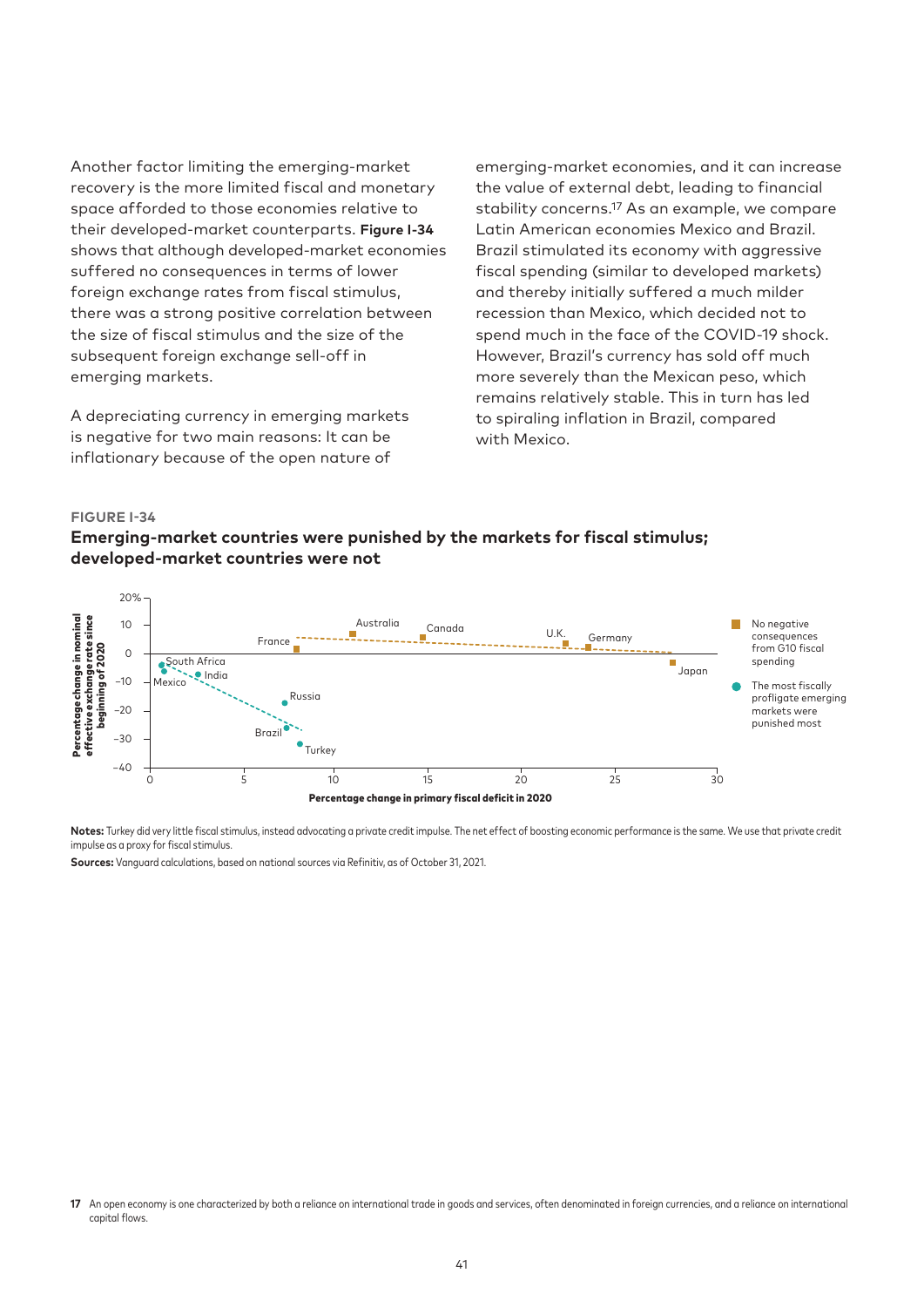In addition to the contrasting issues facing countries such as Brazil and Mexico, broader inflationary dichotomies exist at a regional level. In both Latin America and emerging Europe, inflation is above its pre-COVID rate. However, in emerging Asia, inflation remains below its pre-COVID rate. In 2022, we expect some moderation of both phenomena; however, continued global supply disruptions and strong global demand add upside risk to our outlook. In particular, we see higher-than-trend inflation continuing in Latin America beyond 2022 because of unanchored expectations and policy errors. In contrast, we expect to see some normalization in emerging Europe and emerging Asia toward the pre-COVID trend.

Part of the disinflationary pressure in emerging Asia stems from its zero-COVID strategies. We expect the pace of vaccine rollout to confer a level of herd immunity, such that emerging Asian economies can safely depart from such approaches, which have also hampered demand in the region. Central banks in regions such as Latin America and emerging Europe have been at the forefront of the emerging-market hiking cycle and are expected to continue raising rates in 2022. Continued monetary policy efforts to counter inflation in these regions, as well as gradually easing global supply constraints and waning developed-market fiscal impulses, should cool inflationary pressures by late 2022.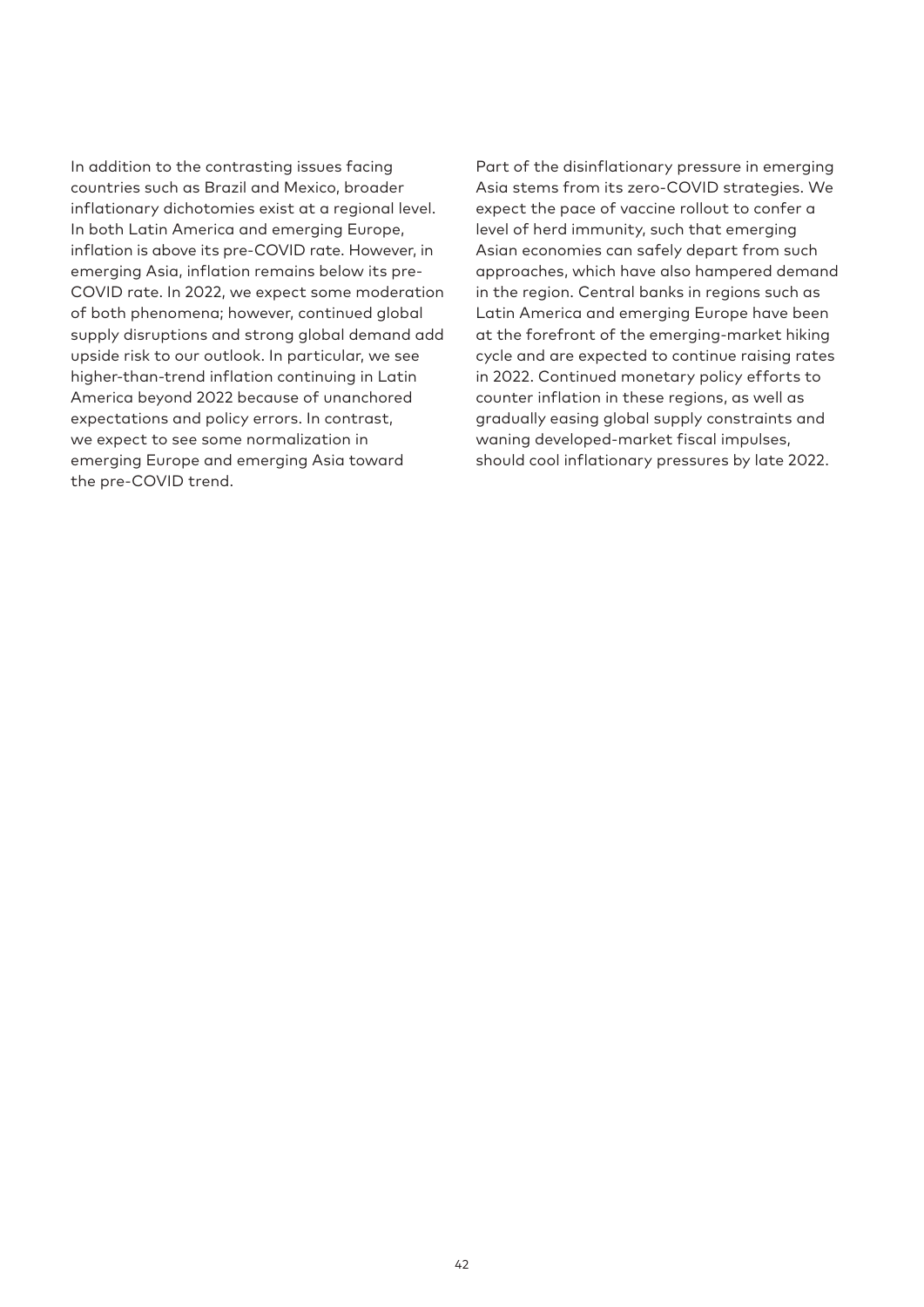# II. Global capital markets outlook

Global capital markets in 2021 barely missed a beat as they continued their steady rise from pandemic lows in March 2020. The first quarter of 2021 was defined by the "reflation trade" amid the economic reopening that resulted in rising interest rates. The economically sensitive sectors of broad markets (value and small-capitalization stocks) outperformed. By the second quarter, however, a more hawkish policy stance from central banks, falling expectations for global growth, and the Delta variant caused the yield curve to flatten, U.S. markets to widen their performance gap over international, and growth stocks to outperform value. Now, with valuations that have exceeded pre-pandemic highs, elevated inflation and the prospect of policy normalization are creating a fragile backdrop for markets.

As we look to 2022 and beyond, our long-term outlook for global asset returns is guarded. This is especially true for equities, where high valuations and lower economic growth rates mean we expect lower returns over the next decade. For fixed income, low (by historical standards) interest rates mean that investors should expect lower returns. However, the fact that rates have risen modestly since 2020 means that our outlook is commensurately higher.

Although our economic outlook calls for modestly higher inflation and a normalization in interest rates over the next decade, it will not be enough to raise our returns forecast to historical averages. Achieving such returns will require a shift in the underlying secular forces that have kept rates low across developed economies since the late 2000s. For this reason, our confidence in our low-return outlook has only grown stronger, and we continue to caution investors against extrapolating future results from the past.

### Vanguard's distinct approach to forecasting

To treat the future with the deference it deserves, Vanguard has long believed that market forecasts are best viewed in a probabilistic framework. This annual publication's primary objectives are to describe the projected long-term return distributions that contribute to strategic asset allocation decisions and to present the rationale for the ranges and probabilities of potential outcomes. This analysis discusses our global outlook from the perspective of an Australian investor with an AUD denominated portfolio.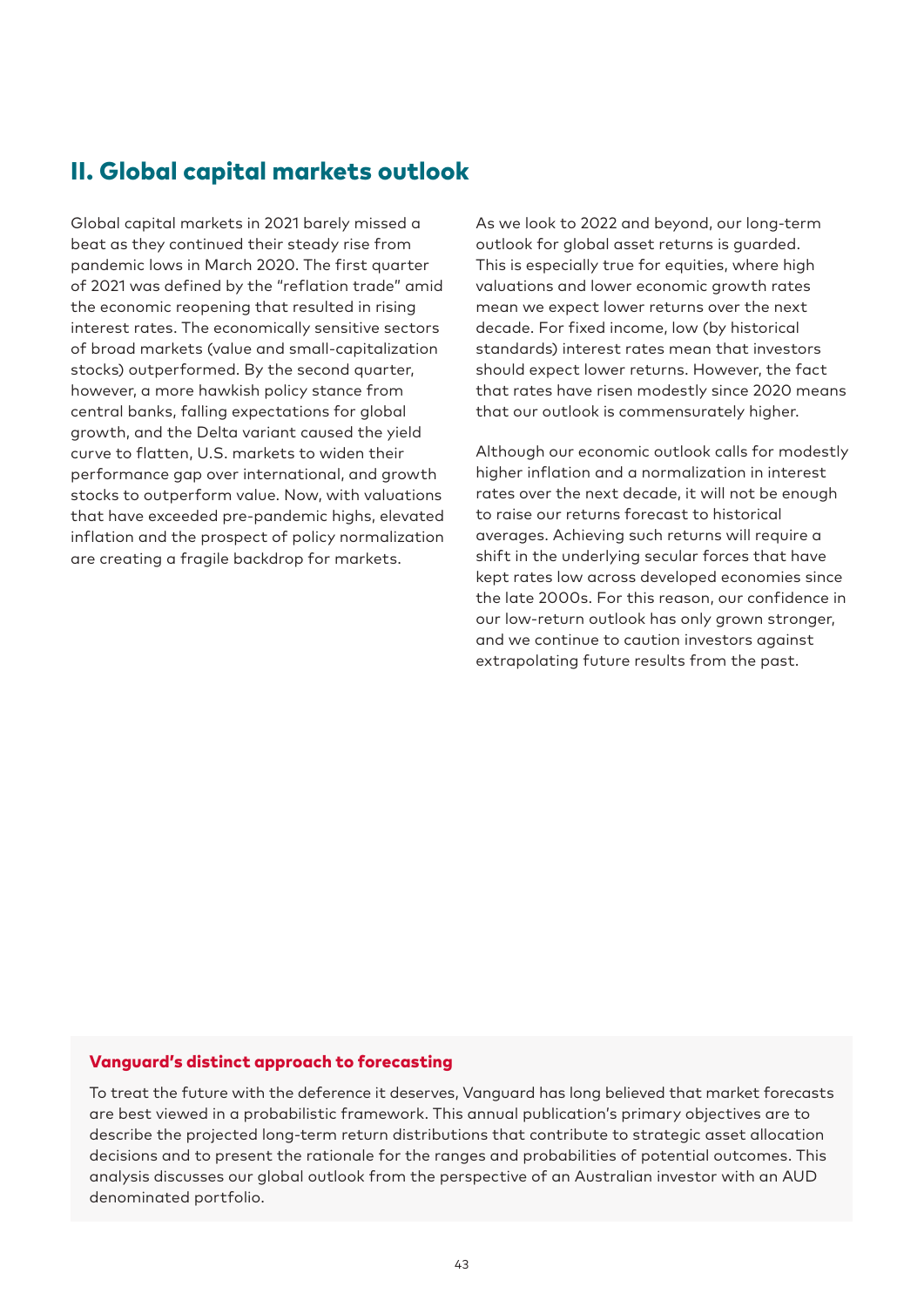A guarded stance on future returns has been a tenet of our 10-year outlooks for the past few years. **Figure II-1** shows our 10-year outlook and realized returns for a globally diversified, 60% stock/40% bond portfolio since 2001. The figure shows how stronger-than-expected equity markets (especially in the U.S.) have led to high returns for investors. It also shows that our outlook for global stocks and bonds has drifted lower since the GFC—a move accelerated by recent outperformance. This drift is also a function of the low-growth, low-inflation environment that has been a theme of the last decade and has served to keep interest rates low. Low rates, in turn, have simultaneously raised realized returns through the valuations channel

and reduced our expectations for the future. This is because interest rates on developed-market sovereign debt are the foundation on which other, risky returns are built.

Although our economic outlook calls for modestly higher inflation and a normalization in interest rates over the next decade, it will not be enough to raise our returns forecast to historical averages. Achieving such returns will require a shift in the underlying secular forces that have kept rates low across developed economies since the late 2000s.18 For this reason, our confidence in our low-return outlook has only grown stronger, and we continue to caution investors against extrapolating future results from the past.

#### **FIGURE II-1**

# **Returns on a 60/40 balanced portfolio are expected to be roughly half of what investors realized over the last decade**



10-year annualized returns

**Notes:** The chart shows the actual 10-year annualized return of a 60/40 stock/bond portfolio compared with the VCMM forecast for the same portfolio made 10 years earlier in USD. For example, the 2011 data point at the beginning of the chart shows the actual return for the 10-year period 2001–2011 (solid line) compared with the 10-year return forecast made in 2001 (dotted line). After 2021 the dotted line is extended to show how our forecasts made between 2012 and 2021 (ending between 2022 and 2031) are evolving. The interquartile range represents the area between the 25th and 75th percentile of the return distribution. The portfolio is 36% U.S. stocks, 24% international stocks, 28% U.S. bonds, and 12% international bonds. See the Appendix section titled "Indexes for VCMM simulations" for further details on asset classes. **Source:** Vanguard calculations, as of September 30, 2021.

**IMPORTANT: The projections and other information generated by the Vanguard Capital Markets Model regarding the likelihood of various investment outcomes are hypothetical in nature, do not reflect actual investment results, and are not guarantees of future results.**

**Past performance is no guarantee of future returns. The performance of an index is not an exact representation of any particular investment, as you cannot invest directly in an index.**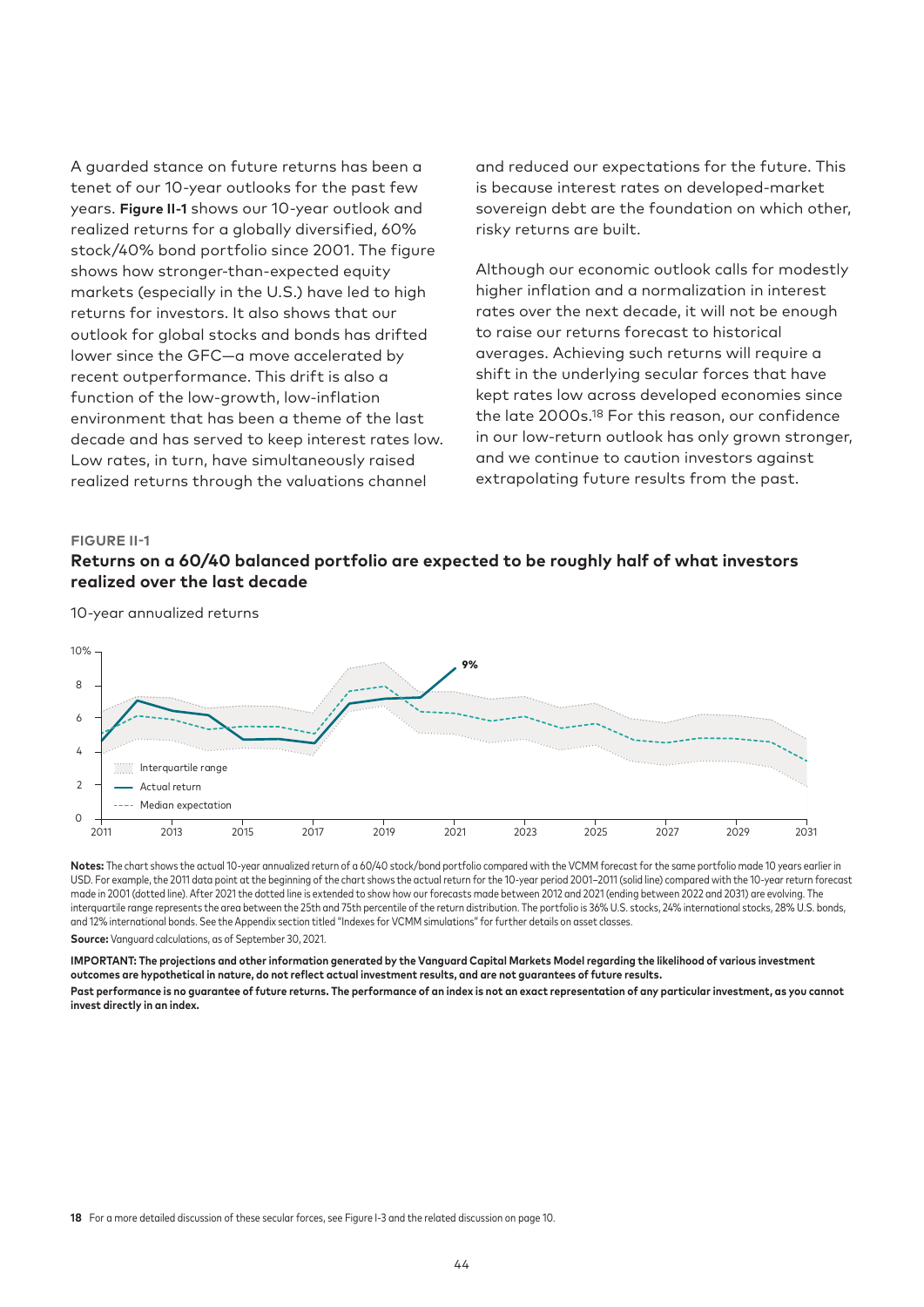# Global equity markets: A widening performance gap

The market recovery from COVID-19 has been broadly positive but varied in magnitude. Global equities posted strong returns year to date, led by U.S. outperformance of 10 percentage points through September 30, 2021. Within ex-U.S. equities, developed markets offered historically strong returns of 17%, while emerging markets returned 6%. Interestingly, the areas where valuations expanded the most through 2020, such as the U.S. and emerging markets, have lagged behind others in further multiple expansion as economies reopened and

growth became more broad-based. Although a more even global recovery is positive from a short-term, realized-return perspective, it means that the global opportunity set is now less attractive than it was a year ago.

Such relative returns are largely consistent with what investors experienced over the last few decades. **Figures II-2a** and **II-2b** show that U.S. equities have outperformed our forecast, pushing our future return expectations lower, while international equities have underperformed, pushing expectations higher.

#### **FIGURE II-2**

# **Valuations are the key driver of U.S. outperformance over the last decade and underperformance over the next**

- a. U.S. equities have recently outperformed our expectations
- b. International equities have underperformed but are closer to our estimates



Notes: Figure II-2a shows the actual 10-year annualized return for U.S. equities compared with the VCMM forecast made 10 years earlier in USD. Figure II-2b shows the actual 10year annualized return for international equities compared with the VCMM forecast made 10 years earlier in USD. For example, the 2011 data point at the beginning of each chart shows the actual return for the 10-year period 2001–2011 (solid line) compared with the 10-year return forecast made in 2001 (dotted line). After 2021 the dotted line is extended to show how our forecasts made between 2012 and 2021 (ending between 2022 and 2031) are evolving. The interquartile range represents the area between the 25th and 75th percentile of the return distribution. See the Appendix section titled "Indexes for VCMM simulations" for further details on asset classes.

**Source:** Vanguard calculations, as of September 30, 2021.

**IMPORTANT: The projections and other information generated by the Vanguard Capital Markets Model regarding the likelihood of various investment outcomes are hypothetical in nature, do not reflect actual investment results, and are not guarantees of future results.**

*10-year annualized returns*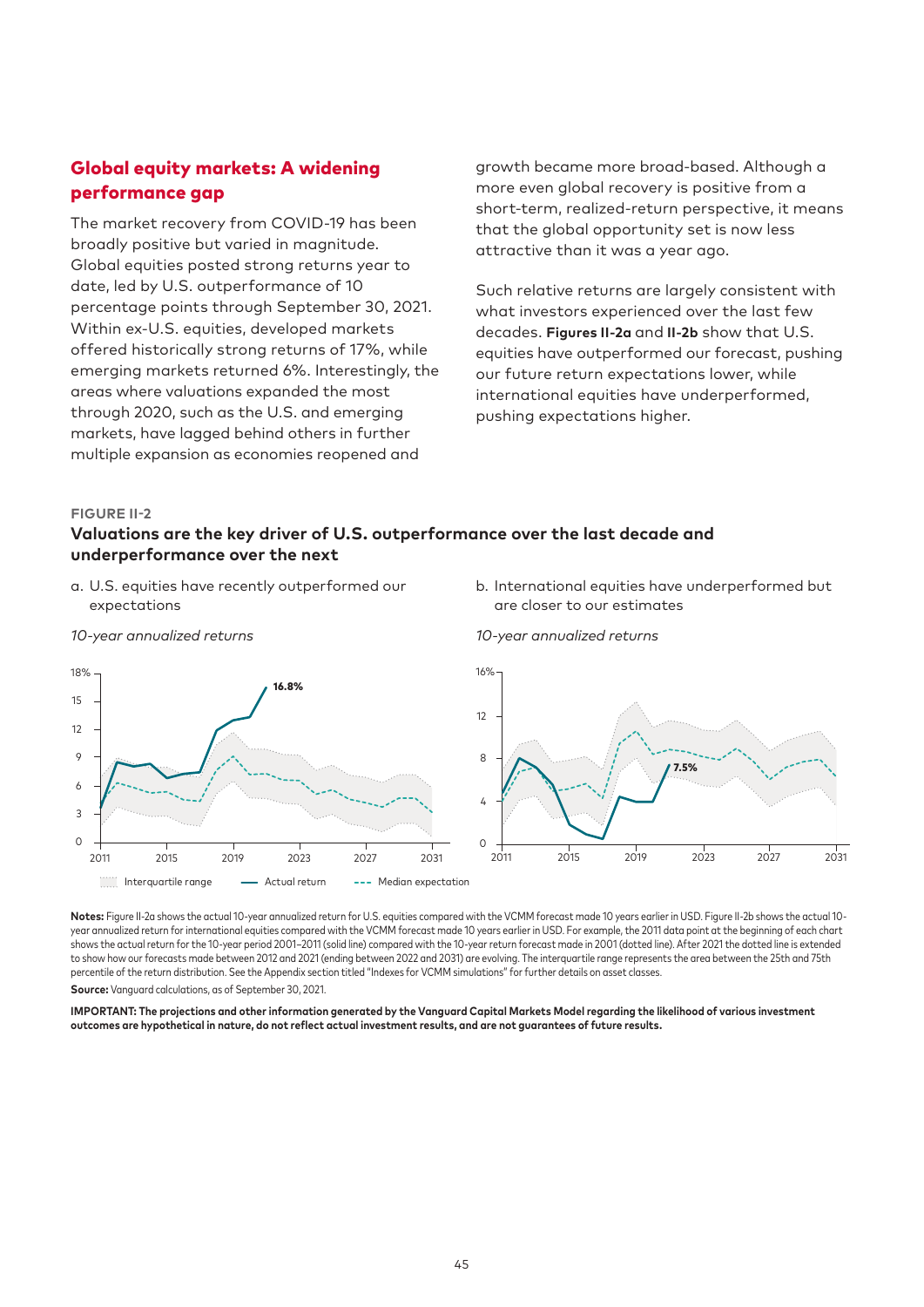Within the U.S., this performance has been driven by outsized growth in valuations, and to a lesser extent, above trend earnings growth. **Figure II-3** compares our forecasted return for U.S. equities in 2011 with the realized return as of 2021. "Valuation change" is decomposed into changes in real interest rates, long-run inflation, and market "behaviour" or sentiment. The figure shows that some, but not all, of the error in our forecast can be explained by the low-rate, lowinflation macro environment and higher-thanexpected earnings.

For these trends to persist into the next decade, one would have to believe that economic growth will be concentrated in a few sectors of the market, that monetary policy will remain ultraaccommodative, that inflation pressures will completely subside, and that risk-seeking behavior will continue to push U.S. equity valuations away from fair value. These assumptions are not the baseline of our economic analysis and the market-based expectations that serve as inputs to our VCMM.

#### **FIGURE II-3**



# **Investor psychology and higher earnings explain most of the error in our forecast**

**Notes:** The chart decomposes the difference between our 2011 forecast for U.S. equities as of September 30, 2011, and actual returns over the subsequent 10-year period in USD. Returns are based on the MSCI U.S. Broad Market Index. Changes in valuations are broken down into the 10-year real yield and 10-year annualized inflation based on our proprietary fair-value cyclically adjusted price/earnings (CAPE) model. "Behavior" is the estimated level of overvaluation, which is described as the difference between actual CAPE and our median estimate of fair value as of September 30, 2021. We classify this deviation as "behavioral" because it is unexplained by the long-term, fundamental drivers of valuations based on our research. The numbers in the table may not sum perfectly because of rounding.

**Source:** Vanguard calculations, as of September 30, 2021.

**IMPORTANT: The projections and other information generated by the Vanguard Capital Markets Model regarding the likelihood of various investment outcomes are hypothetical in nature, do not reflect actual investment results, and are not guarantees of future results.**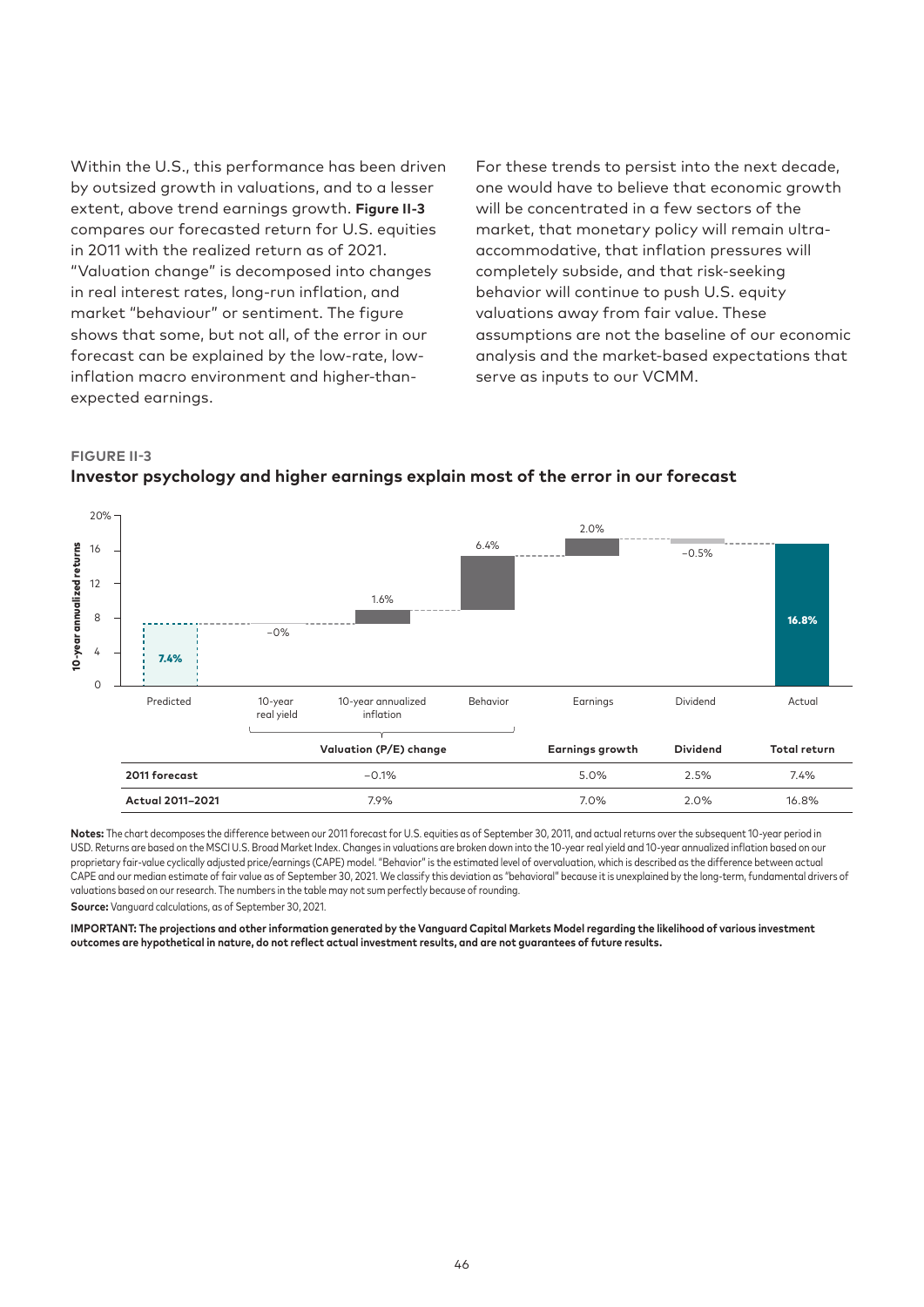**Figures II-4a** and **II-4b** show our expectations for equity returns and our view of valuations across developed and emerging markets. Our valuations and forecasting frameworks are intended to set long-term expectations. Therefore, overvaluation or undervaluation should not, in itself, suggest a short-term action on the part of investors.

Time-varying portfolio construction, which uses forward-looking asset-return expectations as the basis for potential strategic allocation changes, should balance risk and return in a utility-based framework and requires acceptance of model and active risk (Wallick et al., 2020).

#### **FIGURE II-4**

### **Low expected returns for global equities, but opportunities exist**



a. Equity market 10-year outlook: Setting reasonable expectations

**Notes:** Forecast corresponds to distribution of 10,000 VCMM simulations for ten-year annualized nominal returns in AUD for asset classes highlighted here. Median volatility is the 50th percentile of an asset class's distribution of annualized standard deviation of returns. See appendix section titled Index benchmarks for further details on asset classes. **Source:** Vanguard calculations as of September 30, 2021

**IMPORTANT: The projections and other information generated by the Vanguard Capital Markets Model regarding the likelihood of various investment outcomes are hypothetical in nature, do not reflect actual investment results, and are not guarantees of future results.**

**25th percentile** 0.93% 0.86% –0.4% 0.43% 0.93% 0.43% **5th percentile** -3.72% -3.86% -5.55% -5.05% -4.16% -6.62% **Median volatility** 18.8% 18.9% 19.2% 19.3% 21.5% 28.2%

#### b. Valuations drifting higher



**Notes:** Developed market equity valuation measures are the current CAPE percentile relative to the fair-value CAPE for the local MSCI index. The aggregate developed markets valuation measure is the weighted average of each region's (U.S., Australia, U.K., euro area, Japan, and Canada) valuation percentile. The emerging markets relative valuation is based on the relative percentile rank to fair value estimated in Figure II-8. Estimated over the period beginning from January 1940 for the U.S., January 1970 for developed markets, and September 1998 for EM, ending 30 September 2021.

**Sources:** Sources: Vanguard calculations, based on Robert Shiller's website, at aida.wss.yale.edu/~shiller/data.htm., U.S. Bureau of Labor Statistics, Federal Reserve Board, Thomson Reuters Datastream.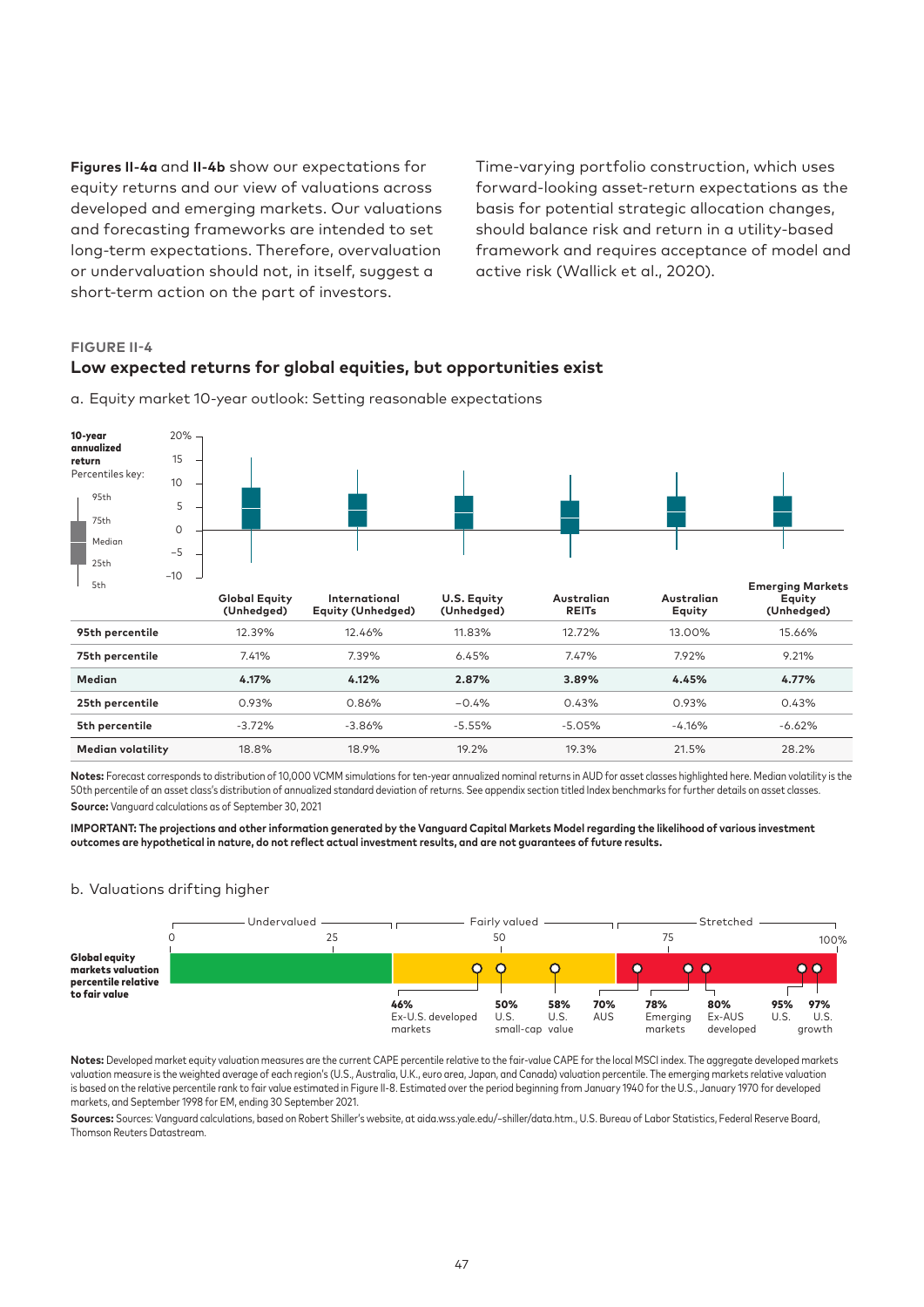#### Global valuations led higher by U.S.

In the U.S., the continued surge in broad equity markets following their robust recovery in 2020 has pushed Robert Shiller's cyclically adjusted price/ earnings ratio (CAPE) for the Standard & Poor's 500 Index further above our estimate of fair value. **Figure II-5** shows the CAPE along with our fair-value model estimate and suggests that even when we account for the level of real interest rates and inflation, equities have not been this overvalued since the dot-com bubble, although not to the extent its historic average might suggest. Meanwhile, valuations in the Australian market

have pushed past our fair-value range, albeit at a more modest pace relative to global peers owing to economic headwinds throughout the year.

The spread between actual and fair-value CAPE is also instructive because of the recent divergence in direction between the two series. Over the last 12 months, higher interest rates and inflation have pushed our estimate of fair value lower, while market participants have continued to expand valuations. We view this as confirmation that the market sees near-term inflation pressures as transitory and unlikely to persist—a view that is not certain and will be dependent on successful central bank policy normalization.

# **FIGURE II-5 Elevated valuations contribute to a guarded outlook**

a. U.S. equities have not been this overvalued since the dot-com bubble



**Notes:** The fair-value CAPE is based on a statistical model that corrects CAPE measures for the level of inflation expectations and interest rates. The statistical model specification is a vector error correction, including equity-earnings yields, 10-year trailing inflation, 10-year government bond yields, and trailing equity and bond volatility estimated over the period starting January 1940 (U.S.) and January 1970 (Australia), ending to September 2021. Details were published in the 2017 Vanguard research paper *Global Macro Matters: As U.S. Stock Prices Rise, the Risk-Return Tradeoff Gets Tricky*. A declining fair value CAPE suggests higher Equity Risk Premium compensation is required whereas a rising fair value CAPE suggests that the ERP is compressing.

**Sources:** Vanguard calculations, based on data from Robert Shiller's website, at aida.wss.yale.edu/~shiller/data.htm, the U.S. Bureau of Labor Statistics, the Federal Reserve Board, Thomson Reuters, and Global Financial Data.

#### b. Australian equity valuations appear stretched



Notes: "Fair-value CAPE" is based on statistical model that corrects CAPE measures for the level of inflation expectations and for interest rates. The statistical model specification is a five-variable vector error correction (VEC), including equity earnings-yield, ten-year trailing inflation, ten-year Govt. bond yields, 10 year trailing equity and bond volatility estimated over the period January 1970 – 30 September 2021.

**Sources:** Vanguard calculations, based on data from Refinitiv.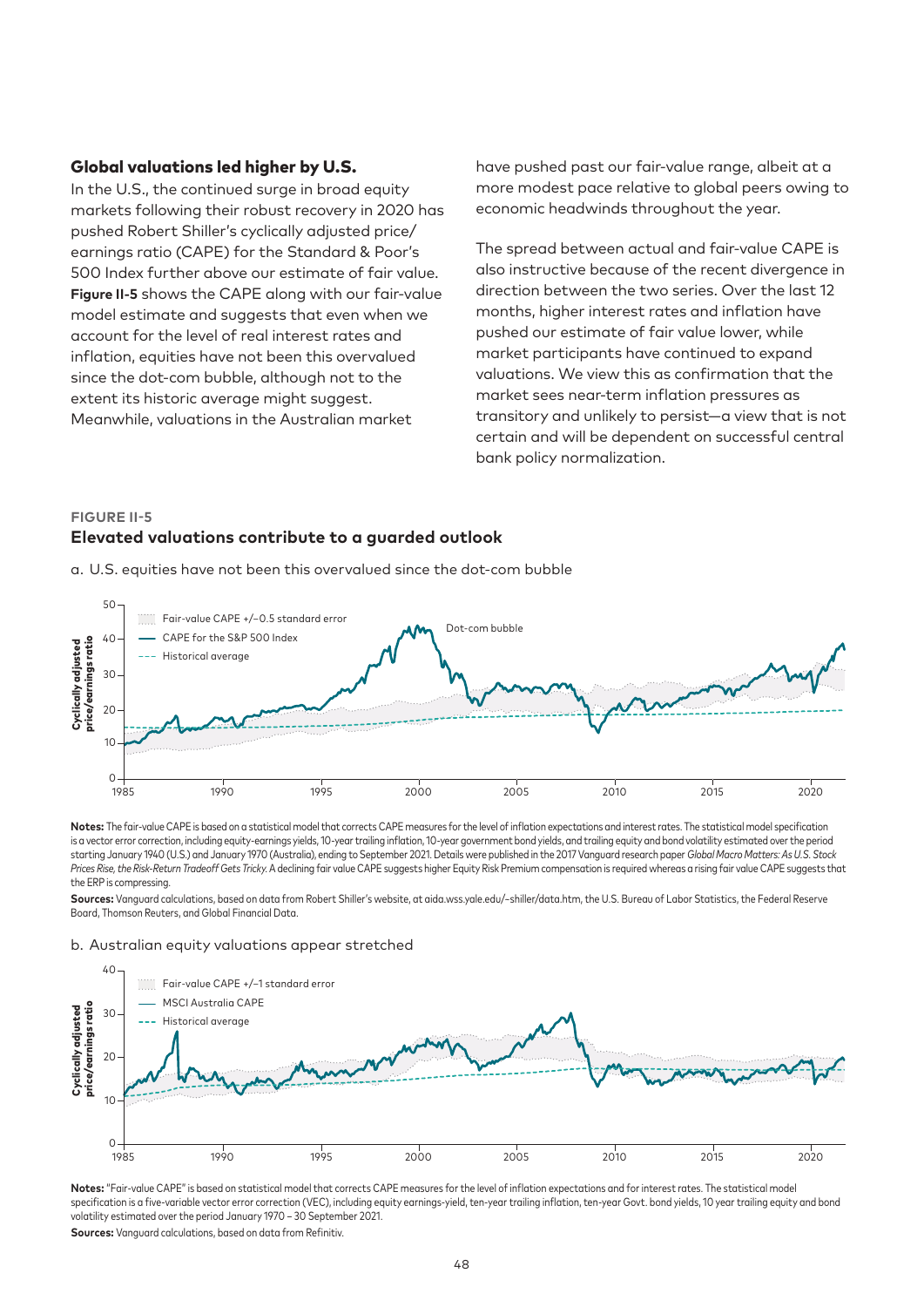Looking towards equity factors, we continue to have a constructive view on value stocks despite their strong performance relative to growth in 2021 (DiCiurcio et al., 2021). Focusing on the U.S. market, value has recovered only about a quarter of its nearly unprecedented deficit, as **Figure II-6a** illustrates. We expect value to outperform by as much as the historical equity risk premium over the next decade, mostly because of a decay in the overvaluation of growth stocks, not because the "fair value of value" has returned to historical norms.

We find that similar drivers—interest rates, inflation, volatility, and corporate profits—explain 72% of the variations in small-cap versus largecap price/book ratios (**Figure II-6b**). However, the resurgence in economically sensitive parts of the market, such as small-caps, has been sufficient to return that ratio to our estimate of fair value. But as inflation pressures continue to mount, the risk for small-caps is that higher growth does not continue to accompany price increases, as it has over the past year.

Still-stretched valuations are an important input into our more conservative forecast for U.S. equity over the next 10 years. Although valuation expansion proved to be a tailwind to returns over the last 30 years, we expect valuations to contract 3.2% on average annually as interest rates gradually rise over the next decade. Alongside the decline in corporate earnings growth, which is projected to fall from its 7% average annual rate over the last decade to a rate close to 5%, our expected return outlook for U.S. equities over the next decade is centered in the modest 1.9–3.9% range.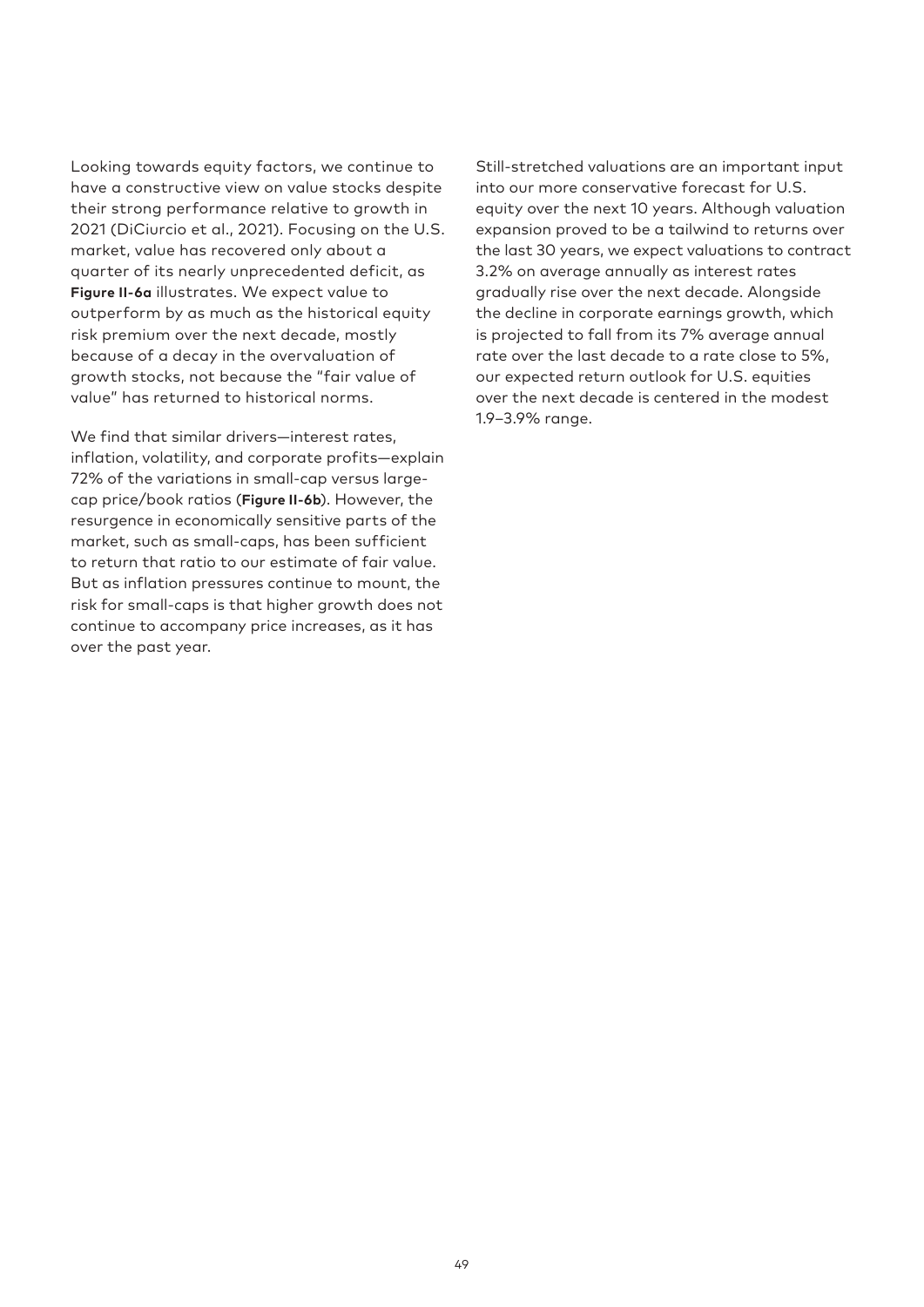# **FIGURE II-6 Value and small-caps outperformed broad U.S. indexes this year**



a. Despite 2021 rally, there is still upside in value

**Note:** The valuation ratio is projected based on a vector error correction model, using a five-lag vector autoregression model to project the systematic drivers. Sources: Vanguard calculations, based on data from FactSet, the U.S. Bureau of Labor Statistics, the Federal Reserve Board, Refinitiv, and Global Financial Data, as of September 30, 2021.

#### b. Small-caps have returned to our estimate of fair value



**Note:** The statistical model specification is a five-variable vector error correction, including a respective ratio of price to book, 10-year trailing inflation, 10-year real Treasury yield, equity volatility, and growth of corporate profits estimated over the period January 1979 through September 2021.

Sources: Vanguard calculations, based on data from FactSet, the U.S. Bureau of Labor Statistics, the Federal Reserve Board, Refinitiv, and Global Financial Data, as of September 30, 2021.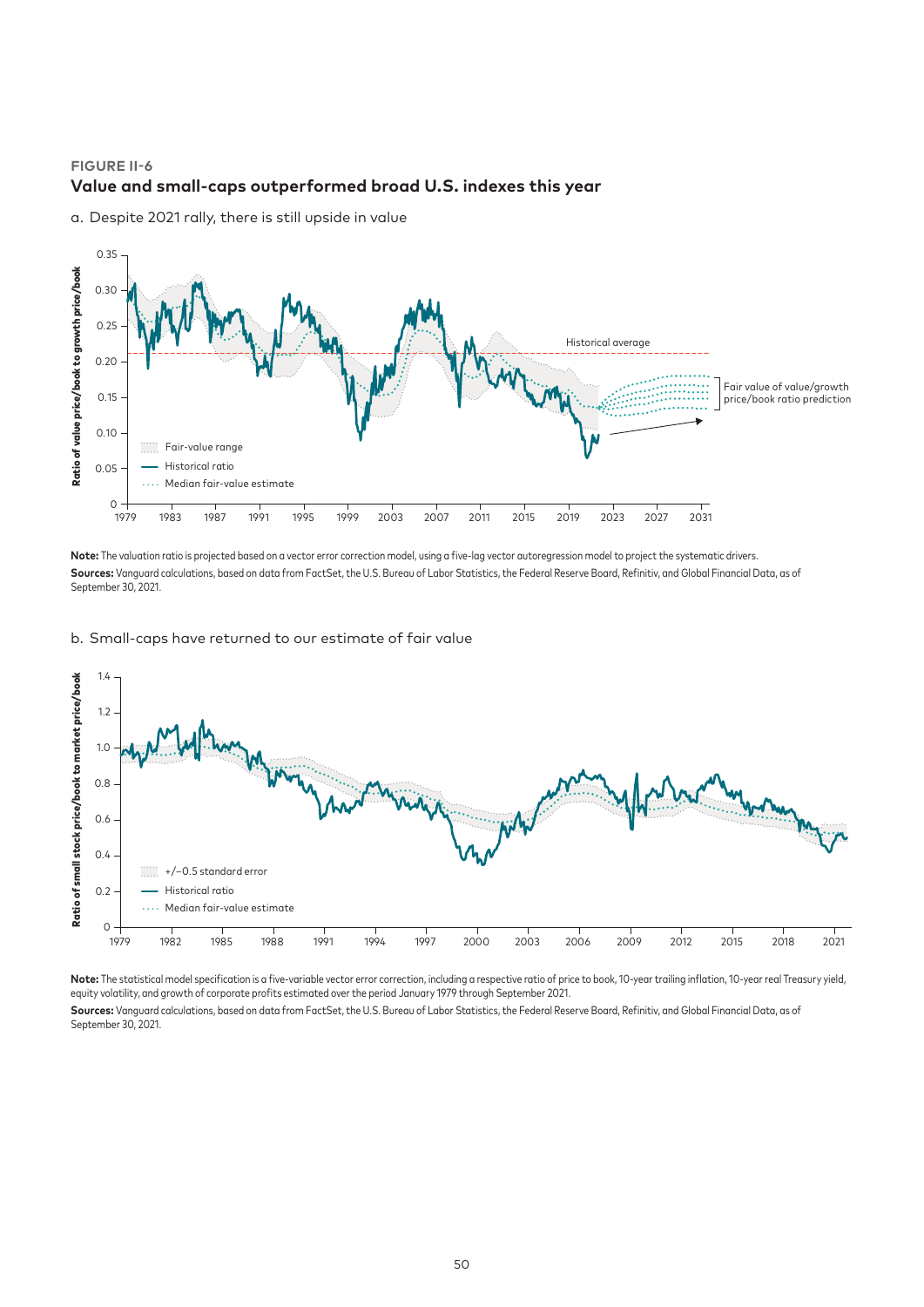# Outlook for global equities and the diversification of risks

When we extend the fair-value concept to other regions, we find that ex-U.S. developed markets appear more fairly valued, particularly in the Euro area, with non-U.S. developed market equities expected to return 5.0%–7.0%, and Australian equities in the range of 3.5%–5.5%.

Despite the contrast to the U.S. outlook, the divergence in global economic momentum reinforces the benefit of diversification. Differences in sectoral composition, state of economic recovery and policy, and currency effects all contribute towards variety in the drivers of return for Australian investors and the importance of maintaining exposure to a wide range of markets.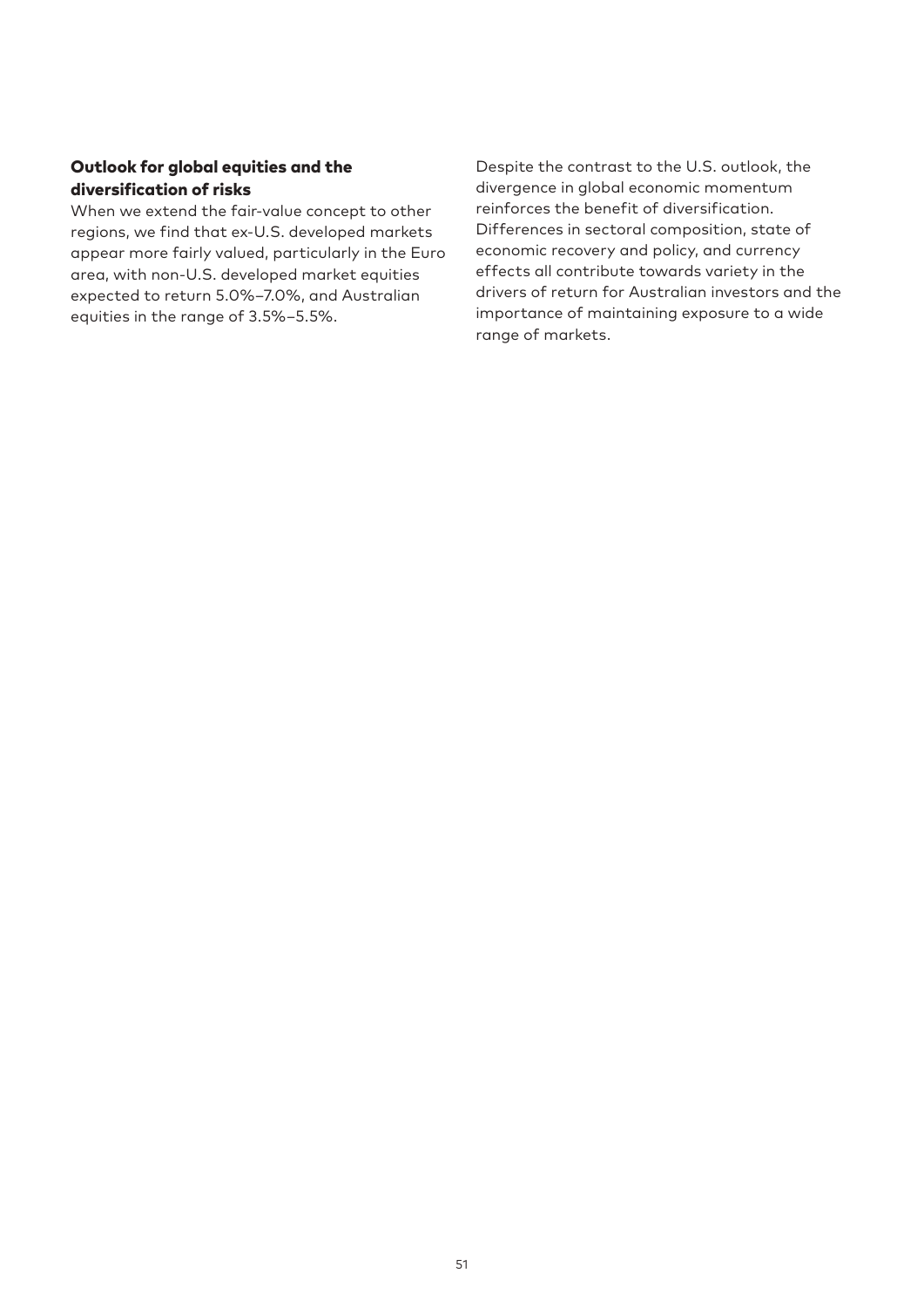# Emerging-market valuations appear stretched, but diversification benefits remain

The combined pressures of COVID-19 and the reduced ability to provide policy support have hurt emerging markets on a relative basis. However, lower relative valuations and anticipation of increased global demand have made emerging-market equities attractive to some.

Our research indicates that the broad emerging-market valuation is stretched based on its relationships with aggregate inflation, real U.S. short-term yields, the spread between emerging-market and U.S. central bank policy rates, economic conditions, and equity market volatility.19 Together, these drivers explain about two-thirds of emerging-market valuations, which in turn explain future emerging-market equity returns.20 **Figure II-8** shows our estimate of fair value and actual results, and highlights that emerging-market valuations are most sensitive to the economic environment.

Although we view valuations as stretched in emerging markets, it does not necessarily mean we believe that investors should avoid these markets. In fact, current valuations and a correction to fair value suggest that emergingmarket returns should be 3.8–5.8% per year over the next decade. Emerging markets also have a historically moderate correlation with developed market equities.21 For these reasons, we believe that emerging-market equities still merit inclusion in a globally diversified portfolio.

# 30 25 Emerging markets P/E3 ratio Emerging markets P/E3 ratio 20 15 10 +/–0.5 standard error 5 MSCI Emerging Markets P/E3 ratio (actual) MSCI Emerging Markets P/E3 ratio (predicted)  $\overline{O}$ 1998 2000 2002 2004 2006 2008 2010 2012 2014 2016 2018 2020

#### **FIGURE II-8 Emerging markets present opportunities when economic fundamentals are pointing up**

**Notes:** The statistical model specification is a five-variable ordinary least squares regression that uses the following variables: inflation for six major emerging markets (Brazil, China, India, South Korea, Mexico, and Taiwan) weighted by MSCI monthly index weights; monthly average of daily real 10-year U.S. Treasury yield; emerging markets central bank policy rates weighted by GDP in U.S. dollars; Vanguard's leading economic indicators (VLEI) for China, Brazil, and Mexico (weighted average based on country GDP in U.S. dollars); and monthly average of daily U.S. equity market volatility (VIX). P/E3 is the price divided by trailing 3-year average earnings.

**Sources:** Vanguard calculations, based on data from the U.S. Federal Reserve Bank of St. Louis FRED database and Bloomberg, as of September 30, 2021.

20 Similar to the U.S., there is a statistically significant negative relationship between starting valuations and future returns over five- and 10-year periods.

**21** Since 1990, the correlation has been low between emerging-market equities and those in the U.S. (0.46), Australia (0.64), Canada (0.61), the U.K. (0.53), Japan (0.50), and the euro area (0.56).

**<sup>19</sup>** Our methodology uses a five-factor multiple linear regression model to explain changes in the price to three-year rolling average earnings for the MSCI Emerging Markets Index.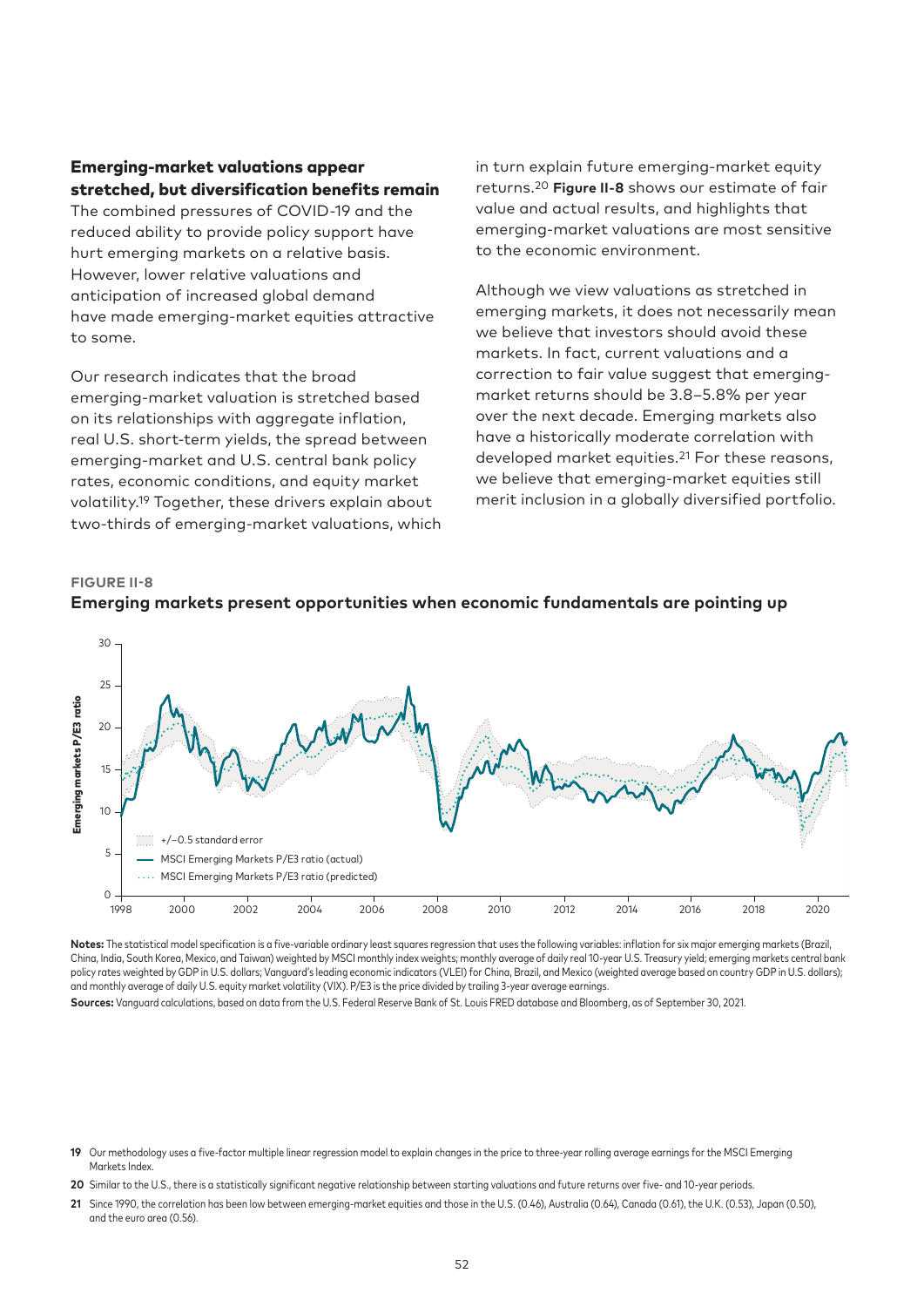# Global fixed income: Rising rates won't upend markets

Given the strong relationship between initial yield and future returns, it is not surprising that fixed income returns have largely been in line with our forecasts. As shown in **Figures II-9a** and **II-9b**, these forecasts have been pushed down by

falling interest rates over the last two decades. Although the modestly higher inflation and policy normalization in our economic outlook is expected to represent a small reversal in the trend, an increase in the equilibrium (natural) rate of interest, is needed to generate sustainably higher fixed income returns.

#### **FIGURE II-9**

#### **Falling interest rates pushed bond returns (and our forecast) lower**

- a. U.S. bond returns were largely in line with our expectations
- b. Currency hedging helped offset negative rates impact



*10-year annualized returns*

Notes: Figure II-9a shows the actual 10-year annualized return of U.S. bonds compared with the VCMM forecast of 10 years earlier. Figure II-9b shows the actual 10-year annualized return of U.S. dollar-hedged international bonds compared with the VCMM forecast of 10 years earlier. For example, the 2011 data point at the beginning of each chart shows the actual return for the 10-year period 2001–2011 (solid line) compared with the 10-year return forecast made in 2001 (dotted line). After 2021 the dotted line is extended to show how our forecasts made between 2012 and 2021 (ending between 2022 and 2031) are evolving. The interquartile range represents the area between the 25th and 75th percentile of the return distribution. See the Appendix section titled "Indexes for VCMM simulations" for further details on asset classes.

**Source:** Vanguard calculations, as of September 30, 2021.

**IMPORTANT: The projections and other information generated by the Vanguard Capital Markets Model regarding the likelihood of various investment outcomes are hypothetical in nature, do not reflect actual investment results, and are not guarantees of future results.**

**Past performance is no guarantee of future returns. The performance of an index is not an exact representation of any particular investment, as you cannot invest directly in an index.**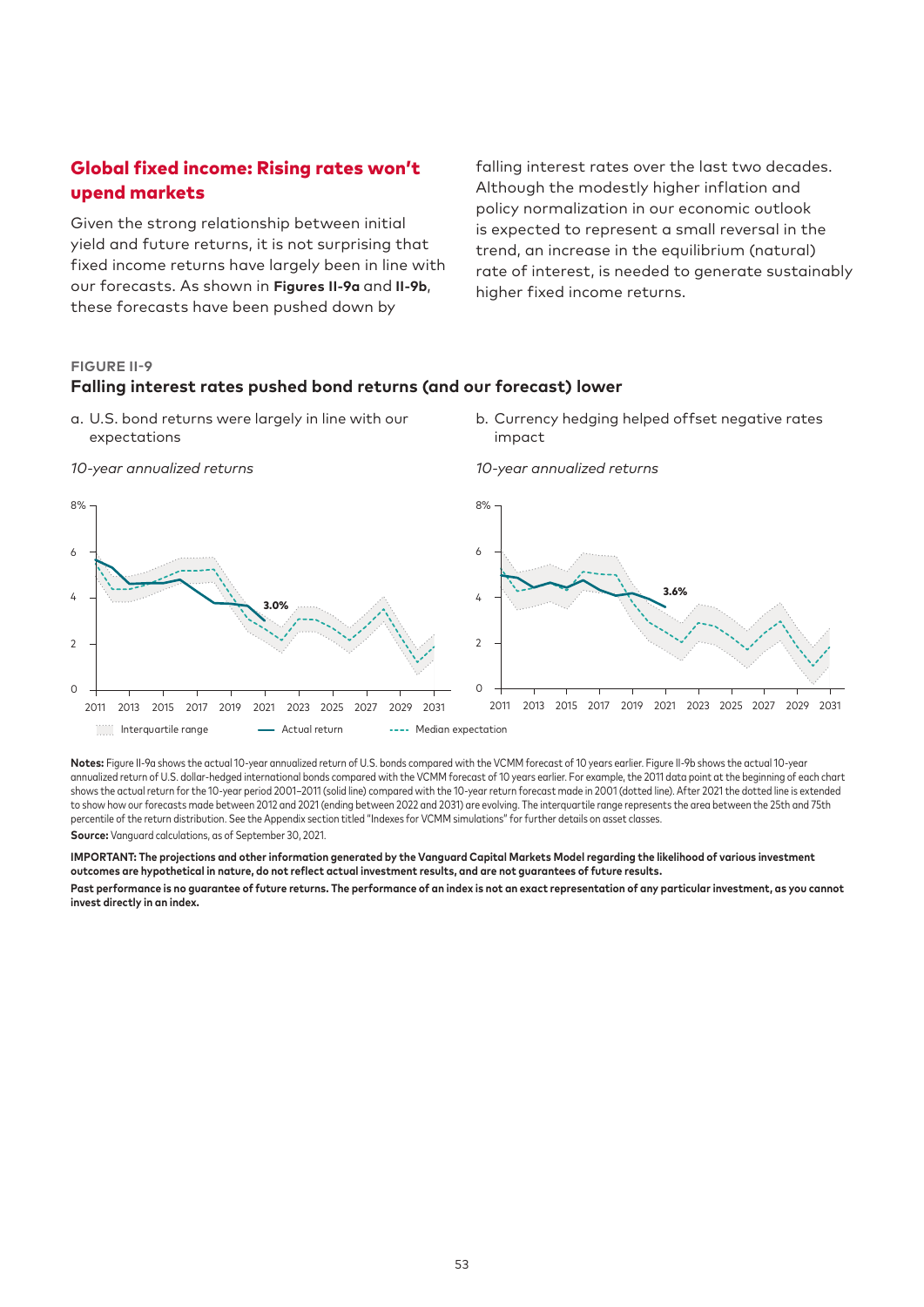Against a backdrop of gradually rising rates, the global fixed income return outlook has been ticking up from last year's projections, to 1.3%–2.3% over the next decade, as shown in **Figure II-10a**. Expected returns for Australian bonds are marginally lower than for those

abroad, given the relatively lower yields and more accommodative RBA. Diversification through exposure to hedged international bonds should help offset some risk specific to the Australian fixed income markets (Philips et al., 2014).

# **FIGURE II-10**

# **Valuation expansion has chipped away at investors' sources of extra yield**



a. Higher rates have pushed expected fixed income returns higher

**Notes:** Forecast corresponds to distribution of 10,000 VCMM simulations for ten-year annualized nominal returns in AUD for asset classes highlighted here. Median volatility is the 50th percentile of an asset class's distribution of annualized standard deviation of returns. See appendix section titled Index benchmarks for further details on asset classes. **Source:** Vanguard calculations as of September 30, 2021.

#### b. Aggregate fixed income appears to be fairly valued, but pockets are stretched



Notes: Valuation percentiles are relative to year-30 projections from the Vanguard Capital Markets Model® (VCMM). Credit valuations are based on current spreads relative to year 30. Aggregate bonds are the weighted average between intermediate-term credit and treasury valuation percentiles. TIPS valuation is the 10-year-ahead annualized inflation expectation relative to years 21-30.

**Source:** Vanguard calculations, using 30 September 2021 VCMM simulation.

**IMPORTANT: The projections and other information generated by the Vanguard Capital Markets Model regarding the likelihood of various investment outcomes are hypothetical in nature, do not reflect actual investment results, and are not guarantees of future results.**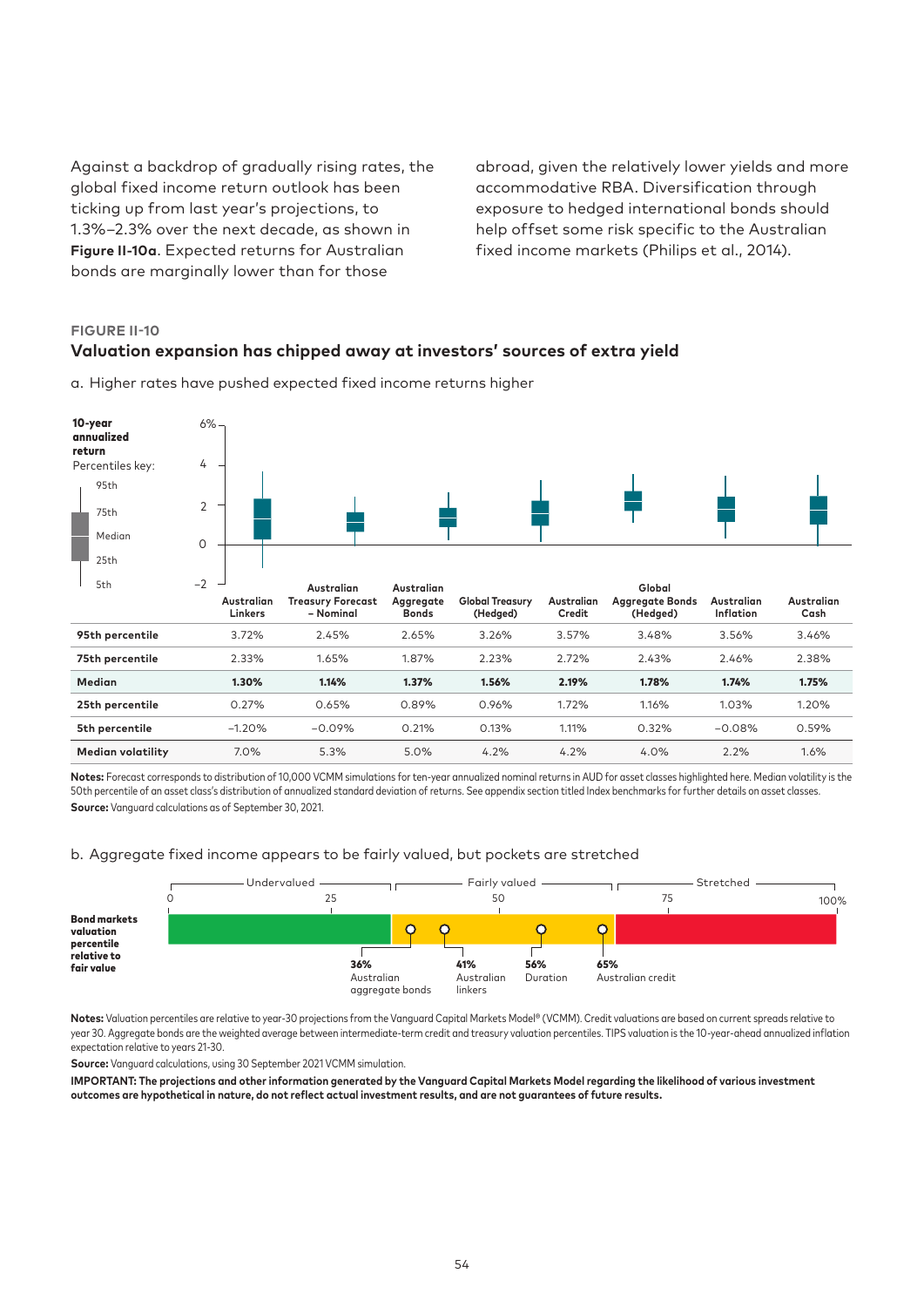# Australian interest rates: Despite steeper curve, duration is fairly-valued

Staging a nearly 100-basis-point surge from 2020 lows, the 10-year Australian government bond yield has loosely tracked the U.S. Treasury yields as local markets digested inflation prints and hawkishness from abroad. Despite markets pricing earlier-than-expected rate hikes by the RBA, rising yields nevertheless improve our forward looking outlook on government bonds to  $0.6\% - 1.6\%$ .

#### Corporate bonds: Higher risk, higher return

Within the Australian aggregate bond market, investors are expected to be relatively fairly compensated for assuming credit risk, despite global demand maintaining downwards pressure on spreads. Over the medium to long term, rising government bond yields are expected to provide tailwinds to investment-grade credit, with expected returns in the range of 1.7%–2.7%.

# Inflation-linked bonds: Less attractive than last year

Last year, our outlook identified the risk that growth/inflation surges because of base effects or optimism driven by health outcomes could warrant some exposure to inflation-linked bonds. Breakeven inflation expectations did surge throughout the first half of 2021 and have since moderated to settle near the RBA's target band and the VCMM's long-term expectations. Further, the prospect of rising real rates due to central bank tightening may reduce the attractiveness of TIPS from a return perspective relative to a year ago, but we still believe they could be a valuable inflation hedge for some institutions and investors sensitive to inflation risk. Although our economic outlook suggests that inflation is unlikely to persist at current levels, our research suggests that moderately higher inflation because of fiscal spending and rising expectations is possible (Sathe, Wieland, and Davis, 2021). However, the short-term effectiveness of this strategy may be diminished for Australian investors due to the concentration and longer duration of issues within the local linkers market.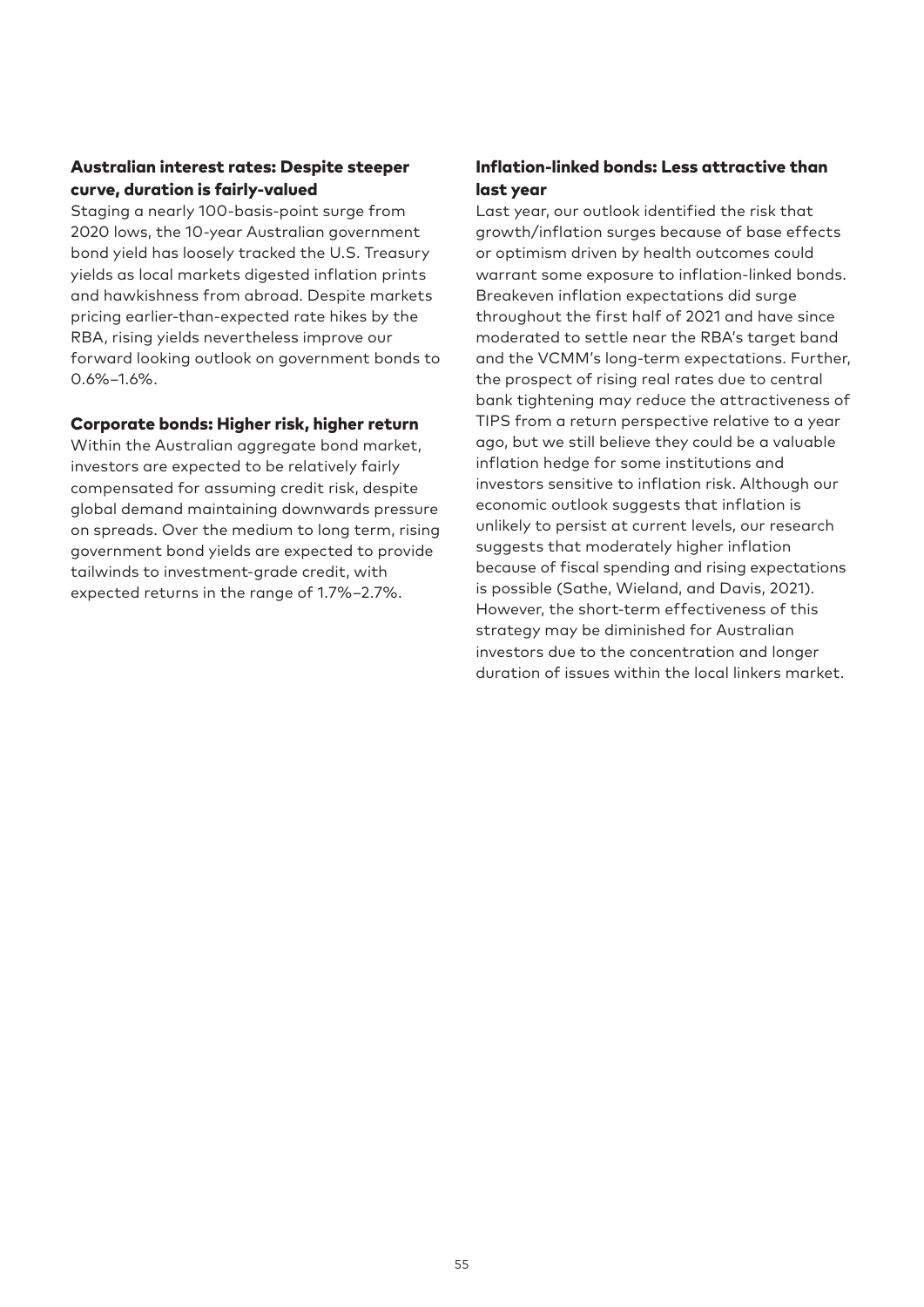# Stock/bond correlations: Inflation needs to run hotter for long-term correlations to flip positive

The prospect of higher inflation has led some to question whether the diversification benefit of bonds, a key component of multi-asset portfolio construction over the past 20 years, will persist. The logic underpinning this argument is that rising inflation will raise interest rates, which simultaneously causes bond and equity prices to fall. Our research finds that although short-term correlations can vary significantly, longer-term measures have remained negative (**Figure II-12**). Further, we find that inflation is a key driver of long-term correlation, but we would need significantly higher inflation (5.7%) than our base case (2%) over the next five years to see correlations become meaningfully positive (Wu et al., 2021). For investors looking to achieve their long-term goals, overall asset allocation is still the most important driver of portfolio outcomes over long time horizons.

#### **FIGURE II-12**

**Short-term correlation is time-varying, though regimes tend to stick for years**



**Note:** Rollling correlations are calculated on total returns of the S&P 500 Index and the S&P U.S. Treasury Bond Current 10-Year Index, using daily return data for the period between January 1, 1990, and September 30, 2021.

**Sources:** Vanguard, using data from Refinitiv, as of September 30, 2021.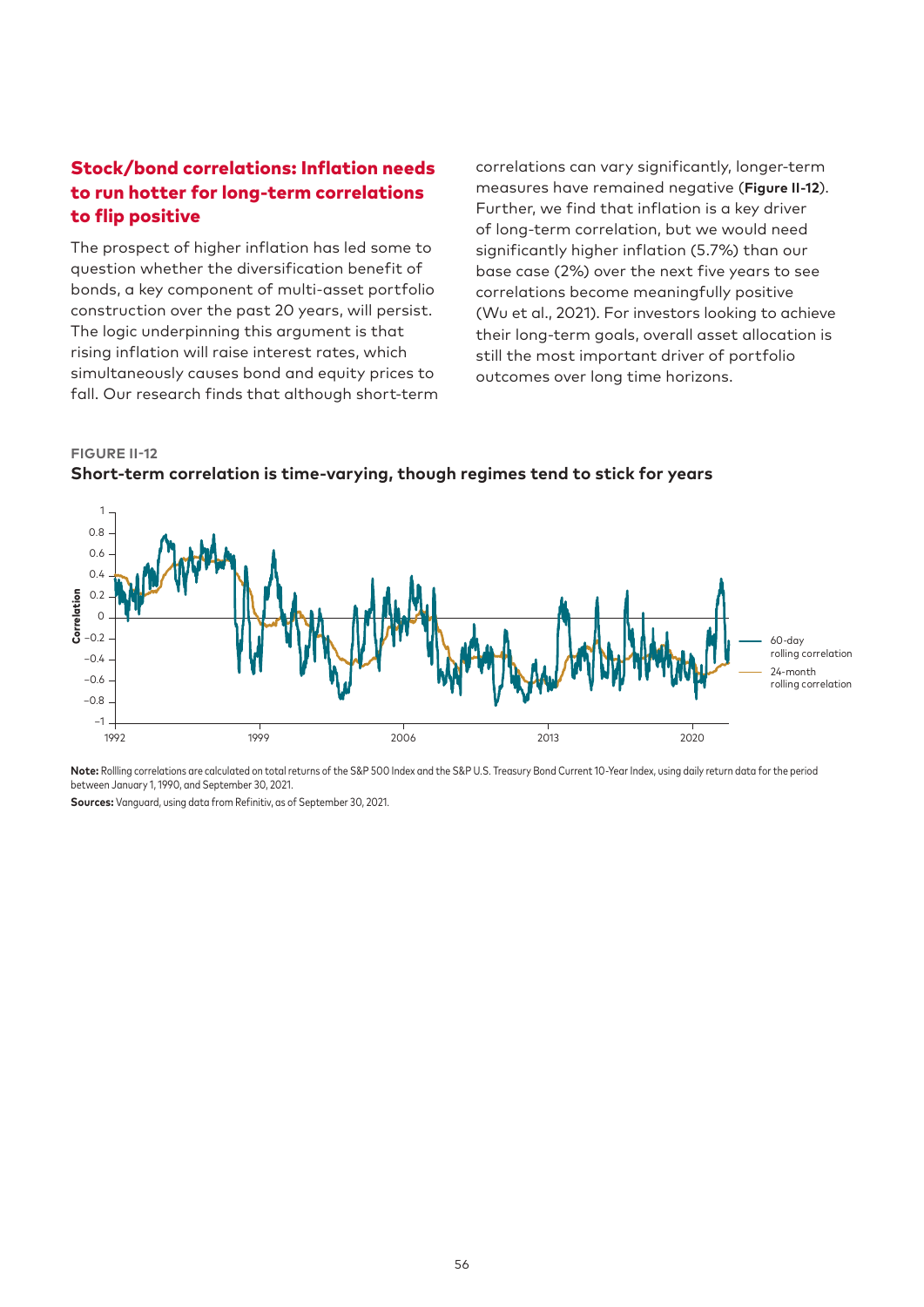# A balanced portfolio for a more balanced environment

As policymakers look to strike a better balance in the years ahead, investors would be wellserved to remember the same principles when constructing their portfolios. **Figure II-13a** examines three possible economic scenarios occurring over the next five years. The downside scenario depicts an economic environment of below-trend economic growth, with inflation staying above trend. The baseline scenario is defined by above-trend growth and inflation. The upside scenario is characterized by higherthan-expected growth, with inflation falling below trend.

**Figure II-13a** also shows optimal portfolios based on our five-year return projections for each scenario that vary their exposures to the following four factors, or risk premia: equity risk premium, credit risk premium, inflation risk premium, and term premium. In the upside scenario, expected global equity returns would be high. This risk-on environment would also be beneficial for credit fixed income, while lower diversification benefits coming from commodities and TIPS would be expected, as inflation risk is contained.

In the downside scenario, the portfolio would underweight equity and credit relative to a 60/40 policy portfolio, and it would increase exposure to international (hedged) bonds for additional diversification. Allocation to commodities and short-term

TIPS also would be higher, to hedge short-term inflation risk.

The portfolio strategy in our baseline scenario is well diversified, with a small underweight to risky assets compared with a 60/40 portfolio. As asset return expectations materially change through time, the asset allocation in our baseline scenario also changes accordingly. These changing asset expectations drive time-varying portfolios. Our research suggests that investors who have the willingness and ability to accept forecast model risk may be able to improve risk-adjusted returns over the long term relative to a static portfolio (Wallick et al., 2020).

Using our VCMM simulations, we are able not only to illustrate the effectiveness of various portfolio strategies designed for each scenario but also to show the risks of such strategies (**Figure II-13b**). The following conclusions can be drawn from our analysis:

- 1. **Portfolios designed for specific macroeconomic scenarios entail important trade-offs.** If the scenario for which the portfolio was designed does not take place, then the portfolio performance is typically the worst of all the options.
- 2. **A balanced portfolio works well for investors who are agnostic about the future state of the economy.** The baseline balanced portfolio is an "all-weather" strategy, with either top or middle-of-the-road performance in each scenario.
- 3. **Portfolio tilts should be done within an optimization framework.** Ad hoc tilts ignore correlations among assets and are likely to lead to inefficient portfolios (Aliaga-Díaz et al., 2019).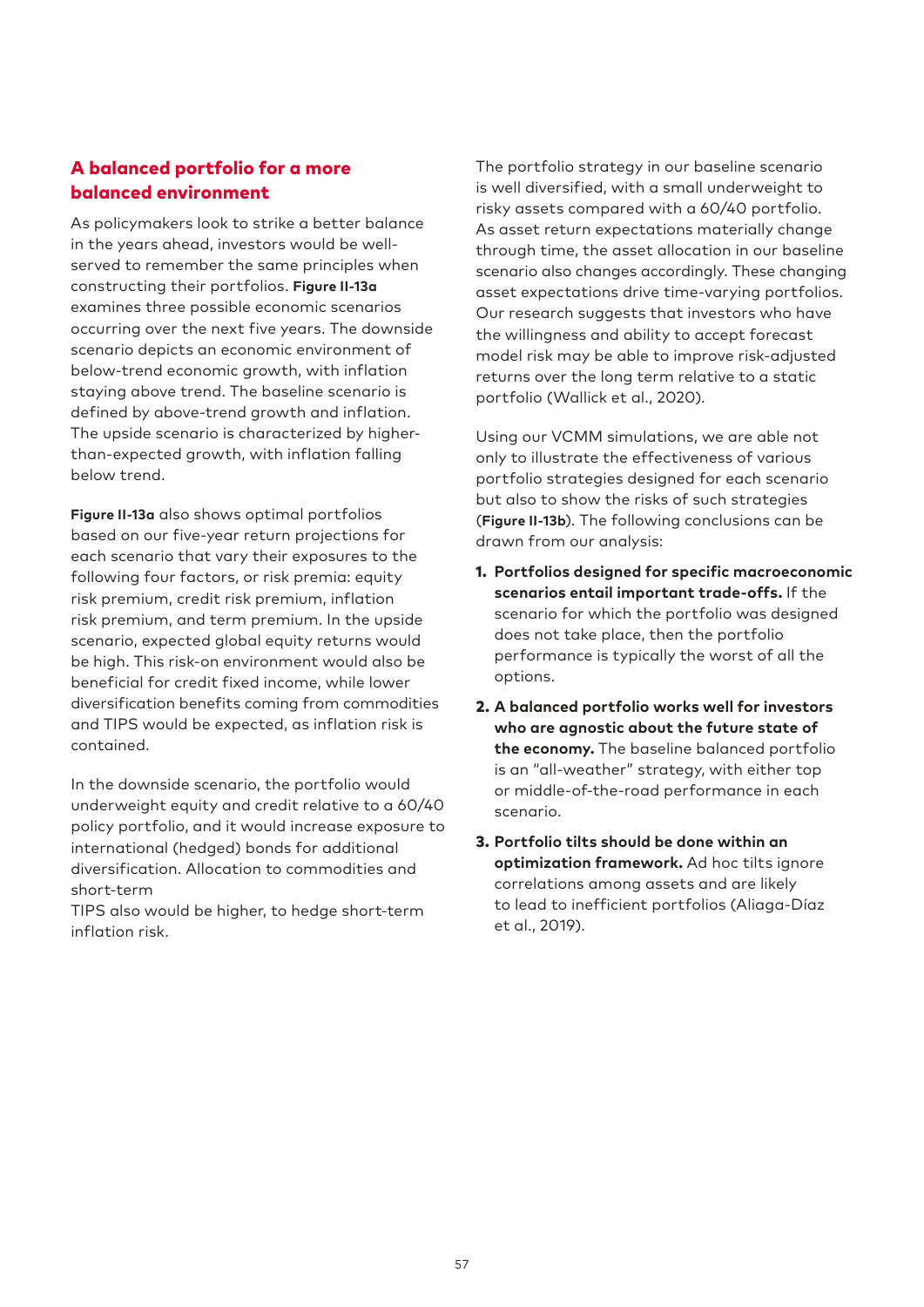# **FIGURE II-13 Cyclical surprises and asset allocation trade-offs**



**Notes:** Performance is relative to the efficient frontier. Portfolio are selected from an efficient frontier based on a fixed risk aversion level using a utility function based optimization model. Forecast displays simulation of 5-year annualized returns of asset classes shown as of September 2021. Scenarios are based on sorting the VCMM simulations based on expected economic growth, volatility and inflation. The three scenarios are a subset of the 10,000 VCMM simulations. See appendix section titled "Index simulations", for further details on asset classes shown here.

**Source:** Vanguard.

**IMPORTANT: The projections and other information generated by the Vanguard Capital Markets Model regarding the likelihood of various investment outcomes are hypothetical in nature, do not reflect actual investment results, and are not guarantees of future results.**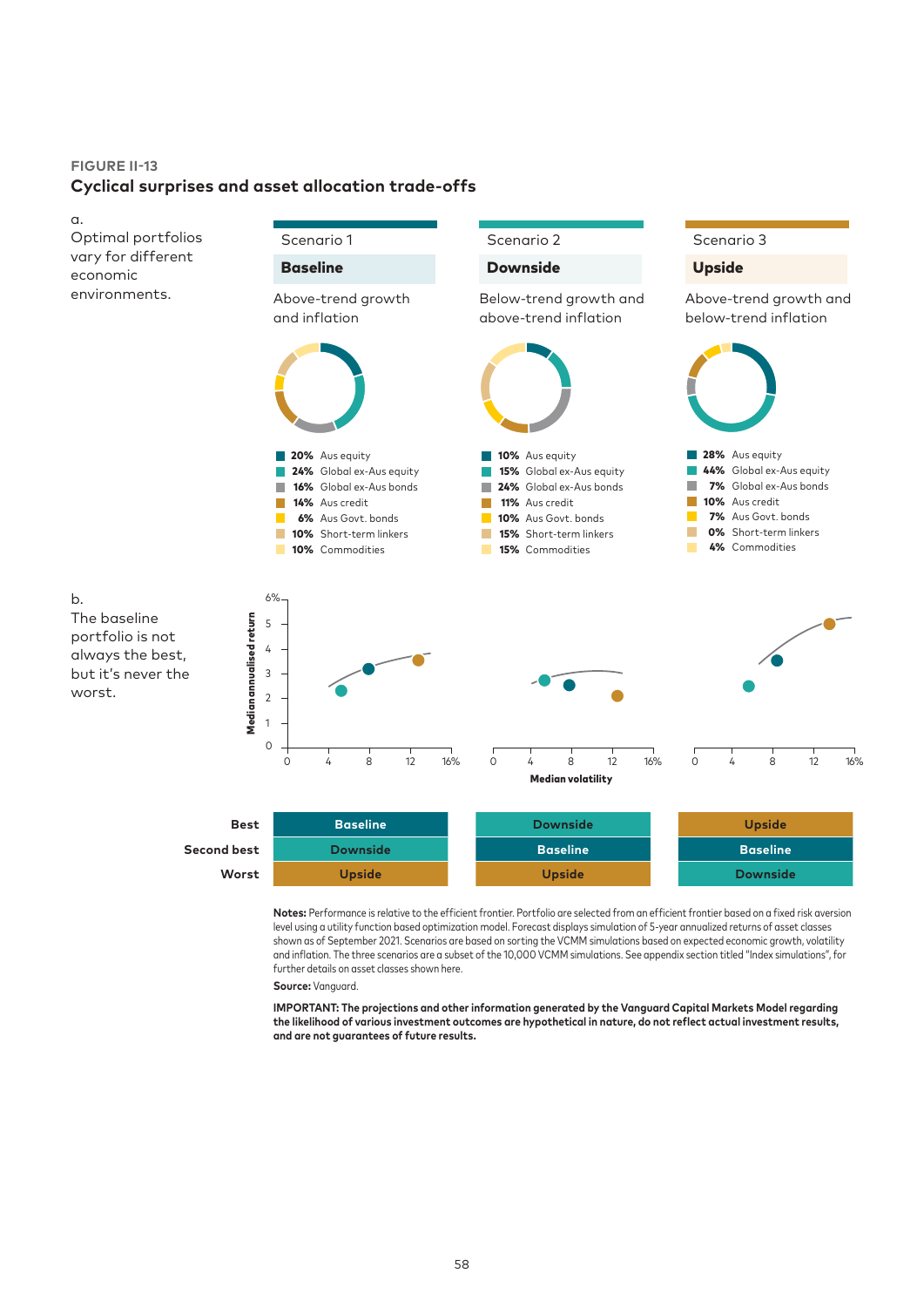# References

Aliaga-Díaz, Roger A., Giulio Renzi-Ricci, Ankul Daga, and Harshdeep Ahluwalia, 2019. *Vanguard Asset Allocation Model: An Investment Solution for Active-Passive-Factor Portfolios*. Valley Forge, PA: The Vanguard Group.

Boz, Emine, and Linda Tesar, 2021. Debt: The Good. The Bad. The Ugly. *IMF Economic Review* 69(1): 1–4.

Clarida, Richard H., Burcu Duygan-Bump, and Chiara Scotti (2021). *The COVID-19 Crisis and the Federal Reserve's Policy Response*. Finance and Economics Discussion Series 2021-035. Washington: Board of Governors of the Federal Reserve System. Available at https://doi.org/10.17016/ FEDS.2021.035.

Davis, Joseph, Roger Aliaga-Díaz, Harshdeep Ahluwalia, Frank Polanco, and Christos Tasopoulos, 2014. *Vanguard Global Capital Markets Model*. Valley Forge, Pa.: The Vanguard Group.

Davis, Joseph, 2017. *Global Macro Matters: As U.S. Stock Prices Rise, the Risk-Return Trade-off Gets Tricky*. Valley Forge, Pa.: The Vanguard Group.

Davis, Joseph, Roger A. Aliaga-Díaz, Peter Westaway, Qian Wang, Andrew J. Patterson, Kevin DiCiurcio, Alexis Gray, Jonathan Lemco, and Joshua M. Hirt, 2020a. *Vanguard Economic and Market Outlook for 2021: Approaching the Dawn*. Valley Forge, Pa.: The Vanguard Group.

Davis, Joseph, Roger A. Aliaga-Díaz, Peter Westaway, Qian Wang, Andrew J. Patterson, Kevin DiCiurcio, Alexis Gray, and Jonathan Lemco, 2020b. *Vanguard Economic and Market Outlook, 2020 Midyear Update: Forecasting in the Time of Coronavirus*. Valley Forge, Pa.: The Vanguard Group.

DiCiurcio, Kevin, Ian Kresnak, Kelly Farley, and Luigi Charles, 2020. *Global Macro Matters: A Tale of Two Decades for U.S. and Non-U.S. Equity: Past Is Rarely Prologue*. Valley Forge, Pa.: The Vanguard Group.

DiCiurcio, Kevin, Olga Lepigina, Ian Kresnak, and Joseph Davis, 2021. *Global Macro Matters: Value Versus Growth Stocks: The Coming Reversal of Fortunes*. Valley Forge, Pa.: The Vanguard Group. Ostry, Jonathan D., Atish R. Ghosh, Jun I. Kim, and Mahvash S. Qureshi, 2010. *Fiscal Space*. IMF Staff Position Note, September 1, 2010, Issue 011, International Monetary Fund.

Patterson, Andrew J., Asawari Sathe, Adam J. Schickling, and Qian Wang, 2019. *Global Macro Matters: Labor Force Participation: Is the Labor Market Too Hot, Too Cold or Just Right?* Valley Forge, Pa.: The Vanguard Group.

Philips, Christopher B., Joseph H. Davis, Andrew J. Patterson, and Charles J. Thomas, 2014. *Global Fixed Income: Considerations for Fixed Income Investors*. Valley Forge, Pa.: The Vanguard Group.

Ponticelli, Jacopo, and Hans-Joachim Voth, 2020. Austerity and Anarchy: Budget Cuts and Social Unrest in Europe, 1919–2008. *Journal of Comparative Economics* 48(1): 1–19.

Sathe, Asawari, Maximilian Wieland, and Joseph Davis, 2021. *The Inflation Machine: How It Works and Where It's Going*. Valley Forge, Pa.: The Vanguard Group.

Wallick, Daniel W., Kevin DiCiurcio, Darrell I. Pacheco, and Roger Aliaga-Díaz, 2020. *The Implications of Time-Varying Return on Portfolio Construction*. Valley Forge, Pa.: The Vanguard Group.

Wang, Qian, Adam J. Schickling, and Beatrice Yeo, 2021. *Megatrends: A Tale of Two Paths: The Future of China*. Valley Forge, Pa.: The Vanguard Group.

Wu, Daniel, Beatrice Yeo, Kevin DiCiurcio, and Qian Wang, 2021. *Global Macro Matters: The Stock/ Bond Correlation: Increasing Amid Inflation, But Not a Regime Change*. Valley Forge, Pa.: The Vanguard Group.

Zandi, Mark, Xu Cheng, and Tu Packard, 2011. Fiscal Space. *Ratio*, 60(80): 100.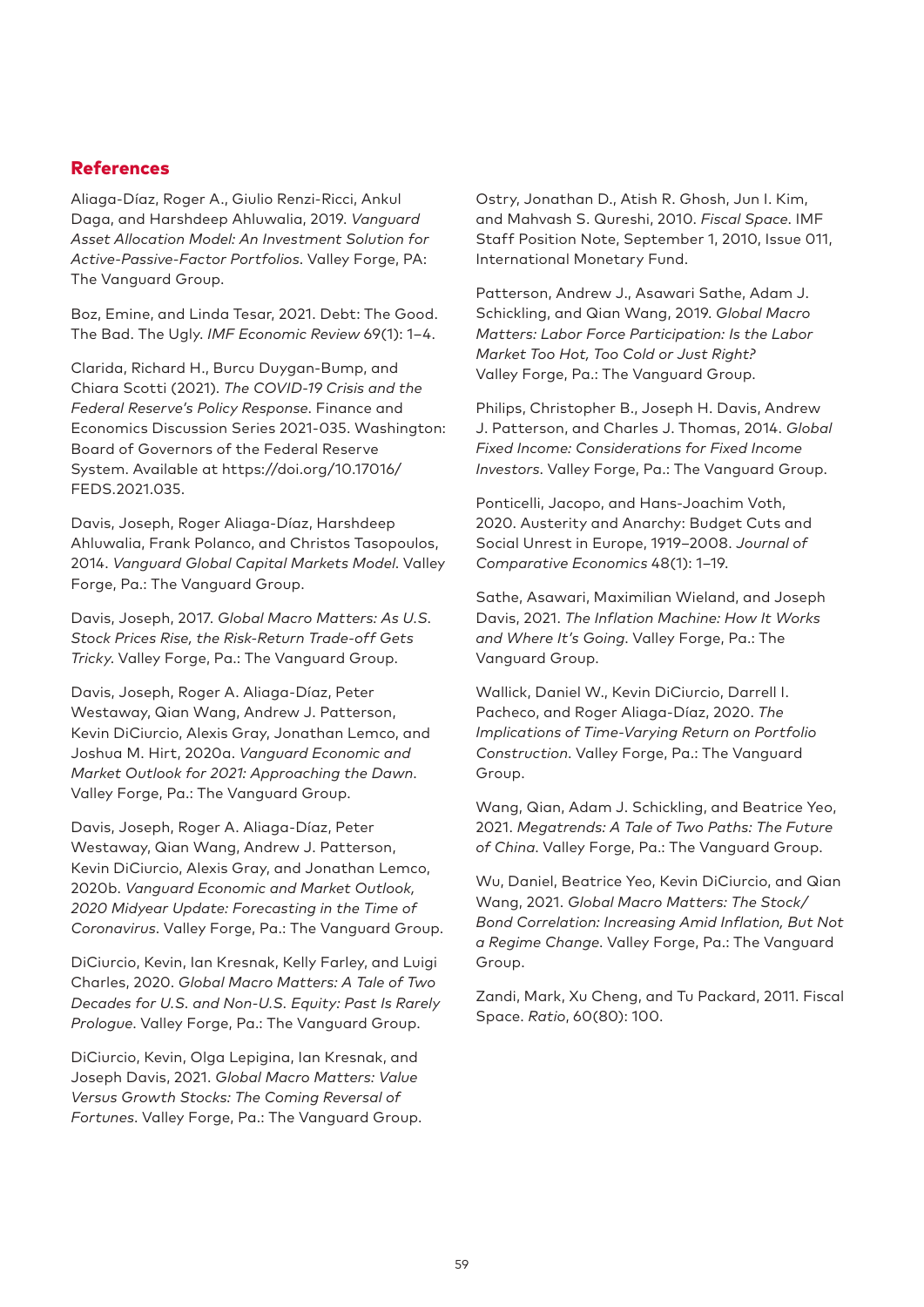# III. Appendix

# About the Vanguard Capital Markets Model

**IMPORTANT: The projections and other information generated by the Vanguard Capital Markets Model regarding the likelihood of various investment outcomes are hypothetical in nature, do not reflect actual investment results, and are not guarantees of future results. VCMM results will vary with each use and over time.**

The VCMM projections are based on a statistical analysis of historical data. Future returns may behave differently from the historical patterns captured in the VCMM. More important, the VCMM may be underestimating extreme negative scenarios unobserved in the historical period on which the model estimation is based.

The VCMM is a proprietary financial simulation tool developed and maintained by Vanguard's Investment Strategy Group. The model forecasts distributions of future returns for a wide array of broad asset classes. Those asset classes include U.S. and international equity markets, several maturities of the U.S. Treasury and corporate fixed income markets, international fixed income markets, U.S. money markets, commodities, and certain alternative investment strategies. The theoretical and empirical foundation for the Vanguard Capital Markets Model is that the returns of various asset classes reflect the compensation investors require for bearing different types of systematic risk (beta). At the core of the model are estimates of the dynamic statistical relationship between risk factors and asset returns, obtained from statistical analysis based on available monthly financial and economic data. Using a system of estimated equations, the model then applies a Monte Carlo simulation method to project the estimated interrelationships among risk factors and asset classes as well as uncertainty and randomness

over time. The model generates a large set of simulated outcomes for each asset class over several time horizons. Forecasts are obtained by computing measures of central tendency in these simulations. Results produced by the tool will vary with each use and over time.

The primary value of the VCMM is in its application to analyzing potential client portfolios. VCMM asset-class forecasts comprising distributions of expected returns, volatilities, and correlations—are key to the evaluation of potential downside risks, various risk–return trade-offs, and the diversification benefits of various asset classes. Although central tendencies are generated in any return distribution, Vanguard stresses that focusing on the full range of potential outcomes for the assets considered, such as the data presented in this paper, is the most effective way to use VCMM output. We encourage readers interested in more details of the VCMM to read Vanguard's white paper (Davis et al., 2014).

The VCMM seeks to represent the uncertainty in the forecast by generating a wide range of potential outcomes. It is important to recognize that the VCMM does not impose "normality" on the return distributions, but rather is influenced by the so-called fat tails and skewness in the empirical distribution of modeled asset-class returns. Within the range of outcomes, individual experiences can be quite different, underscoring the varied nature of potential future paths. Indeed, this is a key reason why we approach asset-return outlooks in a distributional framework.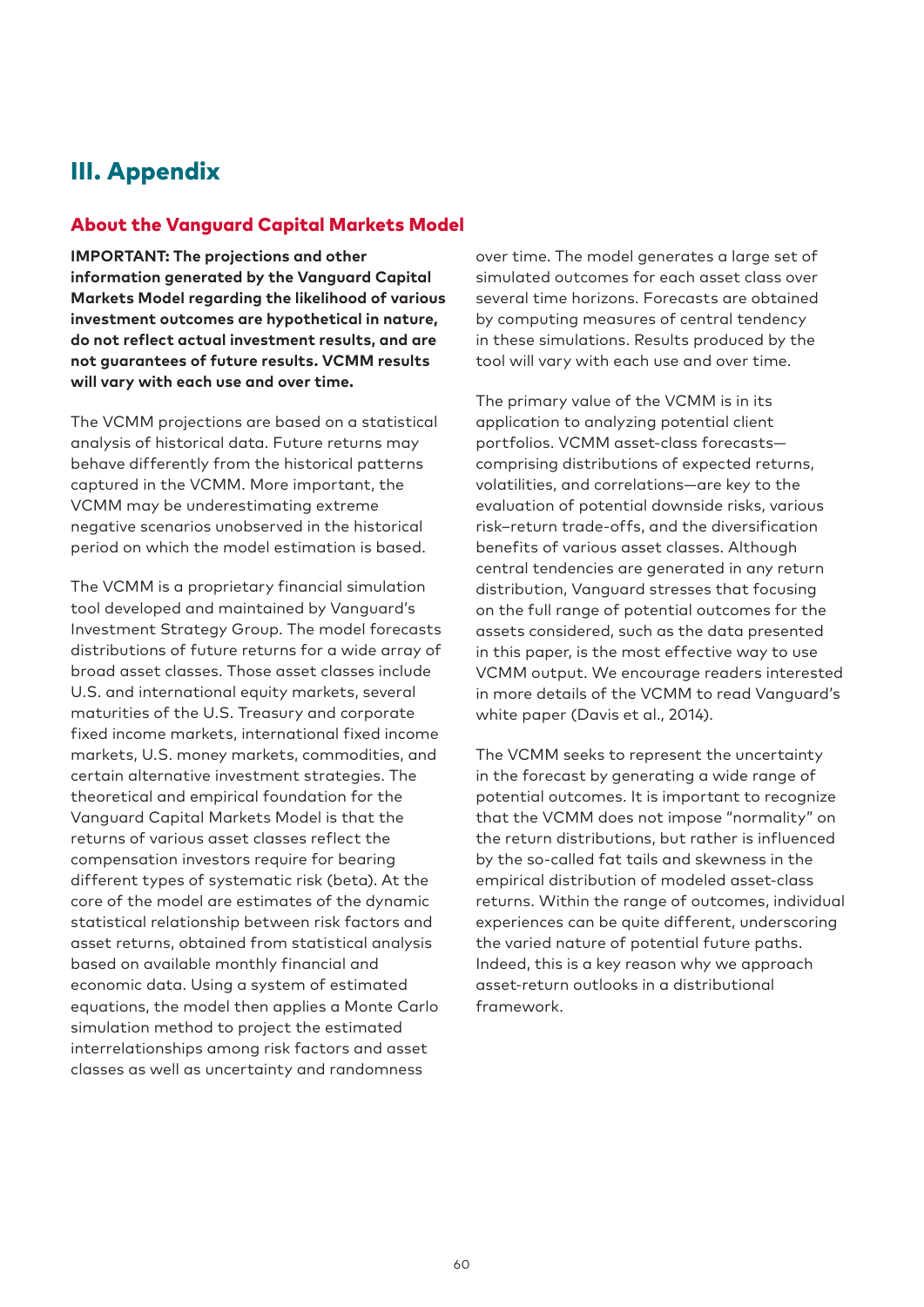# Indexes for VCMM simulations

The long-term returns of our hypothetical portfolios are based on data for the appropriate market indexes through September 30, 2021. We chose these benchmarks to provide the most complete history possible, and we apportioned the global allocations to align with Vanguard's guidance in constructing diversified portfolios. Asset classes and their representative forecast indexes are as follows:

- **Australian equities:** MSCI Australia Index.
- **Global ex-Australia equities:** MSCI All Country World ex-Australia Index.
- **Australian REITs:** FTSE EPRA/NAREIT Australian Index.
- **Commodity futures:** Bloomberg Commodity Index in AUD (unhedged).
- **Australian cash:** Australian 1-Month Government Bond.
- **Australian Government Bonds / Treasury Index:** Bloomberg Barclays Australian Aggregate Treasury Index.
- **Australian credit bonds:** Bloomberg Barclays Australian Credit Index.
- **Australian bonds:** Bloomberg Barclays Australian Aggregate Bond Index.
- **Global ex-Australia bonds:** Bloomberg Barclays Global Aggregate ex-AUS Bond Index.
- **Australian Linkers:** Bloomberg Barclays Australia Inflation Linked Treasury Index.
- **Short-term Treasury index:** Bloomberg Barclays Australian Aggregate Treasury 1-5 Year Index.
- **Long-term Treasury index:** Bloomberg Barclays Australian Aggregate Treasury 10+ Year Index.

All equity indexes below are weighted by market capitalization:

- **Small-cap equities:** Stocks with a market cap in the lowest two-thirds of the Russell 3000 Index.
- **Large-cap equities:** Stocks with a market cap in the highest two-thirds of the Russell 1000 Index.
- **Growth equities:** Stocks with a price/book ratio in the highest one-third of the Russell 1000 Index.
- **Value equities:** Stocks with a price/book ratio in the lowest one-third of the Russell 1000 Index.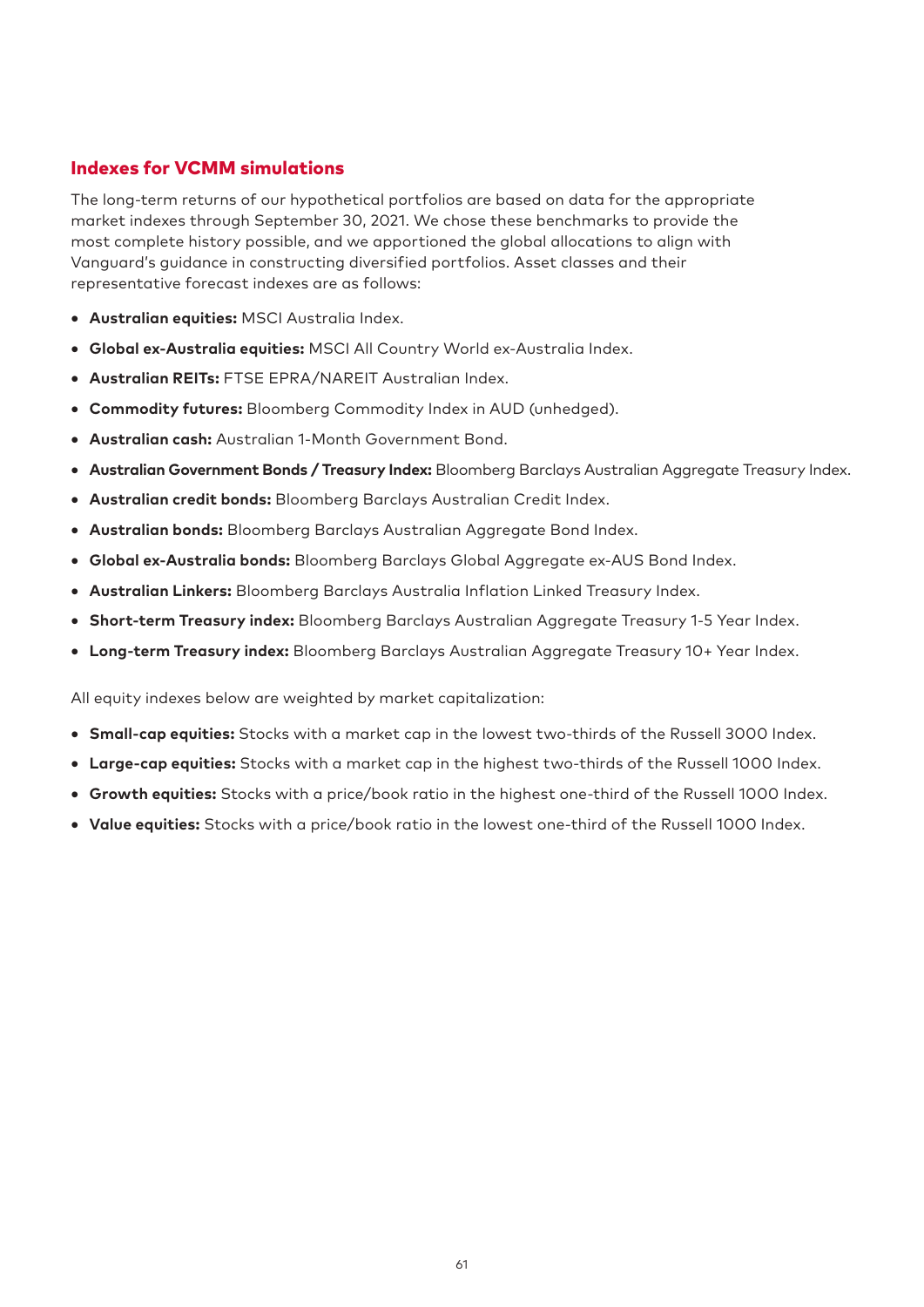#### Notes on risk

*All investing is subject to risk, including the possible loss of the money you invest. Past performance is no guarantee of future returns. Diversification does not ensure a profit or protect against a loss in a declining market. There is no guarantee that any particular asset allocation or mix of funds will meet your investment objectives or provide you with a given level of income. The performance of an index is not an exact representation of any particular investment, as you cannot invest directly in an index.*

*Stocks of companies in emerging markets are generally more risky than stocks of companies in developed countries. U.S. government backing of Treasury or agency securities applies only to the underlying securities and does not prevent price fluctuations. Investments that concentrate on a relatively narrow market sector face the risk of higher price volatility. Investments in stocks issued by non-U.S. companies are subject to risks including country/regional risk and currency risk.*

*Bond funds are subject to the risk that an issuer will fail to make payments on time, and that bond prices will decline because of rising interest rates or negative perceptions of an issuer's ability to make payments. High-yield bonds generally have medium- and lower-range credit-quality ratings and are therefore subject to a higher level of credit risk than bonds with higher credit-quality ratings. Although the income from U.S. Treasury obligations held in the fund is subject to federal income tax, some or all of that income may be exempt from state and local taxes.*